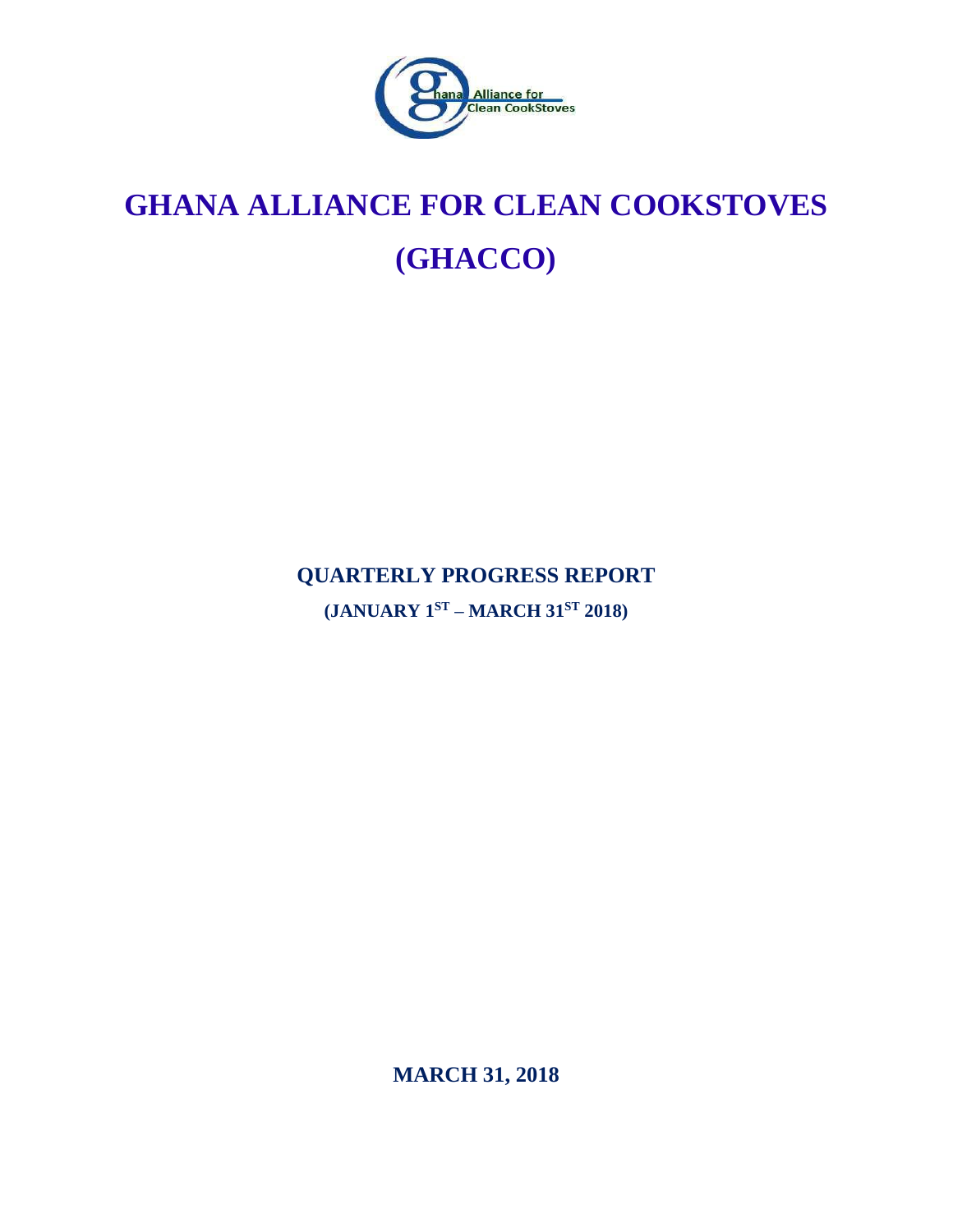# **LIST OF ACRONYMS**

<span id="page-1-0"></span>

| <b>CEESED</b> | Centre of Energy, Environmental and Sustainable Development |
|---------------|-------------------------------------------------------------|
| <b>CSIR</b>   | <b>Council for Scientific and industrial Research</b>       |
| EC            | <b>Energy Commission</b>                                    |
| <b>GACC</b>   | <b>Global Alliance for Clean Cookstoves</b>                 |
| <b>IIR</b>    | Institute of Industrial Research                            |
| <b>GHACCO</b> | <b>Ghana Alliance for Clean Cookstoves and Fuels</b>        |
| <b>KNUST</b>  | Kwame Nkrumah University of Science and Technology          |
| MIF           | <b>Market Innovation Facility</b>                           |
| MoE           | Ministry of Energy                                          |
| MoLGRD        | Ministry of Local Government and rural Development          |
| <b>NPA</b>    | <b>National Petroleum Authority</b>                         |
| <b>PAESFA</b> | Pan African Ethanol Stoves and Fuel Alliance                |
| <b>RVO</b>    | Dutch Enterprise Agency                                     |
| <b>SNV</b>    | <b>Netherlands Development Organization</b>                 |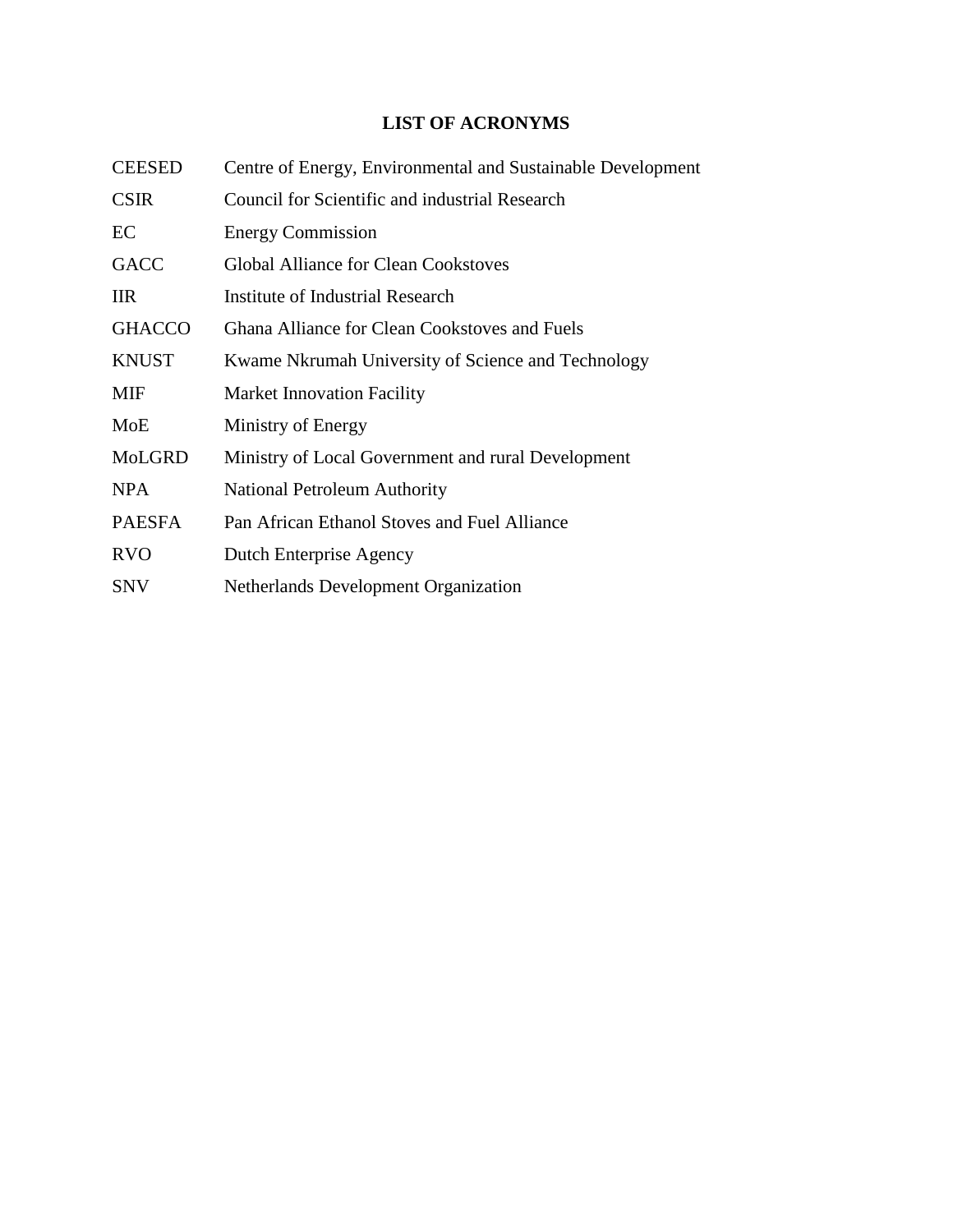# **TABLE OF CONTENT**

<span id="page-2-0"></span>

| 2.1 Establishment of the Pan African Ethanol Stoves and Fuel Alliance (PAESFA)  5 |  |
|-----------------------------------------------------------------------------------|--|
|                                                                                   |  |
|                                                                                   |  |
|                                                                                   |  |
| 2.5 Support for Country visit activities of GACC Out-going CEO in Ghana 8         |  |
|                                                                                   |  |
|                                                                                   |  |
|                                                                                   |  |
|                                                                                   |  |
|                                                                                   |  |
|                                                                                   |  |
|                                                                                   |  |
|                                                                                   |  |
|                                                                                   |  |
|                                                                                   |  |
|                                                                                   |  |
| 11                                                                                |  |
|                                                                                   |  |
|                                                                                   |  |
|                                                                                   |  |
|                                                                                   |  |
|                                                                                   |  |
| 6. HIGHLIGHT OF KEY ACTIVITIES PLANNED FOR NEXT PERIOD  14                        |  |
|                                                                                   |  |
|                                                                                   |  |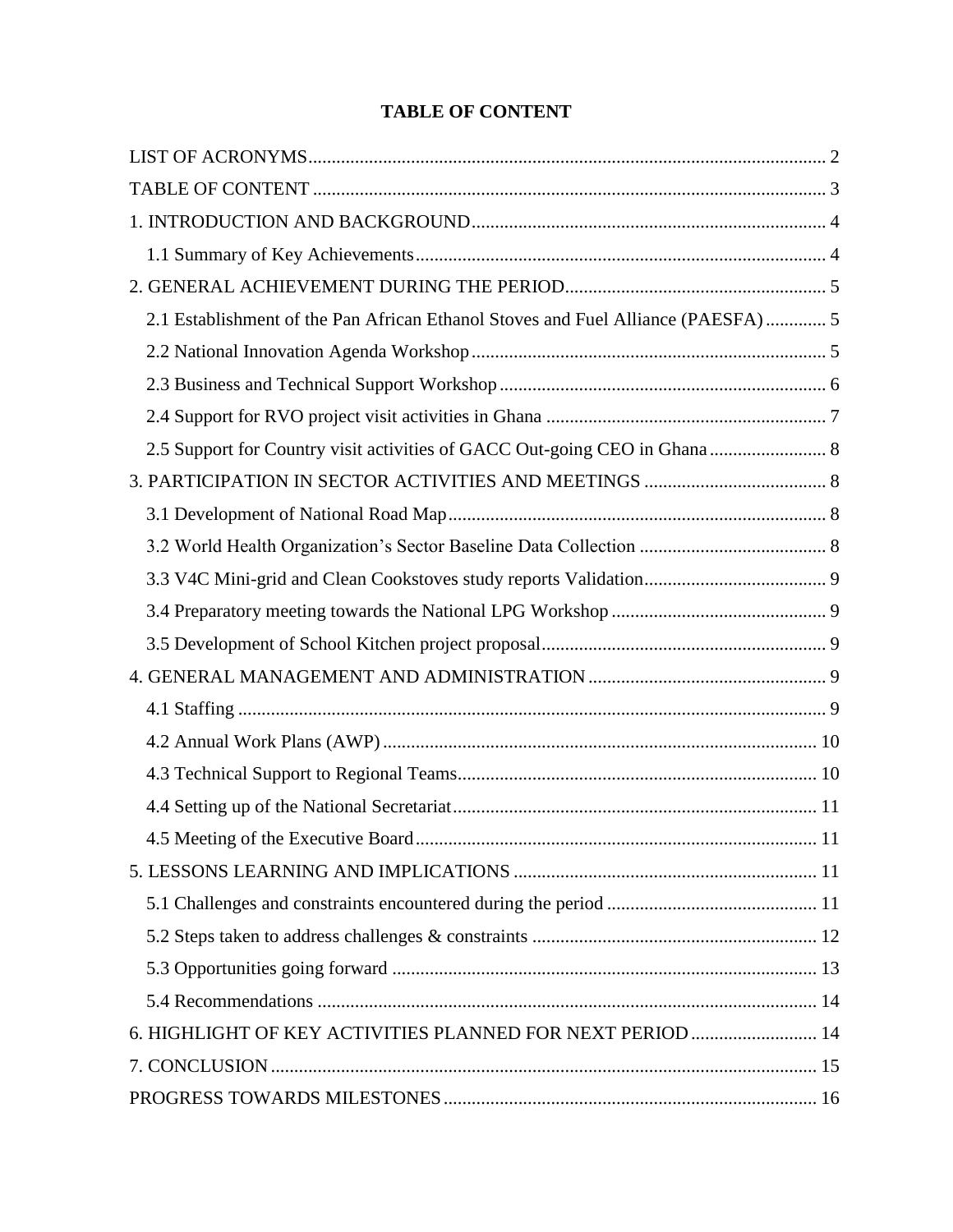# <span id="page-3-0"></span>**1. INTRODUCTION AND BACKGROUND**

The Ghana Alliance for Clean Cookstoves and Fuels (GHACCO) commenced the implementation of its Strategic Business Plan (SBP) which has recently been launched and span the period January 2018 and December 2021. The Annual work plans of the organization, together with the plans of the regional branches for 2018 have been approved and being implemented at various levels. The first quarterly reports presents the general achievements and progress made towards set targets, lessons learnt, challenges encountered, steps taken and recommendations to address challenges and constraints, opportunities going forward, highlights of key activities planned for next quarter and conclusions.

#### <span id="page-3-1"></span>**1.1 Summary of Key Achievements**

After the successful development and approval of the Strategic Business Plan (SBP) and other strategy documents, GHACCO commenced the implementation of the strategies from the beginning of 2018. The following key successes have been recording during the first quarter (January – March) of the first year of implementation:

- Successful acquisition and setting up of the office accommodation for the National Secretariat in January 2018, which has since been operation from the  $1<sup>st</sup>$  if February 2018;
- Successful recruitment and engagement of the key staff of the national Secretariat, namely the Chief Executive Officer (CEO), Program Officer and the Finance and Administrative Officer, all whom have since resumed work and at post;
- Election and inauguration of regional steering committee members for the five target regions, namely Ashanti, Western, Northern zone, Volta and Greater Accra regions;
- Development and approval of annual work plans including regional plans and the SNV/RVO and SNV/V4C projects' work plans for 2018;
- Successfully host the maiden convening and establishment of the Pan African Ethanol Stoves and Fuel Alliance (PAEFA), as well as hosting the Secretariat of PAESFA. PAESFA has also adopted the Constitution of GHACCO to guide its operation during its formation period;
- **Exercessful conduct of the Innovation Agenda workshop with SNV/RVO team on the 21st** of March 2018 in Accra which brought together 50 Sector players to contribute to the development of the Market Innovation Facility (MIF) to support the future development of the Sector;
- **EXECUTE:** Successful conduct of the Business and Technical support workshop with SNV/RVO team on the 22<sup>nd</sup> of March 2018 in Accra, which brought together 50 key stakeholders to critically review and find solutions to the technical issues around technology development, product testing and certification and the regulatory regimes in of the Clean Cookstoves and fuels' Sector;
- Successfully supported the Country visit activities of Derk de Haan of SNV/RVO from the Netherland, and Radha Muthiah, out-going CEO of GACC, who visited Ghana and interacted with GHACCO and other sector players at different events between the 19<sup>th</sup> and  $23^{\text{rd}}$  2018 and the  $26^{\text{th}}$  and  $29^{\text{th}}$  of March 2018, respectively.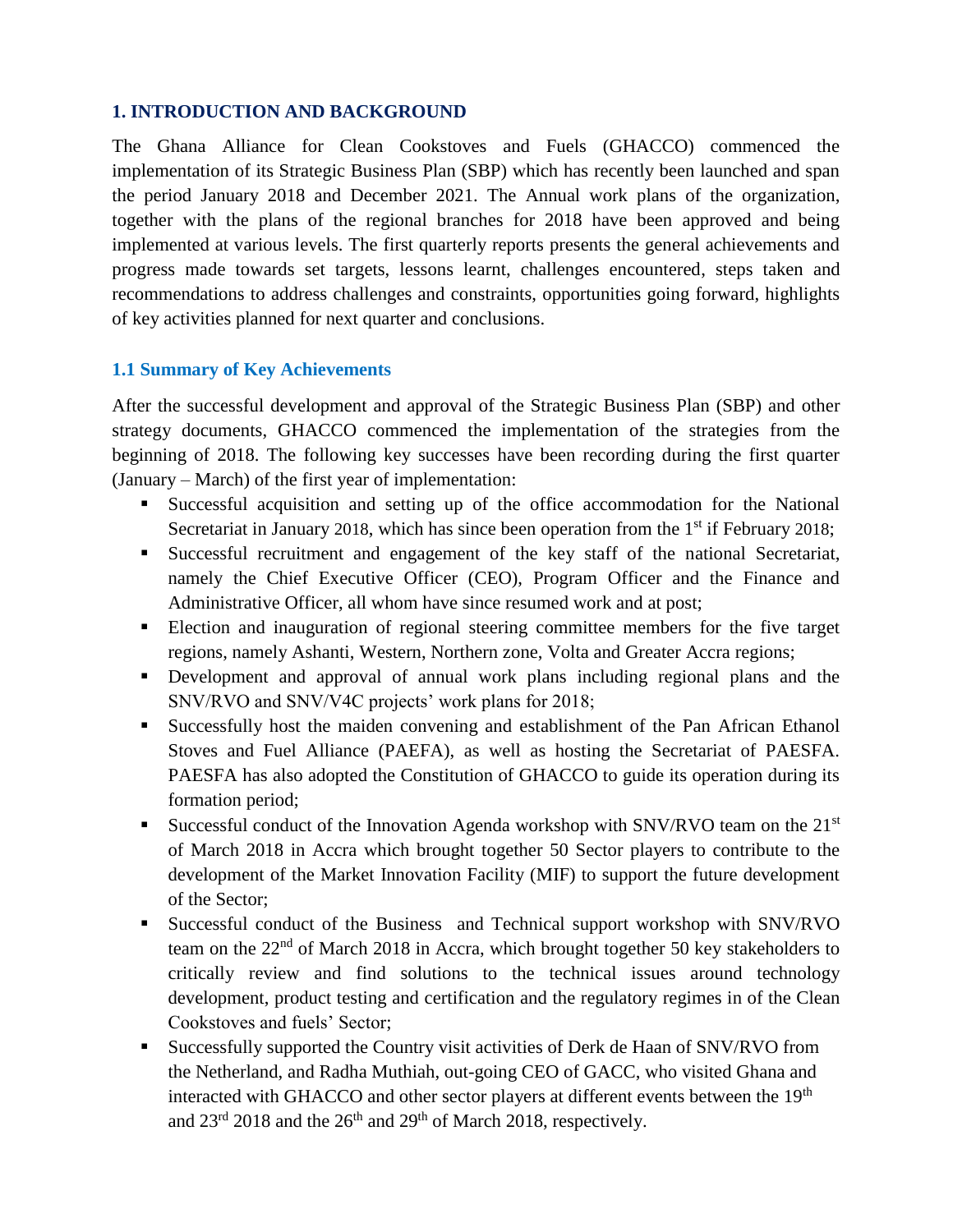#### <span id="page-4-0"></span>**2. GENERAL ACHIEVEMENT DURING THE PERIOD**

#### <span id="page-4-1"></span>**2.1 Establishment of the Pan African Ethanol Stoves and Fuel Alliance (PAESFA)**

GHACCO hosted the maiden convening of the Pan African Ethanol Stoves and Fuel Alliance (PAESFA) which was held between  $5<sup>th</sup>$  and  $6<sup>th</sup>$  of February 2018 at the Alisa Hotel and Erata Hotel in Accra. Ghana. Delegates from 11 Countries including Ethiopia, Mali, Ghana, Madagascar, Kenya, Mozambique, Tanzania, Ivory Coast, Rwanda, Nigeria and Senegal, represented their respective Country Alliances at the convening. The maiden event was used to formally establish the PAESFA platform and elected (by acclamation), the former First Lady of Madagascar, Her Excellency Mialy Rajoelina as the first President of PAESFA. The delegate further agreed and adopted the Constitution of GHACCO as transition measure for the running of the Alliance till PAESFA develops and adopts its Constitution. GHACCO and Ghana for that matter was unanimously nominated to host the Secretariat of the Alliance, while the Chairperson maintains her Secretariat with her Personal Assistants in Madagascar. The Resolution assigned by delegates at the event is attached as appendix 1.

#### <span id="page-4-2"></span>**2.2 National Innovation Agenda Workshop**

The Innovation Agenda Workshop was jointly planned and executed by SNV and GHACCO with the far reaching objective of developing a Market Innovation Facility (MIF) that offers a strongly linked ecosystem of support services, partners and information to benefit GHACCO and the Clean Cookstoves and Fuels Sector generally. The workshop was held on the 21<sup>st</sup> of March 2018 at the Tomreik Hotel in East Legon, Accra. In a total of 50 representatives (20 females and 30 males) from governmental, non-governmental, civil society, private sector and the media organizations took participated in the workshop. The main sessions of the workshop were the formal opening statements, presentations from experts/researchers, panel discussion by expert discussants and plenary discussions.

It is important to note the auspicious representation of the government at the workshop; with Dr. Ishmael Ackah from the Ministry of Planning at the Office of the President, Mr. Wisdom Togobo from Ministry of Energy, Freda Faah from the Ministry of Local Government and Rural Development and Bridget Odei from Ministry of Trade and industry. Other Dr. Gabriel N. Laryea of CSIR, Dr. Gloria Quansah Asare of GHS, Mr. K.O. Boadu of the GSA, Ms. Paula Edze of from the Energy Commission and Mr. Omar Seidu from the Ghana Statistical Service. This clearly shows the importance and priority that the Government attaches to the Clean Cooking issues and the Sector development and sustainability in Ghana.

Another interesting Fidelity Bank side event at the workshop was the Desk mounted by Fidelity Bank to display their financial products to members of GHACCO who are in need of financing opportunities to grow their businesses. The head of Financial Inclusion at the Bank took part in the workshop sessions and actually chaired the panel discussion session.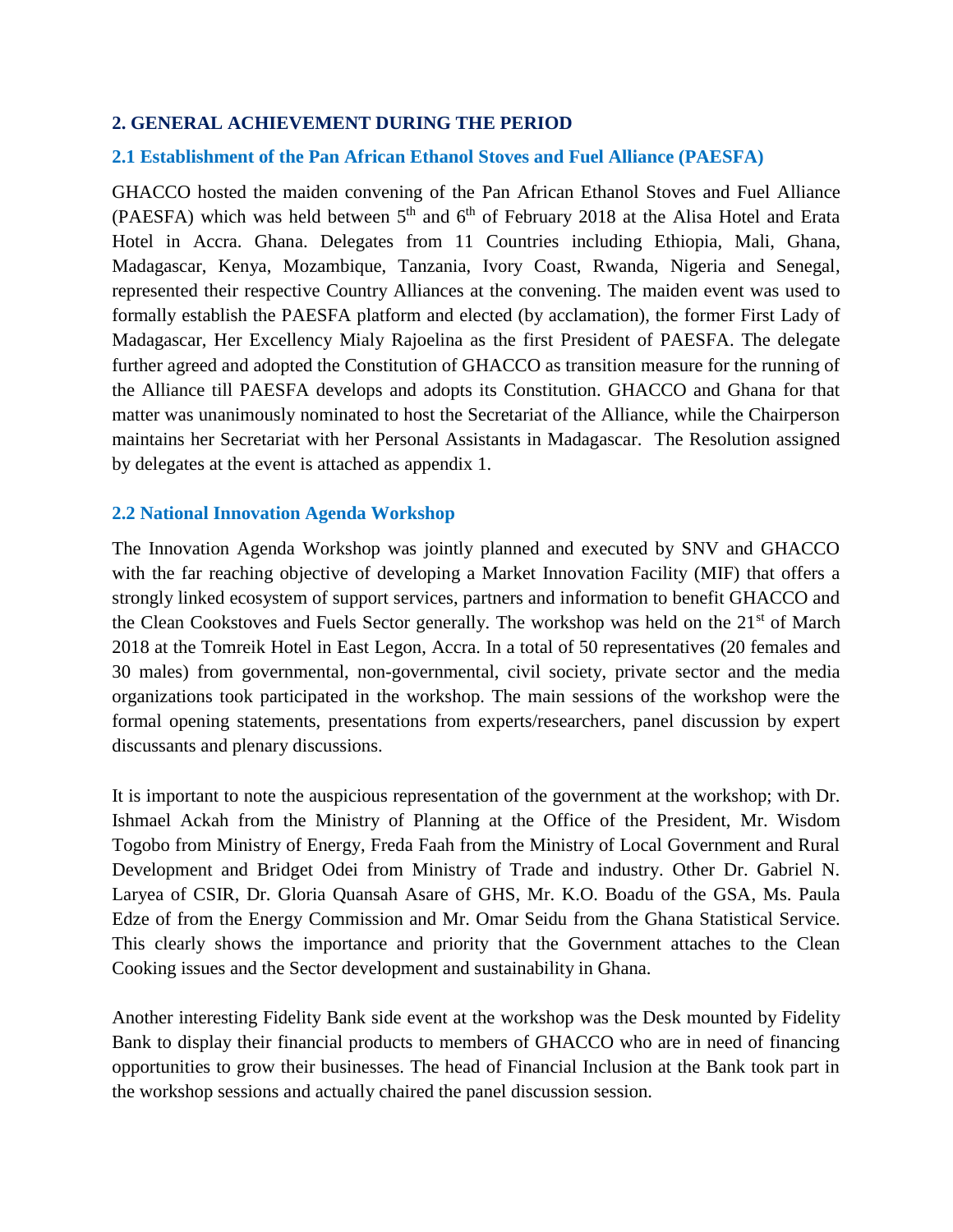#### <span id="page-5-0"></span>**2.3 Business and Technical Support Workshop**

The Business and Technical Support workshop is designed within the context of the "Market Innovation Facility" (MIF) to bring together key and successful Sector players and existing and prospective entrepreneurs, manufacturers, distributors and other stakeholders to stimulate discussions, share knowledge and experiences and build consensus on the way forward for high quality product designs, successful testing and certification and scale up of production and distribution of Clean Cookstoves and Fuels, in line with Ghana's Long term Goal of Universal adoption of Clean Cooking by 2030. The workshop was planned and executed in collaboration with SNV/RVO team, at the Tomreik Hotel in East Legon, on the 22<sup>nd</sup> of March 2018. In all a total of 50 (22 female and 28 males) representatives of governmental, non-governmental and private sector organizations participated in the workshop.

The sessions of the workshop were focused on discussions of technical and regulatory issues. Four presentations were delivered two of which presented synthesis of issues around National standards, product testing and regulatory regimes from the perspective of the Regulator (EC) and manufacturer, respectively. The other two presentations also shared entrepreneur's business and market development experiences and lessons from the perspectives of Improved Cookstoves (Gyapa) and Biomass fuels (Global Bamboo), respectively. The presentations stimulated critical and deeper discussions in plenary which set the tone for the panel discussion session.

Four technical and experienced discussants, namely Ms. Paula Edze from the EC, Dr. Laryea from the CSIR-IRR, and Dr. Julius from CEESED were empanelled to share their thoughts around the National standards, trends of outcomes from product testing, licensing and regulatory regime, technology design and fabrication and the needed support to enable the Sector to thrive in Ghana. The engagement that ensued between the panelist and the participants was deep, frank and promising of common grounds for the way forward for the Sector. The discussions were enriched by the contributions from Dr. Morrison of Morrison stoves and Mr. Michael Komey from KNUST.

An immediate de-briefing and reflections from the sessions of the workshop concluded on the need to plan and implement some strategic follow up actions as a matter of urgency. These include:

- A meeting of manufacturers and the testing centres to address the concerns and outstanding issues, and reach agreement on the process, outcome reporting and post testing support processes;
- GHACCO will procure six (6) copies of the Gazetted National Standards document and share a copy each with the Regional branches of the five operational regions.
- A forum of manufacturers/producer, distributors, retailers and consumer representative on one hand and various financial institutions (Banks, MFI, etc.) on the other, to explore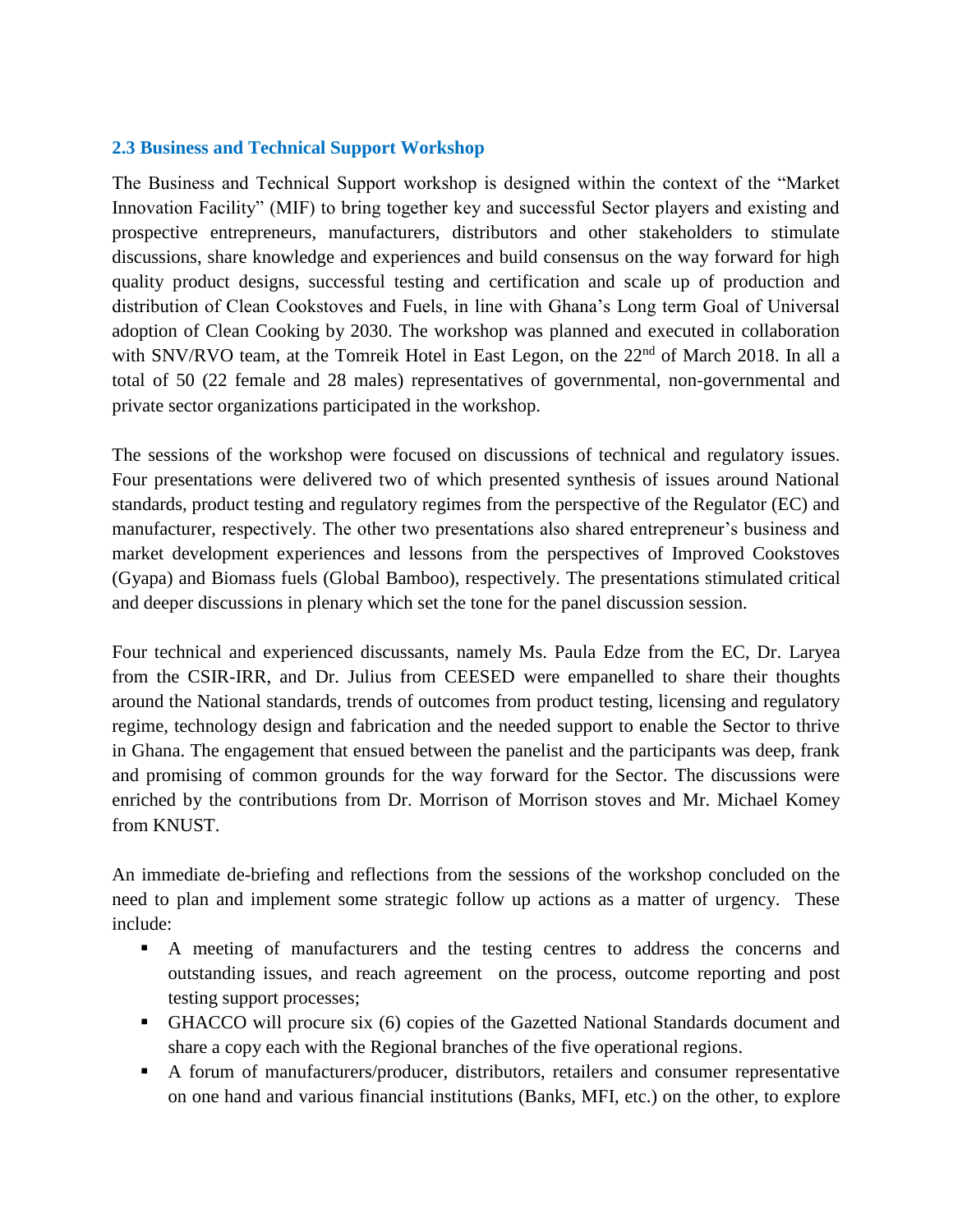specific funding opportunities and mechanism to help scale of production and distribution of approved products onto the market; and

**Examplement for appointment/meeting with the Ministry of Planning at the Office of the** President within the next two weeks after the workshop.

#### <span id="page-6-0"></span>**2.4 Support for RVO project visit activities in Ghana**

The Board and the Secretariat provided support to the project visit activities of Derk de Haan of the Dutch Enterprise Agency (RVO), between the  $19<sup>th</sup>$  and  $23<sup>rd</sup>$  of March 2018, in Ghana. The RVO project visit was to carry out an internal evaluation of the SNV/RVO funded "Strategic Support to the Clean Cooking Sector in Ghana Project" being implemented by GHACCO in collaboration with SNV in Ghana. The main objective of the project is to support actors engaged the in Clean Cooking market development in the country to build an enabling environment, particularly through "Strengthening the administration and operations of the Ghana Alliance for Clean Cookstoves and Fuels"; "Diversifying GHACCO membership and scope, to include LPG and Rural Woodstoves, with the latter to be the focus of an additional market development programme"; and "Developing a Market Innovation Facility with strong linkages to key sector actors". The project is at its completion stages, scheduled to end by the end of May 2018.

The Executive Board held a meeting with Derk de Haan and the SNV/RVO team in Ghana on the 20th of March 2018 at the Secretariat. After the welcome address delivered by the Chairperson of GHACCO, the project manager in SNV Ghana made a brief presentation on the progress of implementation of the project and achievements recorded so far. Derk continued the session by posing thought provoking questions probing to unearth the real difference that the SNV/RVO project is making in GHACCO and Ghana Clean Cooking Sector generally. Submissions made by Derk challenged both GHACCO and the Government to move beyond the comfort zones and business as usually. He specifically challenged GHACCO to demand for Government funding of the Clean Cooking Sector and GHACCO's activities. He further challenged GHACCO to face the reality of the need to take current approved technologies to scale event if it only involves a few manufacturer/producers, rather than getting stuck in the training of hundreds of artisans in the informal Sector. The meeting was followed up with a welcome cocktail event organized with some Sector players to create the opportunity for them to interact and engage with Derk and the SNV/RVO team in informal exchange of information and familiarization. Both the meeting with the Executive Board and welcome cocktail event were largely successful.

Derk de Haan further participated and made critical interventions at the Innovation Agenda workshop jointly organized by SNV and GHACCO on the 21<sup>st</sup> of March 2018, at Tomreik Hotel in East Legon. The Chairperson of the Board and the CEO joined Derk de Haan and a team of SNV including the CD, head of the Energy Sector and the SNV/RVO project manager at the meeting with the Director of Renewable Energy at the Ministry of Energy and a second meeting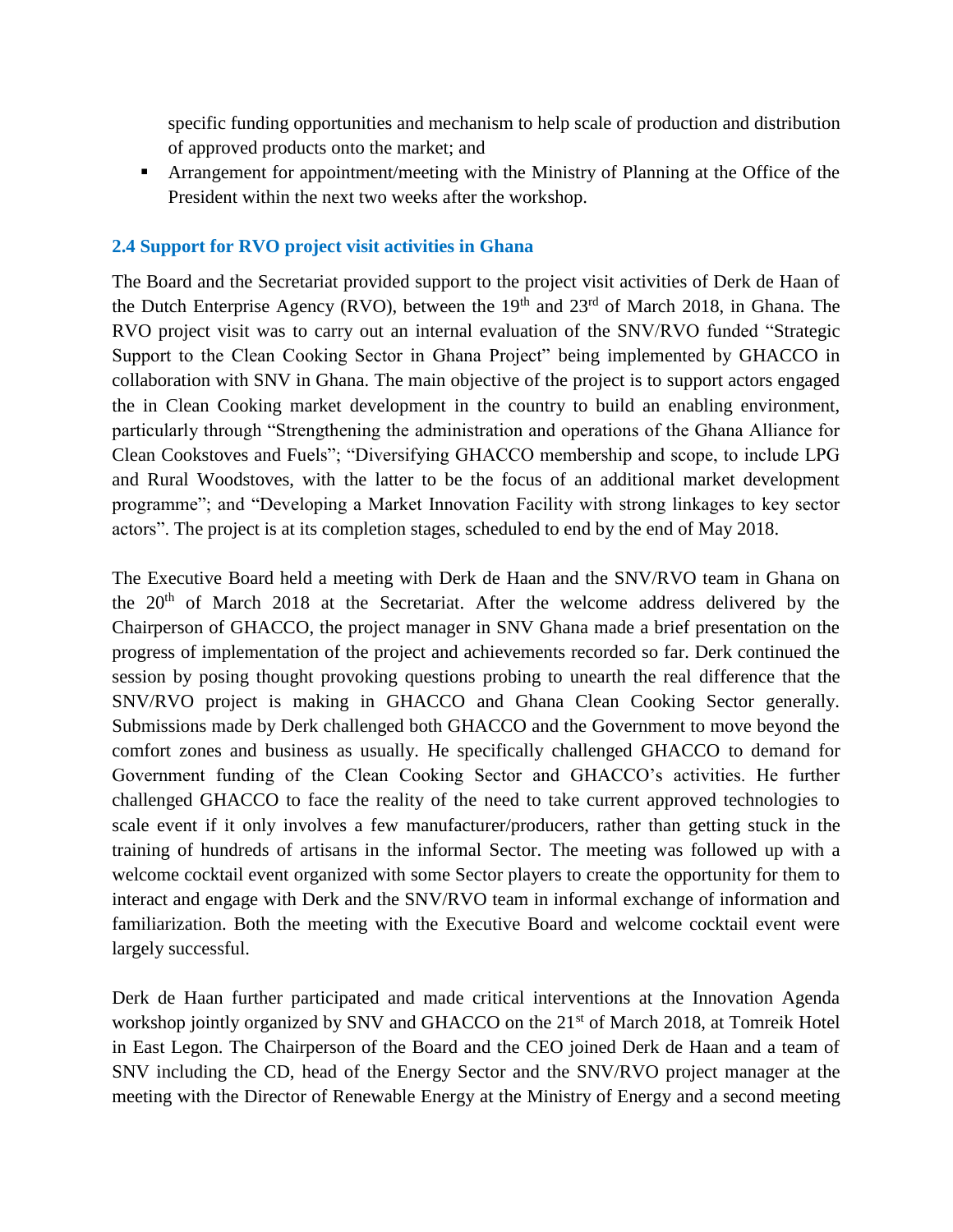at the National Petroleum Authority (NPA) with a team of four officials who represented the Executive Director at the meeting, on the 23<sup>rd</sup> of March 2018. The Board finally participated at the dinner event organized by SNV, on the same day, at the Holiday Inn Hotel, prior to Derk de Haan departure from Ghana. The visit activities were all successfully executed to satisfactory level.

# <span id="page-7-0"></span>**2.5 Support for Country visit activities of GACC Out-going CEO in Ghana**

The out-going Chief Executive Officer of the Global Alliance for Clean Cookstoves and Fuel, Mrs. Radha Muthiah, was on a working visit to Ghana between the  $26<sup>th</sup>$  and  $30<sup>th</sup>$  of March 2018. The Vice Chairperson of GHACCO, Ms. Adwoa Sey supported her team in a couple of the meetings that held with selected government officials and agencies.

A welcome cocktail event was organized for the vising CEO of GACC at the Secretariat of GHACCO on the 29<sup>th</sup> of March, 2018 with some invited Sector players. The event was organized in honour of Mrs. Radha Muthiah in recognition of her commitment and contribution to the development of the Clean Cooking Sector globally and GHACCO specifically. The event also created the opportunity for the invitees to interact and engage Mrs. Radha to tap into her very rich experience.

# <span id="page-7-1"></span>**3. PARTICIPATION IN SECTOR ACTIVITIES AND MEETINGS**

# <span id="page-7-2"></span>**3.1 Development of National Road Map**

GHACCO participated in the development of the National Road for development of the Sector for the next three years. The process was led by the Ghana Energy Commission and GACC between February and March 2018. Initial draft of the document was drafted, presented and reviewed at a meeting of stakeholders on the 13<sup>th</sup> of February 2018, at the Energy Commission. A follow up meeting was organized for finalize review of the National Roadmap document with the stakeholder group at the Energy Commission (EC), on the  $27<sup>th</sup>$  of February 2018. Stakeholder institutions represented both meetings includes MoE, MoLGRD, Forestry Commission (FC)/REDD+, EC, GACC, SNV, GHACCO and MoH. GHACCO further contributed to the electronic review of the document shared online by the EC during the draft and review processes.

# <span id="page-7-3"></span>**3.2 World Health Organization's Sector Baseline Data Collection**

The Board and CEO represented GHACCO at the Sector working group convened by the World Health Organization (WHO) to review the Sector baseline data collection process and tools on the 26th of February, 2018 and the offices of the WHO. Other stakeholders represented at the meeting include the EPA, GSS, MoH, MoE, NPA, GHACCO, MoLGRD and WHO. GHACCO was jointly tasked with the XYZ to collate and report on the household cooking data component of the baseline, an assignment already started by xyz prior to the meeting.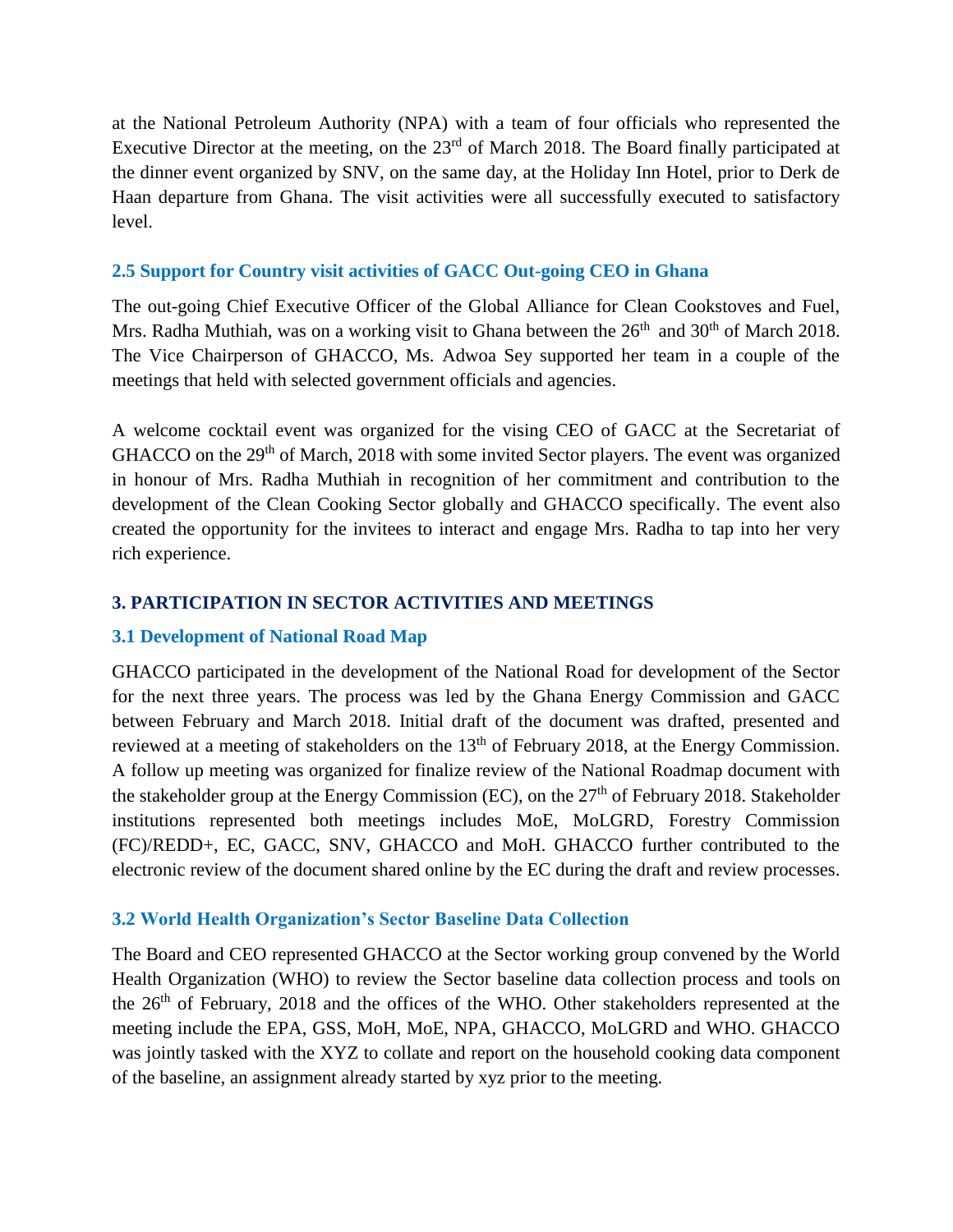#### <span id="page-8-0"></span>**3.3 V4C Mini-grid and Clean Cookstoves study reports Validation**

GHACCO participated in the validation workshop organized by SNV/V4C to validate the reports of the Mini-grid and Clean Cookstoves studies, at Angie Hill hotel on the 20<sup>th</sup> of February, 2018. Other key stakeholders at the event include representatives of the MoLGRD, MoE, EC, GACC, GHACCO, SVN, NPA, CSIR, KNUST and CEESED.

#### <span id="page-8-1"></span>**3.4 Preparatory meeting towards the National LPG Workshop**

GHACCO participated in the meeting of lead stakeholders to review the draft concept note on the impending National LPG workshop, at the office of the NPA, on the  $16<sup>th</sup>$  of February 2016. Stakeholders at the meeting include NPA, SNV, GHACCO, Association of OMCs, and LPSMCs. The proposed schedule of the workshop was moved from March 2018 to May 2018 to allow for effective preparation and participation of all stakeholders, as part of the outcome of the review meeting.

#### <span id="page-8-2"></span>**3.5 Development of School Kitchen project proposal**

The proposal to solicit funds from the French Embassy was finalized for submission. The focus of the proposed interventions was on development of Clean Kitchen for the Amasaman Senior Technical High School (AMSTECH), currently implementing the free meals for Day students under the government's Free Senior High School education. The review of the focus of the proposed intervention was necessitated by the outcome of the visits to the Ga West Municipal Assembly, AMSTECH, St. Johns Senior High school and Ashiaman Senior High schools to discuss the proposed project with the authorities of these institutions. The proposal has been finalized and will be submitted to the French Embassy during the  $1<sup>st</sup>$  week of April 2018.

# <span id="page-8-3"></span>**4. GENERAL MANAGEMENT AND ADMINISTRATION**

# <span id="page-8-4"></span>**4.1 Staffing**

Major recruitments have successful been executed, with the appointment of Chief Executive Officer (CEO), who resumed work on the first of February, 2018, and heading the National Secretariat in Accra. The position of Finance and Administrative (F&A) Officer was also filled with appointment of Ms. Queenster Ablor in March, 2018. The incumbent Program Officer was given renewed contracted and Job description with reflects his current responsibilities with the appointment of the CEO and F&A Officer. The current staffing position at the National Secretariat is summarized in the following matrix: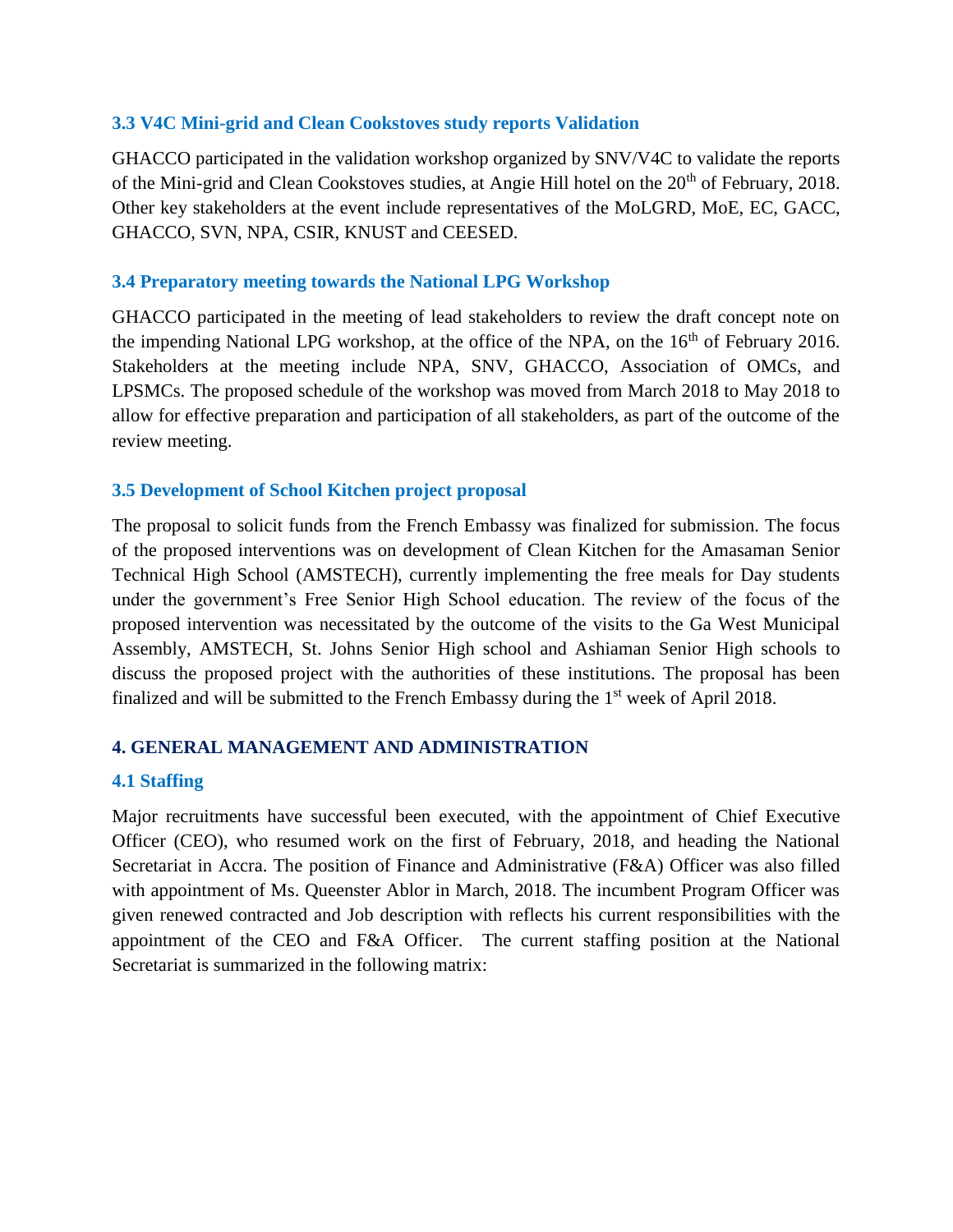| No. | <b>Name</b>                | <b>Position</b>                    | <b>Date of Resumed</b> |
|-----|----------------------------|------------------------------------|------------------------|
| .,  | Mohammed Aminu<br>⊥ukumanu | <b>Chief Executive Officer</b>     | 01/02/2018             |
|     | Raymond Kusorgbor          | Programme Officer                  | 01/03/2018             |
|     | Queenster Ablorh           | Finance and Administration Officer | 19/03/2018             |

# **Current Staff positions at the National Secretariat**

A new staff position of Monitoring, Evaluation and Learning (MEAL) Officer has been proposed for consideration of the Executive Board. The MEAL position is proposed to lead the organization's planning, monitoring and evaluation and learning efforts, and specific responsibility for the implementation of the Monitoring and Evaluation (M&E) Framework.

The position of Administrative Assistant will be filled during the second quarter of 2018. The Administrative Assistant will have primary responsibility of managing the Front Desk at the National Secretariat.

# <span id="page-9-0"></span>**4.2 Annual Work Plans (AWP)**

The Annual Work Plan (AWP) for the FY2018 has been finalized, reviewed and approved by the Executive at its Third Monthly Board Meeting (MBM) held on the  $16<sup>th</sup>$  of March 2018. The AWP consist of specific project work plans for the SNV/RVO project and SNV/V4C projects, and the Regional work plans of the current five operational Regions, namely Greater Accra, Ashanti, Western, Volta and the Northern zone. Implementation of annual activities and events is on-going with some specific and significant achievements so far. The approved work plans are attached as appendix 2A-2B.

# <span id="page-9-1"></span>**4.3 Technical Support to Regional Teams**

The National Executive Board provided Technical Support (TS) to the Ashanti Regional branch in the conduct of its elections which saw the elections of new five-member Regional Steering Committee (RSC), on the  $31<sup>st</sup>$  of January, 218. The five-member RSC, consisting of the Regional Coordinator, Deputy Regional Coordinator, Secretary, Financial Secretary and the Public Relations Officer, have since been sworn into office and been actively on the move.

The National Secretariat reviewed the draft annual work plans of the Regional teams and assisted them to finalize the plans, which have since been approved by the Board. All the necessary approvals for transfer of funds to the Regional teams have been granted by the Board. In the next couple of days funds will be transferred to the Regional teams to enable them continue the implementation of their work plans.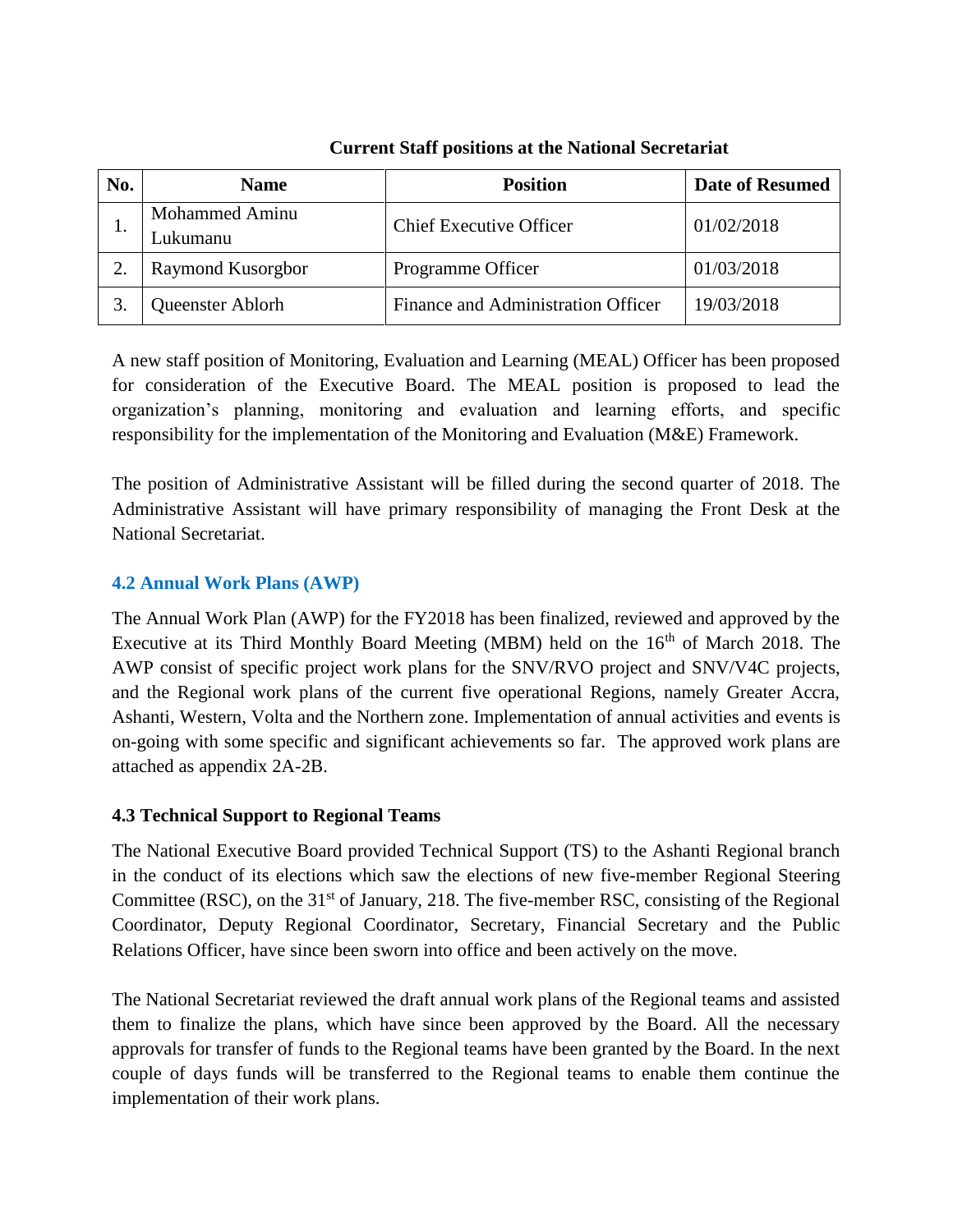#### <span id="page-10-0"></span>**4.4 Setting up of the National Secretariat**

The Executive Board successfully acquired a suitable office accommodation facility for the national Secretariat, with physical address xyz, East Legon, Accra, in January 2018. The necessary renovation works were completed by January  $31<sup>st</sup>$  2018. A lease agreement for an initial period has been signed upon payment of the necessary rent for the agreed period, with the landlady.

Basic office furniture including conference table and chairs, CEO's desk and chair, from office desk and visitors seats, work station desks and chairs were procured and installed at the Secretariat. Office fittings including ceiling fans and blinds/curtains were fixed in all offices. Signage has been erected to give direction to the office location. Other important installations at the Secretariat include the Voda phone Landline (which is  $+233$  302 545 525) and wireless internet facility and the acquisition of postal address (which is CT7928, Cantonment, Accra) for the organization.

#### <span id="page-10-1"></span>**4.5 Meeting of the Executive Board**

The Executive Board has successfully held its mandatory monthly meetings for January, February and March 2018, on the xxx,  $9<sup>th</sup>$  of February 2018 and  $16<sup>th</sup>$  of March 2018, respectively. The Board has also held a meeting with GACC on the  $16<sup>th</sup>$  February, 2018 to discuss the way forward on the collaboration, partnership and the prospects of the Sector in Ghana.

# <span id="page-10-2"></span>**5. LESSONS LEARNING AND IMPLICATIONS**

#### <span id="page-10-3"></span>**5.1 Challenges and constraints encountered during the period**

Three main challenges were encountered which affected the rate of implementation of programme activities during the first quarter of the year. These include "no shows" by High Level government officials at National events, low funding and delayed development and implementation of the Market innovation facility (MIF) and other key project activities. Details of these challenges are outlined below:

1. The inability of GHACCO to ensure the attendance of Her Excellency Samira Bawumya, wife of the Vice President and Honourable Hajia Alima Mahama, Minister for Local Government and Rural Development at the maiden convening and establishment of the PAESFA platform denied GHACCO the opportunity to lobby for the Sector at such High level of Government. In fact, the plan to propose the 2<sup>nd</sup> Lady, H.E. Samira as co-Chair (President) of PAESFA could not be pursued to the inability to secure her attendance at the event, on the  $5<sup>th</sup>$  of February 2018;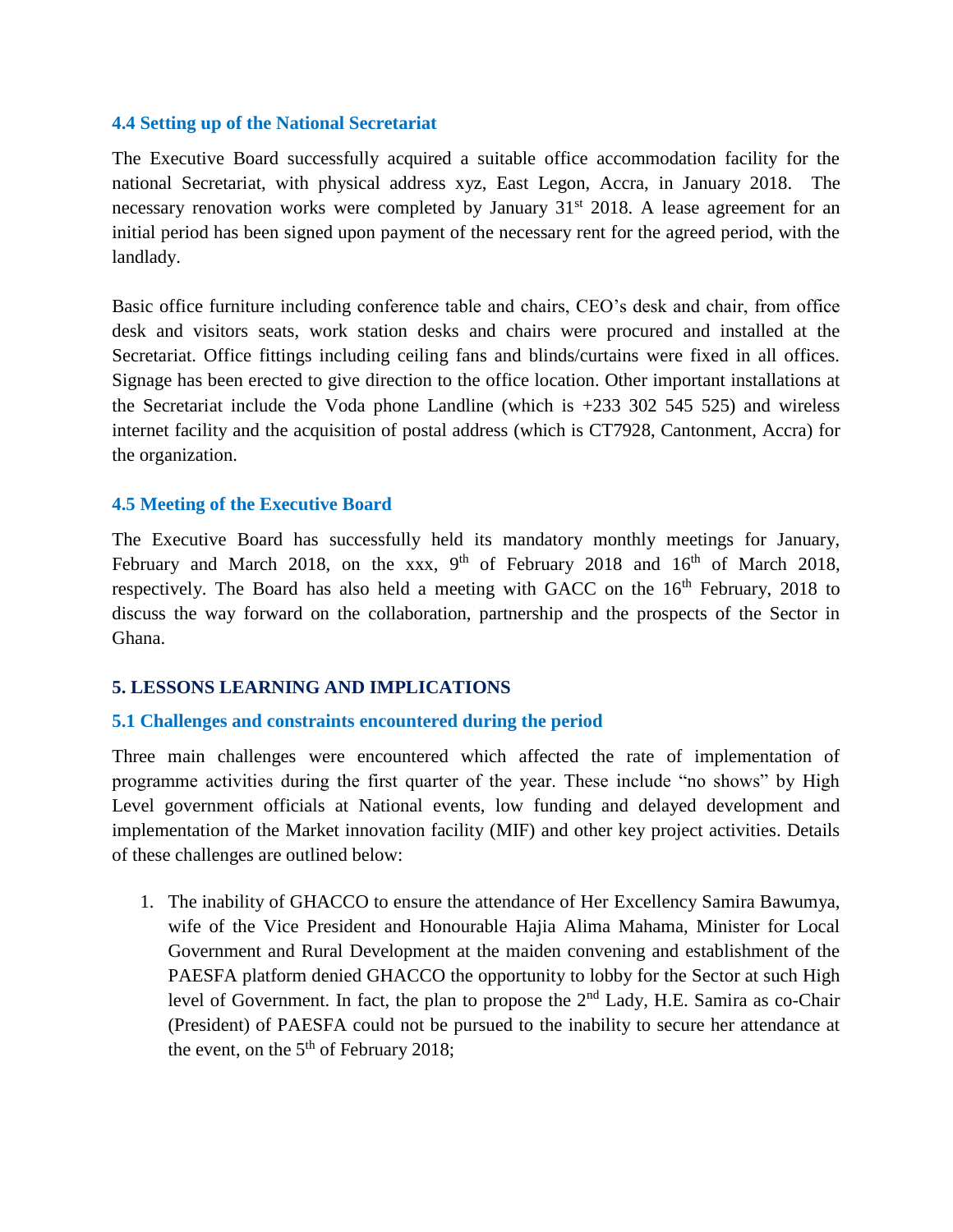- 2. The failure of GACC to remit funds to GHACCO towards the establishment of the National Secretariat and recruitment of staff as expected also affected the rate of implementation of programme activities as outlined in the Strategic Business Plan. The current programme funding streams are the SNV/RVO and SNV/V4C projects' which do not cover all aspects of the SBP. As a results some strategic initiatives from the SBP, such as the intended technical training and equipping of artisans to shift to the use of improved methods of Biomass production and the production of improved/clean stoves, are still unfunded and therefore, pending;
- 3. The delay in the development, approval and implementation of the Market Innovation Facility (MIF) affects GHACCO demonstrable ability to provide critical technical and financial and marketing needs of existing and prospective members, which will greatly impact on current membership drive and sustainability of the Alliance; and
- 4. Other delayed activities include the production and publication of the State of the Cookstoves and fuels market report and the organization of the Cookstoves annual forum.

# <span id="page-11-0"></span>**5.2 Steps taken to address challenges & constraints**

Efforts to foster closing working relationship with the office of the  $2<sup>nd</sup>$  Lady and the Honourable Minister for Local Government and Rural Development have been on-going and showing positive signals. The Chair person and the Vice Chair have established contacts with the Personal Assistants (PAs) of the  $2<sup>nd</sup>$  Lady and Hon. Hajia Alima, which is facilitating communication between GHACCO and the offices of the 2<sup>nd</sup> Lady and the Hon. Hajia Alima. GHACCO and SNV have also established a new contact with the Ministry of Planning, through Dr. Ishmael Ackah at the Office of the President. Dr. Ackah, who is a technical Advisor at the Ministry of Planning, is facilitating to schedule a meeting between GHACCO and the Ministry of Planning at the Presidency.

GHACCO is seeking approval of SNV/RVO to apply unutilized to future and unexecuted actions from the SBP beyond the project period, which is due to lapse at the end of May, 2018. Efforts in collection of memberships and subscription from newly registered members is being stepped up in increase the amount of internally generated funds to support the implementation of planned activities during the current year and beyond.

The MIF is being finalized with the outcomes of the Innovation Agenda and Business and Technical Support workshops, held on the  $21<sup>st</sup>$  and  $22<sup>nd</sup>$  of March 2018, respectively. Other outstanding activities, particularly the production and publication of the State of the Cookstoves Sector report, Annual Cookstoves forum and the inauguration of the High Level Working Group (HLWG) and Sector Working Groups (SWGs) under the SNV/RVO have been rescheduled for April and May 2018. Outstanding activities of the SNV/V4C project at both Municipal and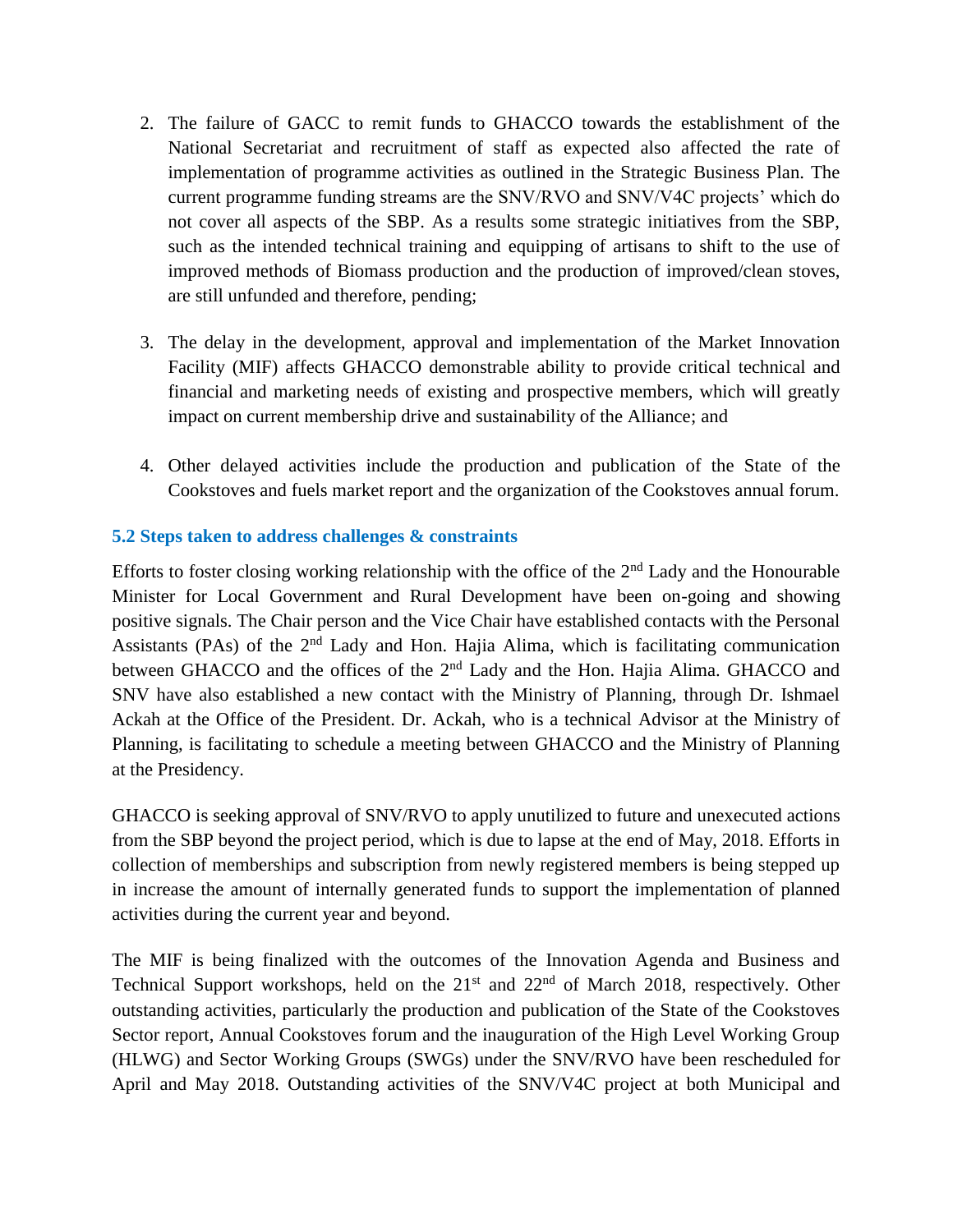National levels have also been re-scheduled for implementation during the second quarter; spanning between April and June 2018.

# <span id="page-12-0"></span>**5.3 Opportunities going forward**

GHACCO is in the process of constituting its Standing committee responsible fund raising. The fund raising strategy has been drafted and being reviewed and presentation for approval of the Board. The Alliance is set out to pursue diversified and sustainable funding streams for the implementation of the SBP. The MIF being finalized and approved will drive membership development through the provision of diverse technical, financial, business and market development services to members and other Sector players. This will significantly increase internal revenue generation through fees, subscriptions and paid services rendered to members and other clients.

The alliance will further scout out for grant calls and design special projects in line with specific objectives and components of the SBP. Regional branches are also mandated to draft proposals to solicit funding and service contracts from their respective Municipal and District Assemblies and other government agencies and donors. GHACCO will submit the proposal for School Kitchen project to the French Embassy in Accra, Ghana in the effort to raise funds to implement the pilot Clean Kitchen for schools in Ghana.

Strategy to raise funds from the government directly and indirectly will be designed to address specific needs of the Sector. These may include market development policy for Clean Cookstoves and fuels, by which government procures, agreed quantities of Clean Biomass Cookstoves for vulnerable households such as recipients of the LEAP grants, in similar fashion as the distribution of LPG to poor households. However, government will procure the Cookstoves from members of GHACCO directly or through the Alliance. A similar structure market for institutional stoves could be developed through appropriate directives to all caterers contracted to provide meals to both basic and senior high schools to adopt Clean Cooking for that purpose.

Consumer capacity development is imperative for the sustainability and achievement of the Goal of Universal adoption of Clean Cooing in Ghana. The initiative to promote the Village Savings and Loans Associations (VSLA) scheme to enhance savings' mobilization for acquisition of Clean Cookstoves by poor and households is being considered with high prospects. This will be used to develop and expand existing market and adoption of Clean Cookstoves throughout the Country.

The Executive Board will engage GACC, especially with the assumption of office by the new CEO, to discuss strategies for implementation of GHACCO's SBP and new funding streams for the Alliance. Similar discussions will be arranged with the SNV/RVO project which is due to lapse at the end of May 2018.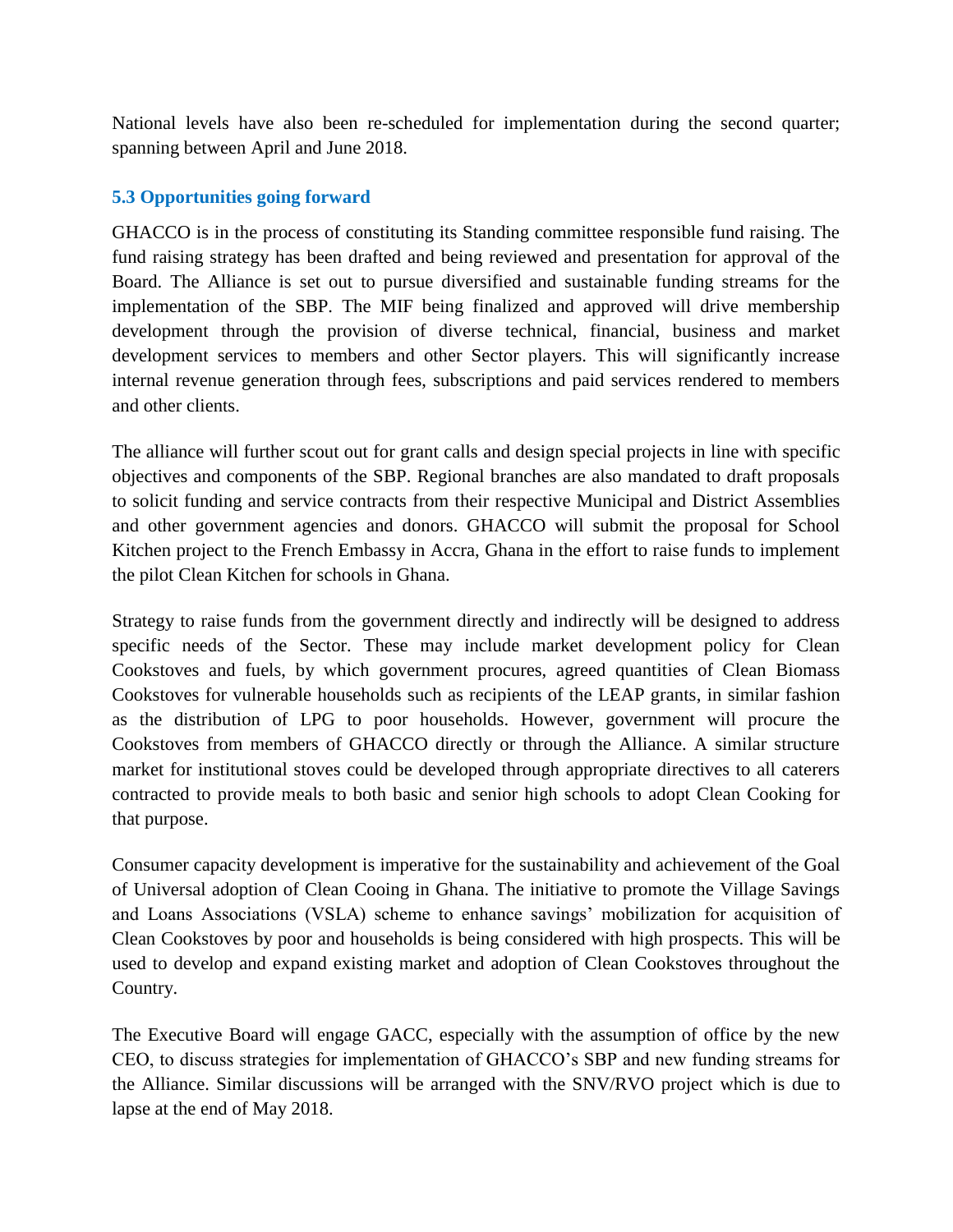#### <span id="page-13-0"></span>**5.4 Recommendations**

With the successful elections and establishment of five Regional branches and Steering Committees, in five regions and subsequent approval of annual work plans of the Regional branches, the Board needs to approve functional and operational relationship between the Regions and National Secretariat to ensure smooth transfer of funds, execution of activities and reporting of progress and data. Similar strategy to enhance the efficiency and effectiveness of the National Secretariat needs to be considered and approved by the Board to enhance operational efficiency and effectiveness of programme implementation.

# <span id="page-13-1"></span>**6. HIGHLIGHT OF KEY ACTIVITIES PLANNED FOR NEXT PERIOD**

- Production and publication of the State of the Cookstoves Sector report, April 2018;
- Organization of Annual Cookstoves Forum, April 2018;
- Formation and Inauguration of High Level Working Group (HLWG) and Sector Working Groups (SWGs), May 2018;
- Municipal and National levels policy engagements with Municipal and High level National stakeholders l have also been re-scheduled for implementation during the second quarter; spanning between April and June 2018;
- A meeting of manufacturers and the testing centres to address the concerns and outstanding issues, and reach agreement on the process, outcome reporting and post testing support processes;
- GHACCO will procure six (6) copies of the Gazetted National Standards document and share a copy each with the Regional branches of the five operational regions.
- A forum of manufacturers/producer, distributors, retailers and consumer representative on one hand and various financial institutions (Banks, MFI, etc.) on the other, to explore specific funding opportunities and mechanism to help scale of production and distribution of approved products onto the market; and
- **EXECUTE:** Arrangement for appointment/meeting with the Ministry of Planning at the Office of the President within the next two weeks after the workshop.
- Field management and programme implementation support to Regional Steering Committee;
- Membership recruitment, re-invigoration and profiling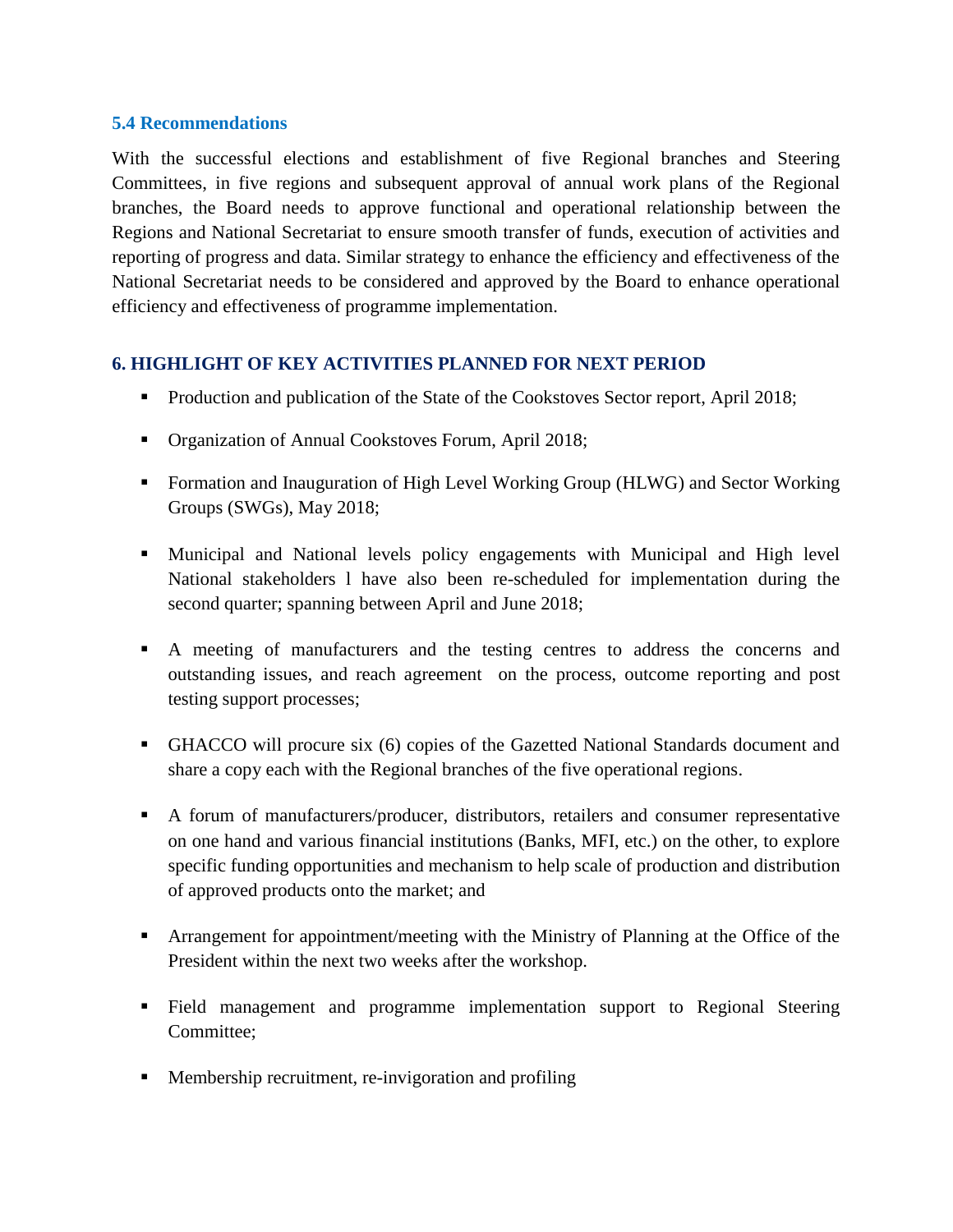- Support to the Cookstoves and Fuels' Sector initiatives and events at both National, Regional and Global levels;
- **•** Deepening collaboration and partnership with lead Sector agencies, particularly the Energy Commission, Ministry of Energy, Ministry of Local Government and Rural Development, Ministry of Planning, National Petroleum Authority, National Standards Authority, Forestry Commission and the National Development Planning Commission;
- **•** Initiate relationship and collaboration with the Association of Ghana Industries (AGI), Ghana Investment Promotion Centre (GIPC), Ghana Statistical Service and the Ministry of Finance and Economic Planning.

# <span id="page-14-0"></span>**7. CONCLUSION**

GHACCO has positioned itself for growth and development with the launch of its SBP and setting up of the National Secretariat to guide its second and most critical phase in its evolution. The second quarter will see further institutional strengthening especially at the regional branches and deepening of relationships to increase GHACCO's effectiveness, influence and sustainably as inter-mediate outcomes necessary to put the Alliance on track to achieve its medium term Goal of Universal adoption of Clean Cookstoves and fuels in Ghana by 2030.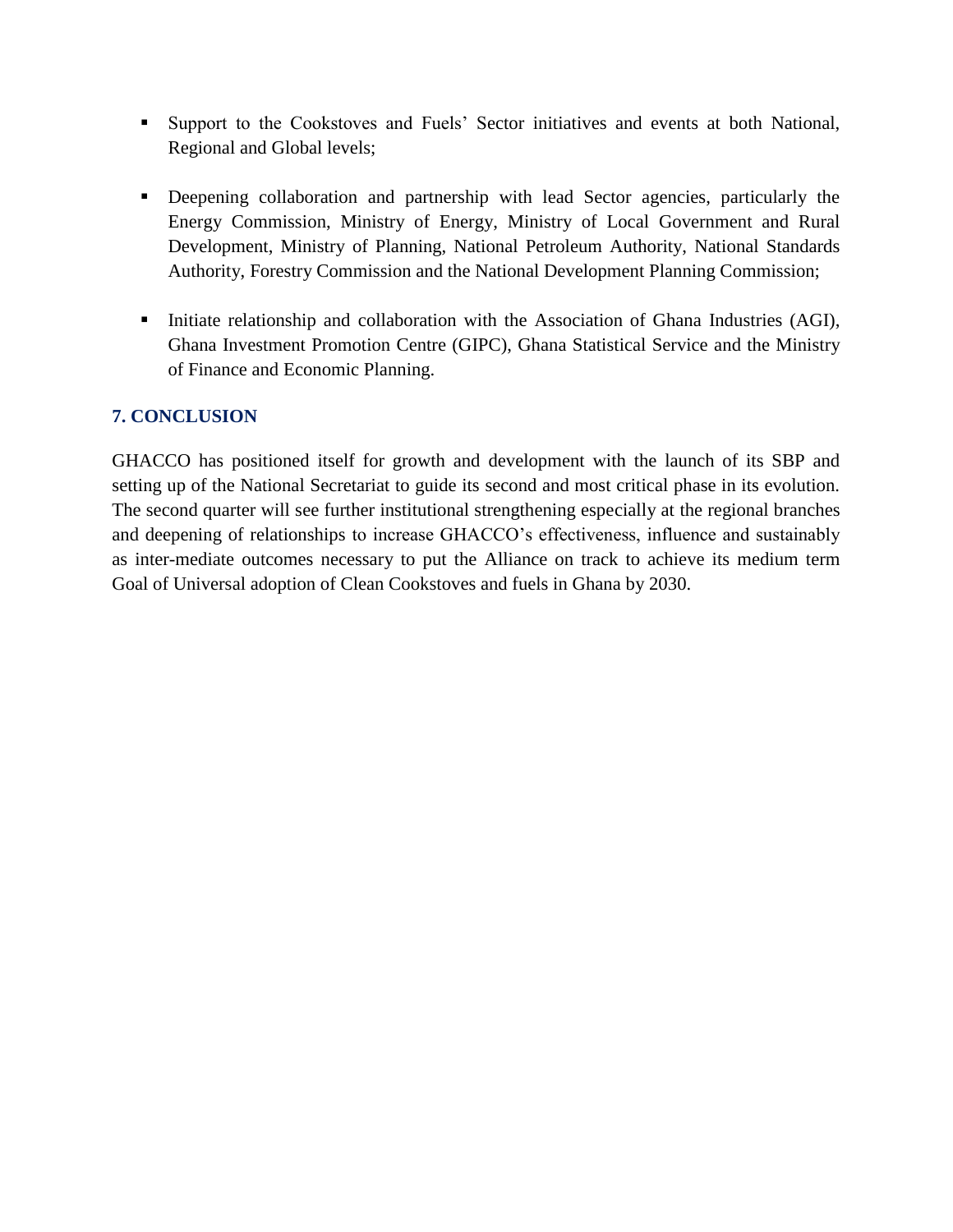# **8. PROGRESS TOWARDS MILESTONES**

# **Overview of Progress towards Anticipated Results**

<span id="page-15-0"></span>

| <b>Performance Indicator</b>                                                                                                                                                            | <b>Baseline</b>                                                                                                      | 5-Year SBP     | 2018 Annual     | <b>Measure for</b> | <b>Cumulative</b> |  |  |
|-----------------------------------------------------------------------------------------------------------------------------------------------------------------------------------------|----------------------------------------------------------------------------------------------------------------------|----------------|-----------------|--------------------|-------------------|--|--|
| R1. Improved Coordination and Advocacy for the Clean Cookstoves and Fuels Sector                                                                                                        |                                                                                                                      | <b>Target</b>  | <b>Target</b>   | the period         | measure to date   |  |  |
| 1.1.1 Acquired Incorporation and recognition certificates from RGD, DSW and GIPC/AGI                                                                                                    |                                                                                                                      |                |                 |                    |                   |  |  |
| 1.1.1.1 Number of current Directors whose particulars are updated on incorporation documents                                                                                            | $\overline{0}$                                                                                                       | 7              | $\tau$          | $\overline{0}$     | $\overline{0}$    |  |  |
| 1.1.1.2 Charity registration certificate acquired from DoSW                                                                                                                             | $\boldsymbol{0}$                                                                                                     | $\mathbf{1}$   | $\mathbf{1}$    | $\overline{0}$     | $\overline{0}$    |  |  |
| 1.1.1.3 Certificate of registration acquired from GIPC/AGI                                                                                                                              | $\overline{0}$                                                                                                       |                | $\mathbf{1}$    | $\overline{0}$     | $\overline{0}$    |  |  |
| <b>Explanation of discrepancies/Comments/Recommendations:</b>                                                                                                                           |                                                                                                                      |                |                 |                    |                   |  |  |
|                                                                                                                                                                                         |                                                                                                                      |                |                 |                    |                   |  |  |
| 1.1.2 Strengthened administrative and governance functions                                                                                                                              |                                                                                                                      |                |                 |                    |                   |  |  |
| 1.1.2.1 Number of office premises acquired and furnished for national secretariat and regional                                                                                          | $\Omega$                                                                                                             | 6              |                 |                    |                   |  |  |
| branches                                                                                                                                                                                |                                                                                                                      |                |                 |                    |                   |  |  |
| 1.1.2.2 Number of staff recruited and inducted into office                                                                                                                              | $\overline{0}$                                                                                                       | 25             | 3               | 3                  | 3                 |  |  |
| 1.1.2.3 Number of financial and operational manuals approved and deployed                                                                                                               | 0                                                                                                                    | 3              | $\overline{3}$  | $\overline{2}$     | $\overline{2}$    |  |  |
| 1.1.2.4 Number of standing committees constituted and operational                                                                                                                       |                                                                                                                      | 5              | $5\overline{)}$ | $\overline{0}$     | $\overline{0}$    |  |  |
| 1.1.2.5 Number of standing committees' Plan of Actions approved                                                                                                                         | $\overline{0}$                                                                                                       | 5              | 5               | $\boldsymbol{0}$   | $\overline{0}$    |  |  |
| 1.1.2.6 Number of orientation sessions organized for the members on the new governance                                                                                                  | $\Omega$                                                                                                             | 5              | $\overline{2}$  | $\Omega$           | $\Omega$          |  |  |
| structure and strategic direction                                                                                                                                                       |                                                                                                                      |                |                 |                    |                   |  |  |
| 1.1.2.7 Number of members oriented on the new government structure and strategic direction                                                                                              | $\overline{0}$                                                                                                       | 1,018          | 124             | $\overline{0}$     | $\overline{0}$    |  |  |
| <b>Explanation of discrepancies/Comments/Recommendations:</b>                                                                                                                           |                                                                                                                      |                |                 |                    |                   |  |  |
| 1.1.3 Strengthened membership base and database management                                                                                                                              |                                                                                                                      |                |                 |                    |                   |  |  |
| 1.1.3.1 Number of registered members                                                                                                                                                    | 124                                                                                                                  | 1,018          | 124             | $\overline{0}$     | 124               |  |  |
| 1.1.3.2 Number of paid up members                                                                                                                                                       | 60                                                                                                                   | 1,018          | 124             | 60                 | 60                |  |  |
| 1.1.3.3 Percent of functionality of the membership data base management software                                                                                                        | $\Omega$                                                                                                             | 100%           | 50%             | 0%                 | 0%                |  |  |
| <b>Explanation of discrepancies/Comments/Recommendations:</b>                                                                                                                           |                                                                                                                      |                |                 |                    |                   |  |  |
|                                                                                                                                                                                         |                                                                                                                      |                |                 |                    |                   |  |  |
| 1.2.1 Conducted Sector and working group meetings                                                                                                                                       |                                                                                                                      |                |                 |                    |                   |  |  |
| 1.2.1.1 Number of Sector working group meetings conducted/attended                                                                                                                      | XX                                                                                                                   | XX             |                 | $\overline{4}$     | 4                 |  |  |
| 1.2.1.2 Number of working group activities carried out                                                                                                                                  | XX                                                                                                                   | XX             |                 | $\sqrt{2}$         | $\overline{2}$    |  |  |
| 1.2.1.3 Number of participants of Sector working group meetings                                                                                                                         | XX                                                                                                                   | XX             |                 | 15                 | 15                |  |  |
| Explanation of discrepancies/Comments/Recommendations: The 4 meetings comprised of the 2 meetings at the EC during the development of the National Road map for the                     |                                                                                                                      |                |                 |                    |                   |  |  |
| Sector, the third meeting convened and hosted by WHO on the baseline task, while the 4 <sup>th</sup> was held at the NPA as part of preparations towards the National LPG workshop. The |                                                                                                                      |                |                 |                    |                   |  |  |
|                                                                                                                                                                                         | two working group activities were the development of the National Road Map and the baseline survey/baseline support. |                |                 |                    |                   |  |  |
| 1.2.2 Organized Sector workshops and fora                                                                                                                                               |                                                                                                                      |                |                 |                    |                   |  |  |
| .2.2.1 Number of Sector workshops and fora organized in Ghana                                                                                                                           | $\sqrt{5}$                                                                                                           | $\overline{4}$ |                 | $\overline{c}$     |                   |  |  |
| 1.2.2.2 Number of participants of Sector workshops and fora                                                                                                                             | XX                                                                                                                   | XX             |                 | 100                | 100               |  |  |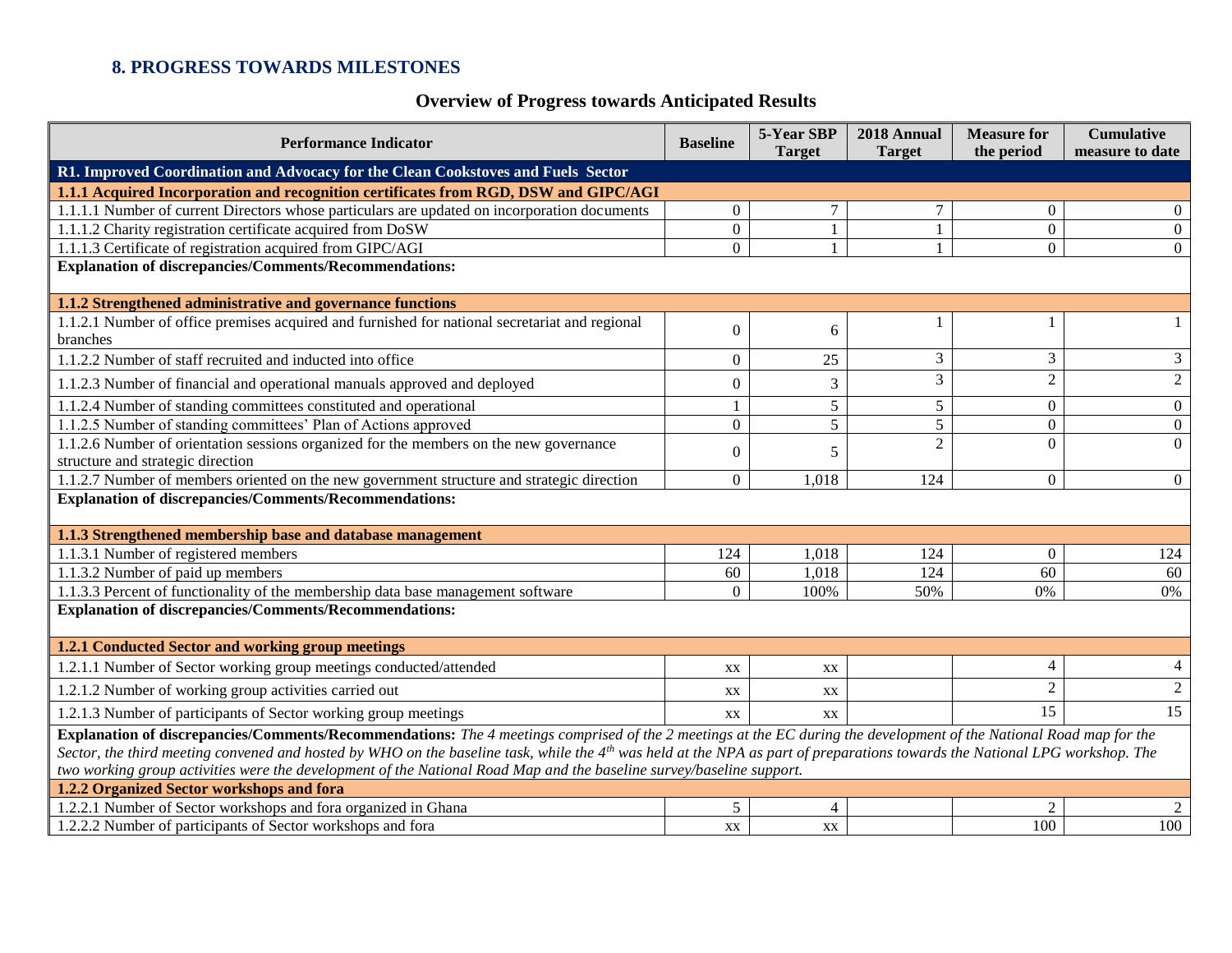| <b>Performance Indicator</b>                                                                                                                                                                         | <b>Baseline</b>  | 5-Year SBP<br><b>Target</b> | 2018 Annual<br><b>Target</b> | <b>Measure for</b><br>the period | <b>Cumulative</b><br>measure to date |  |  |
|------------------------------------------------------------------------------------------------------------------------------------------------------------------------------------------------------|------------------|-----------------------------|------------------------------|----------------------------------|--------------------------------------|--|--|
| 1.2.2.3 Number of members participating in Sector workshops and fora                                                                                                                                 | XX               | $\mathbf{X}\mathbf{X}$      |                              | 50                               | 50                                   |  |  |
| Explanation of discrepancies/Comments/Recommendations: The two workshops are the Innovation Agenda workshop and Business and Technical Support workshops                                             |                  |                             |                              |                                  |                                      |  |  |
| 1.2.3 Hosted International conference/event                                                                                                                                                          |                  |                             |                              |                                  |                                      |  |  |
| 1.2.3.1 Number of international conferences/events hosted                                                                                                                                            |                  | XX                          |                              | -1                               |                                      |  |  |
| 1.2.3.2 Number of participants of international conferences/ events hosted in Ghana by<br><b>GHACCO</b>                                                                                              | 500              | XX                          |                              | 50                               | 50                                   |  |  |
| 1.2.3.3 Number of international conferences/ events attended                                                                                                                                         | 9                | XX                          |                              | 2                                | 2                                    |  |  |
| 1.2.3.4 Number of local participants of international conference/ events                                                                                                                             | XX               | XX                          |                              | 15                               | 15                                   |  |  |
| 1.2.3.5 Number of representatives at the international conference/ events hosted                                                                                                                     | XX               | XX                          |                              | 12                               | 12                                   |  |  |
| Explanation of discrepancies/Comments/Recommendations: This is the PAESFA convening held in Accra, where all 7 NEB members and 5 Regional reps and other local<br>participants and observes attended |                  |                             |                              |                                  |                                      |  |  |
| 1.3.1 Conducted policy research                                                                                                                                                                      |                  |                             |                              |                                  |                                      |  |  |
| 1.3.1.1 Number of policy research studies undertaken                                                                                                                                                 | $\overline{2}$   | XX                          |                              | $\overline{0}$                   | $\Omega$                             |  |  |
| 1.3.1.2 Number of existing policies and regulations evaluated                                                                                                                                        | $\overline{0}$   | XX                          |                              | $\overline{0}$                   | $\Omega$                             |  |  |
| <b>Explanation of discrepancies/Comments/Recommendations:</b>                                                                                                                                        |                  |                             |                              |                                  |                                      |  |  |
|                                                                                                                                                                                                      |                  |                             |                              |                                  |                                      |  |  |
| 1.3.2 Conducted industry research                                                                                                                                                                    |                  |                             |                              |                                  |                                      |  |  |
| 1.3.2.1 Number of industry research studies undertaken                                                                                                                                               | XX               | XX                          | 5                            | 4                                |                                      |  |  |
| 1.3.2.2 Number of industry surveys conducted                                                                                                                                                         |                  | $\overline{2}$              | $\overline{2}$               | $\overline{c}$                   | $\overline{2}$                       |  |  |
| 1.3.2.3 Number of industry actors sharing routine data for Sector performance review and<br>analysis                                                                                                 | 31               | XX                          |                              | $\Omega$                         | $\Omega$                             |  |  |
| Explanation of discrepancies/Comments/Recommendations: Two research studies namely the Rural Woodstove and LPG studies were conducted in collaboration with                                          |                  |                             |                              |                                  |                                      |  |  |
| SNV/RVO. The other two studies were the Mini-grid and Cookstove studies conducted by the SNV/V4C project.                                                                                            |                  |                             |                              |                                  |                                      |  |  |
| 1.3.3 Increased publications and communication                                                                                                                                                       |                  |                             |                              |                                  |                                      |  |  |
| 1.3.3.1 Percent functionality and informativeness of the website                                                                                                                                     | XX               | XX                          |                              |                                  |                                      |  |  |
| 1.3.3.2 Number of times website is updated weekly                                                                                                                                                    | XX               | $\mathbf{X}\mathbf{X}$      |                              |                                  |                                      |  |  |
| 1.3.3.3 Number of members and other guest visiting website                                                                                                                                           | XX               | $\mathbf{X}\mathbf{X}$      |                              |                                  |                                      |  |  |
| 1.3.3.4 Number of members and other stakeholders reached with email communications                                                                                                                   | XX               | $\mathbf{X} \mathbf{X}$     |                              |                                  |                                      |  |  |
| 1.3.3.5 Number of members and other clients provided with online assistance                                                                                                                          | $\boldsymbol{0}$ | XX                          |                              |                                  |                                      |  |  |
| 1.3.3.6 Number of research reports published and put on website                                                                                                                                      | $\overline{0}$   | Xx                          |                              | $\overline{\phantom{a}}$         |                                      |  |  |
| 1.3.3.7 Number of Newsletter editions published                                                                                                                                                      | $\overline{2}$   | Xx                          | $\overline{4}$               | $\mathbf{1}$                     | $1-$                                 |  |  |
| 1.3.3.8 Number of members and other stakeholders receiving copies Newsletter, Year Book and<br>Diary                                                                                                 | XX               | XX                          |                              |                                  |                                      |  |  |
| <b>Explanation of discrepancies/Comments/Recommendations:</b>                                                                                                                                        |                  |                             |                              |                                  |                                      |  |  |
| R2. Increased financial viability and sustainability of GHACCO and the Clean Cookstoves and Fuels' Sector in Ghana                                                                                   |                  |                             |                              |                                  |                                      |  |  |
| 2.1.1 Increased internally generated funds from Ghana operation                                                                                                                                      |                  |                             |                              |                                  |                                      |  |  |
| 2.1.1.1 Annual amount of dues and subscriptions collected                                                                                                                                            | 4,444            | \$241,636                   |                              |                                  |                                      |  |  |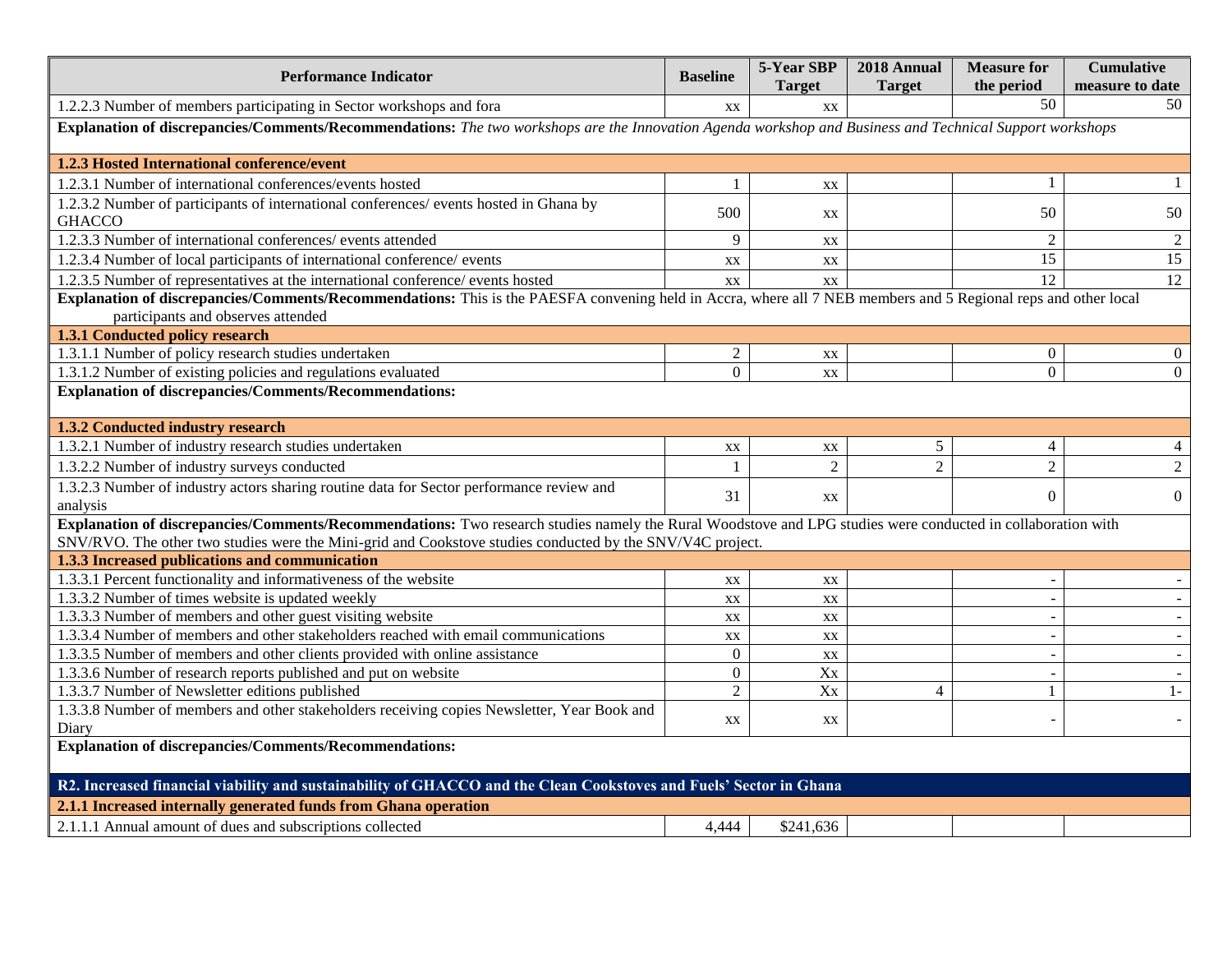| <b>Performance Indicator</b>                                                                                                                            | <b>Baseline</b>  | 5-Year SBP<br><b>Target</b> | 2018 Annual<br><b>Target</b> | <b>Measure for</b><br>the period | <b>Cumulative</b><br>measure to date |
|---------------------------------------------------------------------------------------------------------------------------------------------------------|------------------|-----------------------------|------------------------------|----------------------------------|--------------------------------------|
| 2.1.1.2 Annual amount raised from paid services rendered to members and other stakeholders                                                              | XX               | \$147,705                   |                              | $\boldsymbol{0}$                 |                                      |
| 2.1.1.3 Amount raised from consultancy services and assignments taken by GHACCO                                                                         | XX               | XX                          |                              | $\overline{0}$                   | $\mathbf{0}$                         |
| <b>Explanation of discrepancies/Comments/Recommendations:</b>                                                                                           |                  |                             |                              |                                  |                                      |
| 2.2.1 Increased amount of external funding to GHACCO and the Clean Cookstoves and Fuels Sector                                                          |                  |                             |                              |                                  |                                      |
| 2.2.1.1 Number of proposals submitted for external funding to GHACCO and the clean<br>cookstoves Sector                                                 | $\mathfrak s$    | XX                          |                              | $\boldsymbol{0}$                 | $\mathbf{0}$                         |
| 2.2.1.2 Amount of external funding raised for GHACCO and the Clean Cookstoves and Fuels'<br>Sector                                                      | XX               | \$907,561                   |                              |                                  |                                      |
| 2.2.1.3 Amount of loans and credit facilities raised for producers and distributors and other<br>stakeholders of the Clean Cookstoves and Fuel's Sector | XX               | XX                          |                              | $\overline{0}$                   | $\mathbf{0}$                         |
| <b>Explanation of discrepancies/Comments/Recommendations:</b>                                                                                           |                  |                             |                              |                                  |                                      |
|                                                                                                                                                         |                  |                             |                              |                                  |                                      |
| R3. Increased production and distribution of clean cookstoves and fuels<br>3.1.1 Improved machinery and equipment                                       |                  |                             |                              |                                  |                                      |
| 3.1.1.1 Number of members assisted to conduct assessment of their machinery & equipment                                                                 |                  |                             |                              | $\mathbf{0}$                     | $\Omega$                             |
| needs                                                                                                                                                   | $\mathbf{0}$     | XX                          |                              |                                  |                                      |
| 3.1.1.2 Number of members assisted to negotiate agreement for acquisition of new machines                                                               | $\mathbf{0}$     | XX                          |                              | $\overline{0}$                   | $\theta$                             |
| and equipment                                                                                                                                           |                  |                             |                              |                                  |                                      |
| 3.1.1.3 Number of artisans assisted to acquire tools and equipment                                                                                      | $\boldsymbol{0}$ | XX                          |                              | $\boldsymbol{0}$                 | $\overline{0}$                       |
| <b>Explanation of discrepancies/Comments/Recommendations:</b>                                                                                           |                  |                             |                              |                                  |                                      |
| 3.1.2 Increased technical and skills training                                                                                                           |                  |                             |                              |                                  |                                      |
| 3.1.2.1 Number of technical training events facilitated                                                                                                 | $\mathbf{0}$     | XX                          |                              | $\overline{0}$                   | $\overline{0}$                       |
| 3.1.2.2 Number of participants of technical training events                                                                                             | $\mathbf{0}$     | 1,004                       |                              | $\boldsymbol{0}$                 | $\overline{0}$                       |
| 3.1.2.3 Number of technical advisory services provided                                                                                                  | $\boldsymbol{0}$ | XX                          |                              | $\overline{0}$                   | $\mathbf{0}$                         |
| 3.1.2.4 Number of recipients of technical advisory services                                                                                             | $\Omega$         | XX                          |                              | $\Omega$                         | $\Omega$                             |
| <b>Explanation of discrepancies/Comments/Recommendations:</b>                                                                                           |                  |                             |                              |                                  |                                      |
| 3.1.3 Improved product quality certification                                                                                                            |                  |                             |                              |                                  |                                      |
| 3.1.3.1 Number of criteria deployed for quality certification                                                                                           | $\boldsymbol{0}$ | XX                          |                              | $\boldsymbol{0}$                 | $\mathbf{0}$                         |
| 3.1.3.2 Number of members participating in quality certification processes                                                                              | $\overline{0}$   | $\overline{622}$            |                              | $\overline{0}$                   | $\mathbf{0}$                         |
| 3.1.3.3 Number of products certified for use of quality certification sticker                                                                           | $\mathbf{0}$     | XX                          |                              | $\overline{0}$                   | $\overline{0}$                       |
| <b>Explanation of discrepancies/Comments/Recommendations:</b>                                                                                           |                  |                             |                              |                                  |                                      |
| 3.2.1 Increased business & financial management capacity of members                                                                                     |                  |                             |                              |                                  |                                      |
| 3.2.1.1 Number of business and financial management training events organized for members                                                               | XX               | XX                          |                              | $\overline{0}$                   | $\overline{0}$                       |
| and other stakeholders                                                                                                                                  |                  |                             |                              |                                  |                                      |
| 3.2.1.2 Number of members beneficiaries of business and financial management training                                                                   | XX               | XX                          |                              | $\overline{0}$                   | $\boldsymbol{0}$                     |
| events                                                                                                                                                  |                  |                             |                              |                                  |                                      |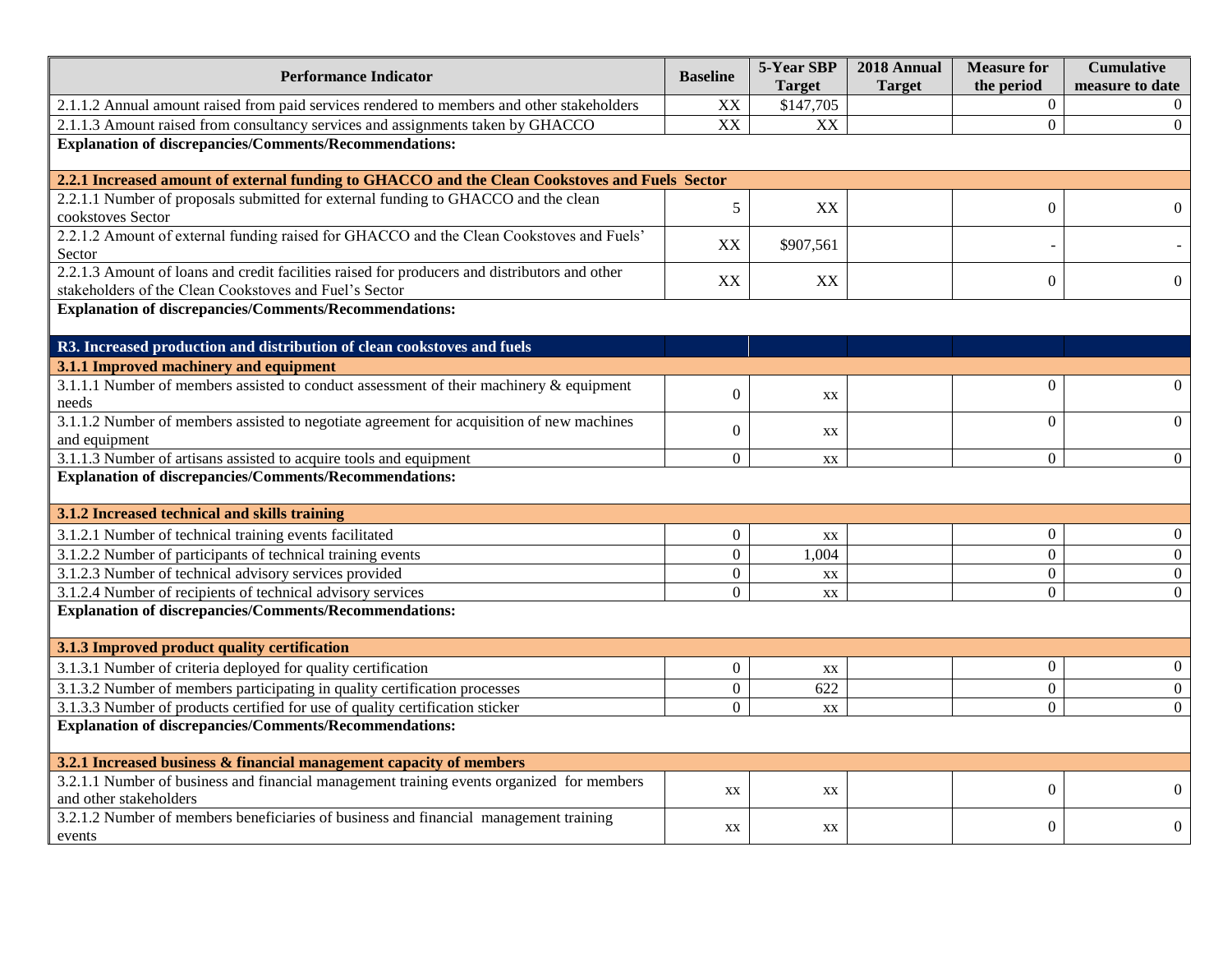| <b>Performance Indicator</b>                                                                    | <b>Baseline</b>  | 5-Year SBP<br><b>Target</b> | 2018 Annual<br><b>Target</b> | <b>Measure for</b><br>the period | <b>Cumulative</b><br>measure to date |  |  |
|-------------------------------------------------------------------------------------------------|------------------|-----------------------------|------------------------------|----------------------------------|--------------------------------------|--|--|
| 3.2.1.3 Number of members and other stakeholders assisted to formerly register their businesses | XX               | XX                          |                              | $\mathbf{0}$                     |                                      |  |  |
| <b>Explanation of discrepancies/Comments/Recommendations:</b>                                   |                  |                             |                              |                                  |                                      |  |  |
| 3.2.2 Increased promotion and marketing services                                                |                  |                             |                              |                                  |                                      |  |  |
| 3.2.2.1 Number of generic advertising deployed for clean cooking products                       | $\boldsymbol{0}$ | XX                          |                              | $\theta$                         | $\mathbf{0}$                         |  |  |
| 3.2.2.2 Number of media shows undertaken to promote clean cooking products                      | $\overline{0}$   | XX                          |                              | $\theta$                         | $\overline{0}$                       |  |  |
| 3.2.2.3 Number of trade fair events held for cleaning cooking                                   | $\overline{0}$   | XX                          |                              | $\boldsymbol{0}$                 | $\overline{0}$                       |  |  |
| 3.2.2.4 Number of exhibitors at clean cooking trade fair                                        | $\overline{0}$   | XX                          |                              | $\overline{0}$                   | $\mathbf{0}$                         |  |  |
| <b>Explanation of discrepancies/Comments/Recommendations:</b>                                   |                  |                             |                              |                                  |                                      |  |  |
| 3.2.3 Strengthened networking and B2B facilitation                                              |                  |                             |                              |                                  |                                      |  |  |
| 3.2.3.1 Number of members involved in B2B collaborations/partnership                            | $\boldsymbol{0}$ | XX                          |                              | $\boldsymbol{0}$                 | $\boldsymbol{0}$                     |  |  |
| 3.2.3.2 Number of business collaborations/partnerships developed among members                  | $\overline{0}$   | XX                          |                              | $\boldsymbol{0}$                 | $\overline{0}$                       |  |  |
| 3.2.3.3 Number of technology transfer benefits obtained by members from B2B collaborations      | $\overline{0}$   | XX                          |                              | $\overline{0}$                   | $\Omega$                             |  |  |
| <b>Explanation of discrepancies/Comments/Recommendations:</b>                                   |                  |                             |                              |                                  |                                      |  |  |
| 3.3.1 Strengthened distribution networks                                                        |                  |                             |                              |                                  |                                      |  |  |
| 3.3.1.1 Number of member-distributors of clean cooking products                                 | 15               | 85                          |                              |                                  |                                      |  |  |
| <b>Explanation of discrepancies/Comments/Recommendations:</b>                                   |                  |                             |                              |                                  |                                      |  |  |
| 3.3.2 Increased retail markets for clean cookstoves& fuels                                      |                  |                             |                              |                                  |                                      |  |  |
| 3.3.2.1 Number of members in retail trade of clean cooking products                             | $\overline{0}$   | 110                         |                              |                                  |                                      |  |  |
| <b>Explanation of discrepancies/Comments/Recommendations:</b>                                   |                  |                             |                              |                                  |                                      |  |  |
| 3.3.3 Improved consumer services and satisfaction                                               |                  |                             |                              |                                  |                                      |  |  |
| 3.3.3.1 Number Consumer Help Desks set and functioning                                          | XX               | XX                          |                              | $\boldsymbol{0}$                 | $\boldsymbol{0}$                     |  |  |
| 3.3.3.2 Number of consumers submitting complaints/feedback                                      | XX               | $\mathbf{X} \mathbf{X}$     |                              | $\overline{0}$                   | $\boldsymbol{0}$                     |  |  |
| 3.3.3.3 Number of complaints/ feedback received from consumers                                  | XX               | XX                          |                              | $\overline{0}$                   | $\overline{0}$                       |  |  |
| 3.3.3.4 Number complaints resolved to the satisfaction of consumers                             | XX               | XX                          |                              | $\theta$                         | $\Omega$                             |  |  |
| <b>Explanation of discrepancies/Comments/Recommendations:</b>                                   |                  |                             |                              |                                  |                                      |  |  |
| R4. Increased awareness and adoption of Clean Cookstoves and Fuels                              |                  |                             |                              |                                  |                                      |  |  |
| 4.1.1 Increased household education                                                             |                  |                             |                              |                                  |                                      |  |  |
| 4.1.1.1 Number of women leaders who advocate for adoption of clean cookstoves and fuels         | 40               | XX                          |                              |                                  |                                      |  |  |
| 4.1.1.2 Number of households educated on health and economic benefits Clean Cookstoves and      |                  |                             |                              |                                  |                                      |  |  |
| Fuels                                                                                           | 400              | XX                          |                              |                                  |                                      |  |  |
| <b>Explanation of discrepancies/Comments/Recommendations:</b>                                   |                  |                             |                              |                                  |                                      |  |  |
| 4.1.2 Increased institutional education and advocacy                                            |                  |                             |                              |                                  |                                      |  |  |
| 4.1.2.1 Number of institutions and restaurants educated on health and economic benefits of      | XX               | XX                          |                              |                                  |                                      |  |  |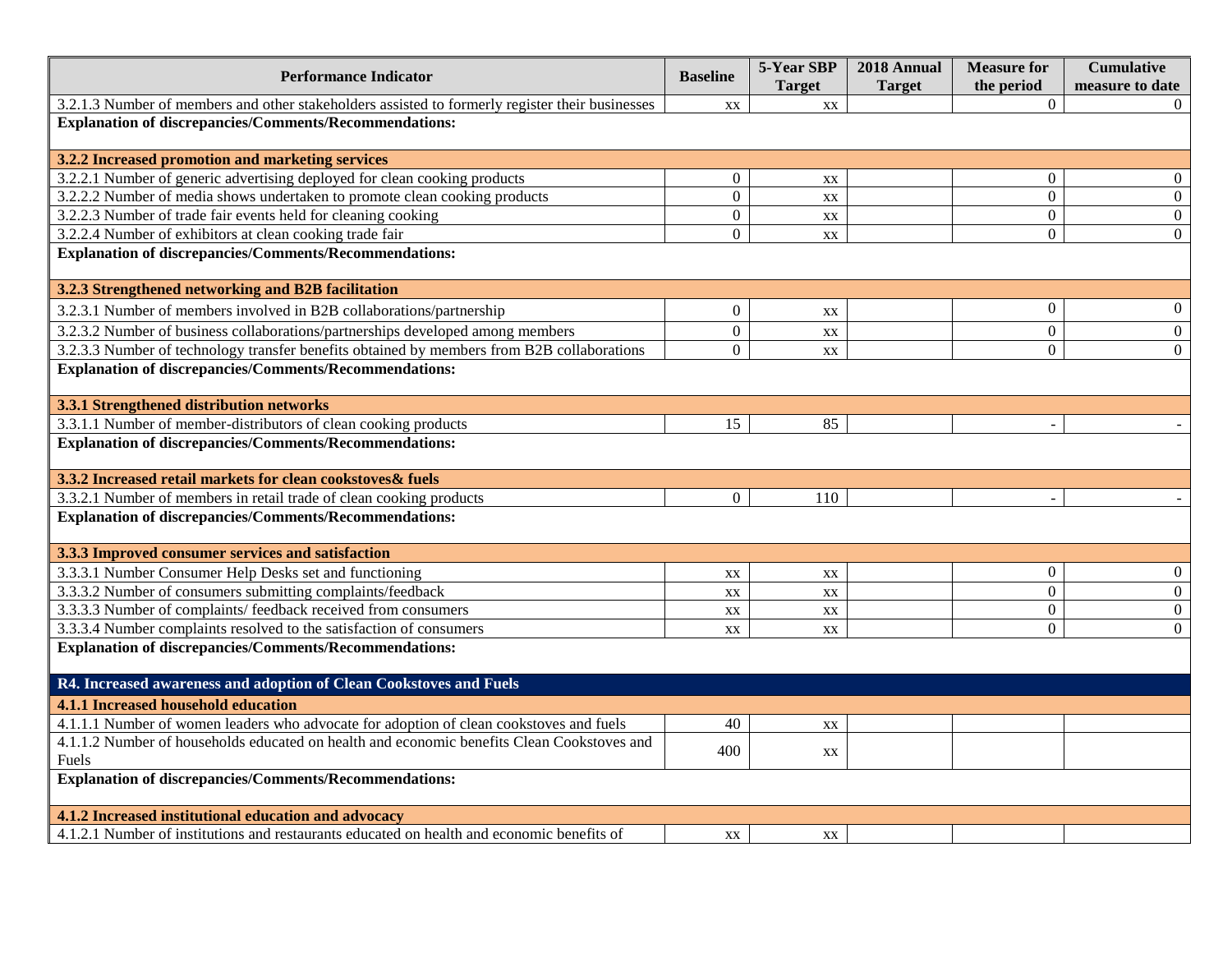| <b>Performance Indicator</b><br><b>Baseline</b>                                                       |          | 5-Year SBP<br><b>Target</b> | 2018 Annual<br><b>Target</b> | <b>Measure for</b><br>the period | <b>Cumulative</b><br>measure to date                                           |  |  |
|-------------------------------------------------------------------------------------------------------|----------|-----------------------------|------------------------------|----------------------------------|--------------------------------------------------------------------------------|--|--|
| <b>Clean Cookstoves and Fuels</b>                                                                     |          |                             |                              |                                  |                                                                                |  |  |
| 4.1.2.2 Number of opinion leaders sensitized to adopt cleaning cooking products                       | 40       | XX                          |                              |                                  |                                                                                |  |  |
| <b>Explanation of discrepancies/Comments/Recommendations:</b>                                         |          |                             |                              |                                  |                                                                                |  |  |
| 4.1.3 Increased Radio & TV education campaigns                                                        |          |                             |                              |                                  |                                                                                |  |  |
| 4.1.3.1 Number of TV and radio education campaigns launched                                           | XX       | XX                          |                              |                                  |                                                                                |  |  |
| 4.1.3.2 Percent of national coverage of TV and radio education campaign                               | XX       | XX                          |                              |                                  |                                                                                |  |  |
| 4.1.3.3 Number of hours TV & radio education campaign runs                                            | XX       | XX                          |                              |                                  |                                                                                |  |  |
| <b>Explanation of discrepancies/Comments/Recommendations:</b>                                         |          |                             |                              |                                  |                                                                                |  |  |
| 4.2.1 Increased adoption of improved methods of ICS production                                        |          |                             |                              |                                  |                                                                                |  |  |
| 4.2.1.1 Number of artisans transitioned to produce clean cookstoves                                   | 0        | 290                         |                              | $\Omega$                         | $\Omega$                                                                       |  |  |
| 4.2.1.2 Number of artisans transitioned to use improved methods of Biomass productions                | 0        | XX                          |                              | $\overline{0}$                   | $\theta$                                                                       |  |  |
| 4.2.1.3 Number of artisans using modern kilns to produce charcoal                                     | XX       | XX                          |                              | $\theta$                         | $\boldsymbol{0}$                                                               |  |  |
| 4.2.1.4 Percent increase in briquette production                                                      | XX       | XX                          |                              | $\Omega$                         | $\Omega$                                                                       |  |  |
| <b>Explanation of discrepancies/Comments/Recommendations:</b>                                         |          |                             |                              |                                  |                                                                                |  |  |
|                                                                                                       |          |                             |                              |                                  | 4.2.3 Increased participation of artisans & farmers in tree planting exercises |  |  |
| 4.2.3.1 Number of artisans and farmers participating in tree planning                                 | 0        | XX                          |                              |                                  |                                                                                |  |  |
| 4.2.3.2 Hectares of forest and savannah lands under tree re-planting                                  | 0        | 60,000                      |                              | $\Omega$                         | $\Omega$                                                                       |  |  |
| 4.2.3.3 Number of seedlings planted under tree re-planting exercise in forest and savannah<br>regions | $^{(1)}$ | XX                          |                              | $\Omega$                         | $\Omega$                                                                       |  |  |
| <b>Explanation of discrepancies/Comments/Recommendations:</b>                                         |          |                             |                              |                                  |                                                                                |  |  |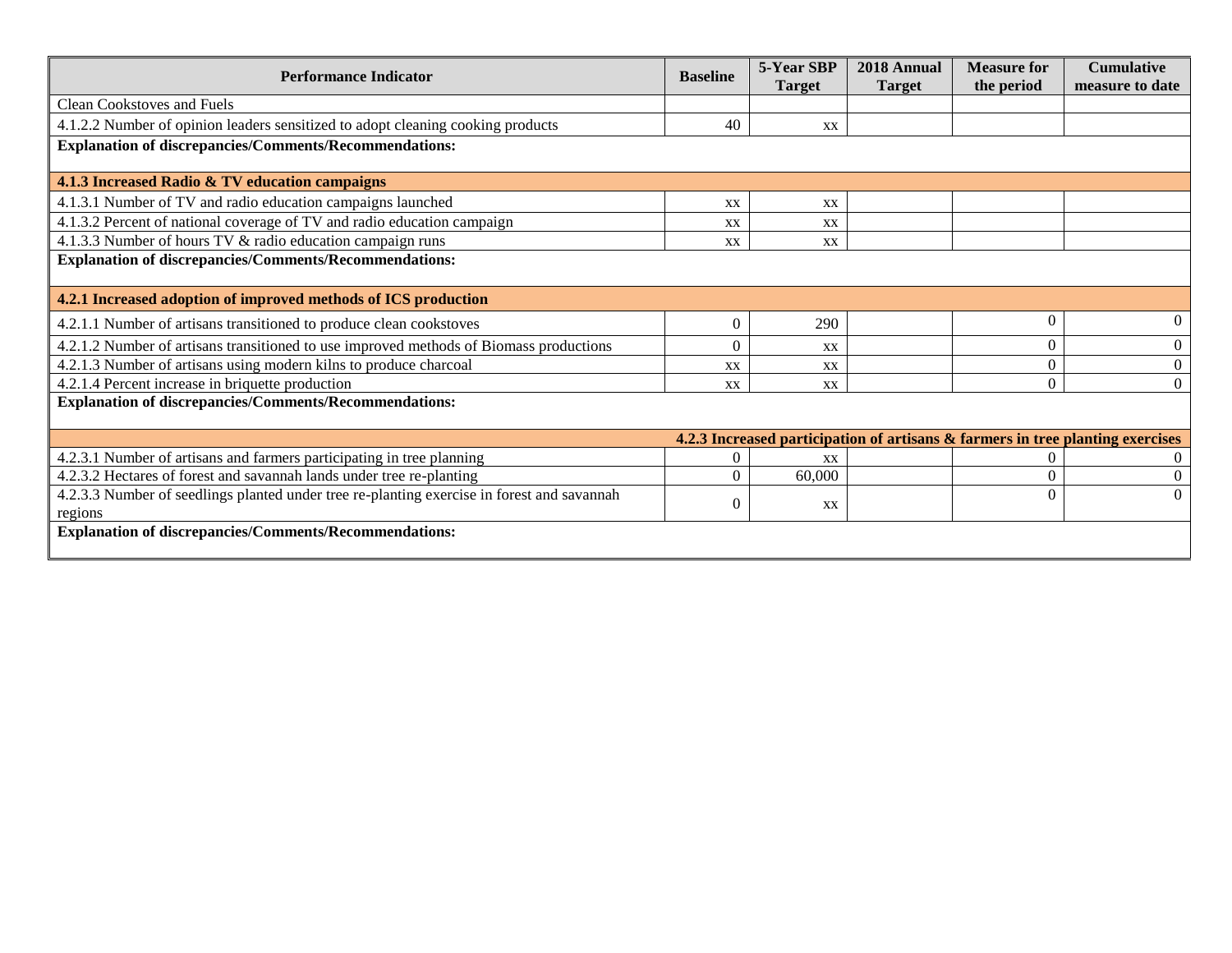#### **GHANA ALLIANCE FOR CLEAN COOKSTOVES AND FUEL**

#### **SNV - RVO COLLABORATIVE ANNUAL WORKPLAN - 2018**

| $\mathbf N$    | <b>Main</b>                                                        |                                                                                                           |                      | Locatio             |                                                                         |                    | <b>Person Responsible</b> |                      | <b>Expected Results</b>                                                  |
|----------------|--------------------------------------------------------------------|-----------------------------------------------------------------------------------------------------------|----------------------|---------------------|-------------------------------------------------------------------------|--------------------|---------------------------|----------------------|--------------------------------------------------------------------------|
| o.             | <b>Activity</b>                                                    | <b>Sub-Activities</b>                                                                                     | <b>Timeframe</b>     | $\mathsf{n}$        | <b>Target</b>                                                           | <b>Strategy</b>    | <b>Lead</b>               | <b>Collaborators</b> |                                                                          |
|                |                                                                    | 1. Develop ToR for Annual Cookstove Forum (ACF)                                                           | Feb. 27, 2018        |                     | Members,                                                                |                    |                           |                      |                                                                          |
|                |                                                                    | 2. Share draft ToR with key stakeholders for comments                                                     | Feb. 27, 2018        |                     | Relevant                                                                |                    |                           |                      |                                                                          |
|                |                                                                    | 3. Revise and finalize ToR for the ACF                                                                    | $2-Mar-18$           |                     | MDA,                                                                    |                    |                           |                      |                                                                          |
|                |                                                                    | 4. Develop & approve ACF detailed program & budget                                                        | $2-Mar-18$           |                     | Private                                                                 |                    |                           |                      |                                                                          |
|                | Organize the                                                       | 5. Make reservations for confab & accommodations                                                          | 5-Mar-18             |                     | sector,<br>Financial                                                    |                    |                           |                      | The maiden "Clean<br>Cookstove Forum" is                                 |
|                | Annual                                                             | 6. Send out invitations and confirm participations                                                        | 5-Mar-18             | Accra               | Institutions,                                                           | Sector-wide        |                           |                      | success organised with                                                   |
|                | Cookstoves                                                         | 7. Confirm hotel reservations and travel arrangements                                                     | 6-Mar-18             |                     | Research                                                                | annualized         | Lukumanu,<br>Raymond      | Alex,<br>Emmanuel    | firmed decisions and                                                     |
|                | Forum                                                              | 8. Prepare materials & equipment for facilitation of the ACF                                              | 16-Mar-18            |                     | Inst., Dev't                                                            | event              |                           |                      | commitments made for                                                     |
|                | (ACF)                                                              | 9. Hold the Annual Cookstove Forum as scheduled                                                           | March 23-24,<br>2018 |                     | Partners,<br>INGOs/NG<br>Os, CSOs,<br>Media,<br>Consumers,<br>Artisans, |                    |                           |                      | its institutionalization<br>and sustainability;                          |
|                |                                                                    | 10. Inaugurate the HLWG, SSWGs & GHACCO's SBP                                                             | $24$ -Mar-18         |                     |                                                                         |                    |                           |                      |                                                                          |
|                |                                                                    | Produce report of Annual Cookstoves Forum                                                                 | March 26-28,<br>2018 |                     |                                                                         |                    |                           |                      |                                                                          |
|                |                                                                    | Disseminate report of Annual Cookstoves Forum                                                             | 29-Mar-18            |                     |                                                                         |                    |                           |                      |                                                                          |
|                | Constitute<br>and<br>inaugurate<br>sub-sector<br>working<br>groups | 1. Re-profiling of existing members under the different sub-<br>sectors                                   | $15-Mar-18$          |                     |                                                                         |                    |                           |                      | Relevant sub-sector<br>working groups<br>constituted and<br>inaugurated. |
|                |                                                                    | 2. Develop Terms of Reference (ToR) for SSWGs                                                             | $15-Mar-18$          | Accra,              |                                                                         |                    |                           |                      |                                                                          |
| $\overline{2}$ |                                                                    | 3. Nominate members to constitute SSWGs                                                                   | March 19-20,<br>2018 | Kumasi,<br>Ho.      | Cookstoves.<br>LPG, Biogas,<br>Woodstoves,<br>ethanol, etc.)            | <b>Nominations</b> | Lukumanu,<br>Raymond      | Alex, Emmanuel       |                                                                          |
|                |                                                                    | 4. Constitute and inaugurate SSWGs                                                                        | March 23-24,<br>2018 | Takoradi.<br>Tamale |                                                                         |                    |                           |                      |                                                                          |
|                | (SSWGs)                                                            | 5. Develop action plans and budgets for SSWGs                                                             | $5-Apr-18$           |                     |                                                                         |                    |                           |                      |                                                                          |
|                |                                                                    | 6. Approve action plans and budgets of SSWGs                                                              | $6-Apr-18$           |                     |                                                                         |                    |                           |                      |                                                                          |
|                |                                                                    | 1. Develop Terms of reference for HLWG                                                                    | Feb., 2018           |                     |                                                                         |                    |                           |                      |                                                                          |
|                |                                                                    | 2. Identify and profile prospective candidates for<br>nominations onto the HLWG                           | February,<br>2018    |                     |                                                                         |                    |                           |                      |                                                                          |
|                | Constitute<br>and                                                  | 3. Ranks and categorize prospective nominees into "first<br>choice" and "replacement options"             | Feb. 28, 2018        |                     |                                                                         |                    |                           |                      |                                                                          |
|                | inaugurate<br><b>High Level</b>                                    | 4. Make formal approach to "first choice" nominees and<br>make an offer of membership to the HLWG to them | 7-Mar-18             |                     | High level<br>Executives,<br>professionals,                             | Personality        |                           | SNV - Alex.          | A High level Sector                                                      |
| 3              | Working<br>Group                                                   | 5. Review feedback and decide replacements, till the desired                                              | March 7-15,          | Accra               | academia,                                                               | profiling and      | Lukumanu,<br>Raymond      | EC-<br>Emmanuel,     | Working Group is<br>appointed and                                        |
|                | (HLWG) of                                                          | number of confirmed nominees is achieved                                                                  | 2018                 |                     | entrepreneurs,                                                          | nominations        |                           | Paula                | inaugurated                                                              |
|                | the Clean<br>Cookstoves                                            | 6. Formerly write to nominate/appoint confirmed members<br>to the HLWG                                    | 15-Mar-18            |                     | accomplished,<br>etc.                                                   |                    |                           |                      |                                                                          |
|                | and Fuels                                                          | 7. Constitute and inaugurate the HLWG                                                                     | March 23-24,<br>2018 |                     |                                                                         |                    |                           |                      |                                                                          |
|                |                                                                    | 8. Develop action plan and budget of the HLWG                                                             | $5-Apr-18$           |                     |                                                                         |                    |                           |                      |                                                                          |
|                |                                                                    | 9. Approve the action plan and budget of the HLWG                                                         | $6-Apr-18$           |                     |                                                                         |                    |                           |                      |                                                                          |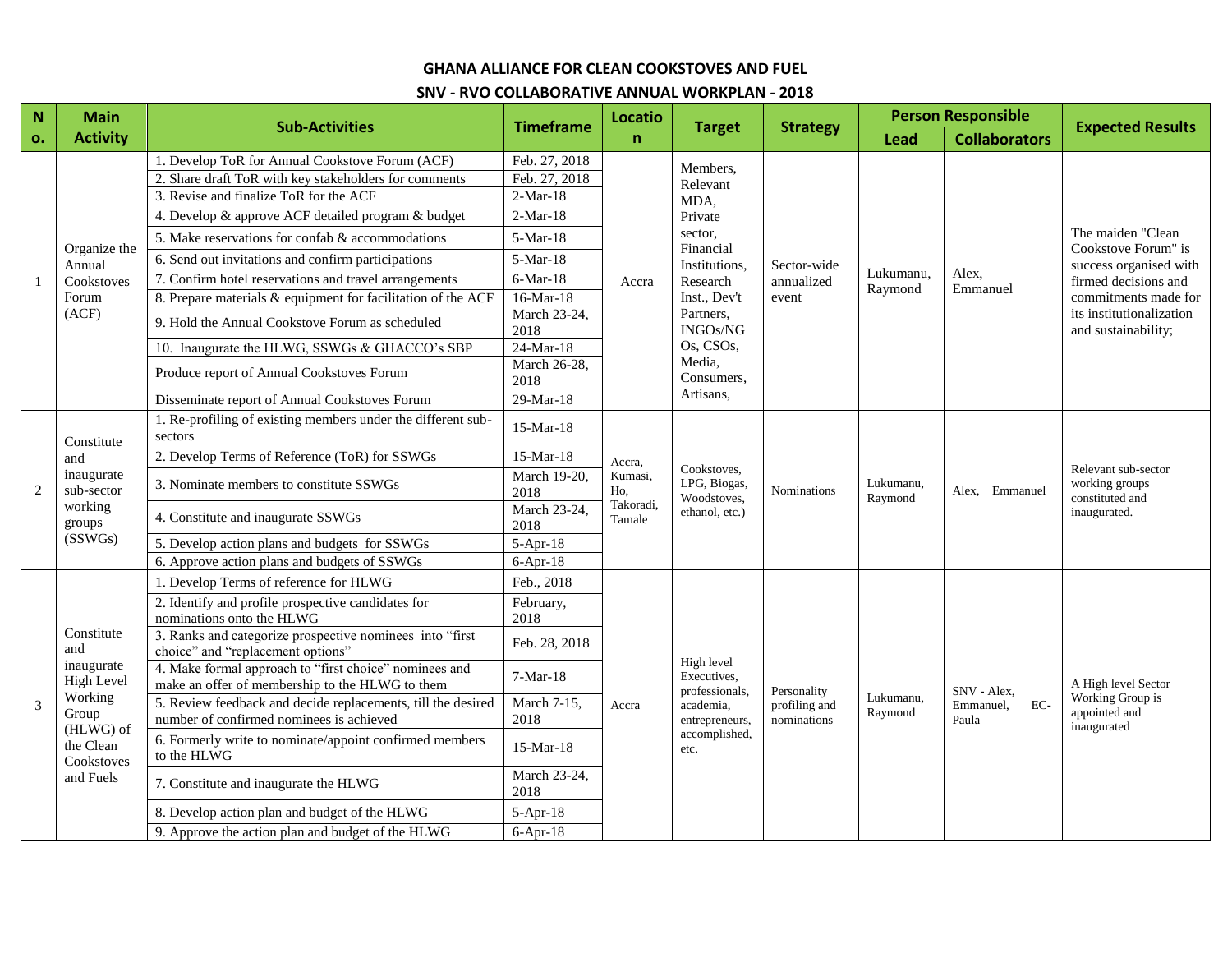|                |                                | Draft concept note for the Innovation Agenda Workshop                                                  | Feb. 27, 2018          |                |                                                           |                                        |                      |                          |                                                                                                                                      |
|----------------|--------------------------------|--------------------------------------------------------------------------------------------------------|------------------------|----------------|-----------------------------------------------------------|----------------------------------------|----------------------|--------------------------|--------------------------------------------------------------------------------------------------------------------------------------|
|                |                                | Share draft concept note with key stakeholders                                                         | Feb. 27, 2018          |                |                                                           | Reports of<br>the SBP<br>surveys to be |                      | Lukumanu,<br>Raymond     | Innovation Agenda<br>workshop successful                                                                                             |
|                |                                | Finalize and approve the concept note                                                                  | $2-Mar-18$             |                |                                                           |                                        |                      |                          |                                                                                                                                      |
|                |                                | Develop detailed programme & budget for the workshop                                                   | $2-Mar-18$             |                | Members                                                   |                                        |                      |                          |                                                                                                                                      |
|                |                                | Identify/nominate & confirm session Discussants                                                        | $\overline{5}$ -Mar-18 |                | and other<br>actors in the<br>production,<br>distribution |                                        |                      |                          |                                                                                                                                      |
|                | Organize                       | Send out invitations & confirm participation                                                           | 5-Mar-18               |                |                                                           |                                        | SNV-                 |                          |                                                                                                                                      |
| $\overline{4}$ | Innovation                     | Make hotel booking and reservations for the workshop                                                   | $6-Mar-18$             | Accra          |                                                           | used to                                | Alex,<br>Emmanuel,   |                          | organized and report                                                                                                                 |
|                | Agenda<br>Workshop             | Preparation of materials and logistics for the workshop                                                | 16-Mar-18              |                |                                                           | design the                             | EC-Paula             |                          | produced and shared                                                                                                                  |
|                |                                | Confirm hotel & transport reservations and arrangements                                                | 16-Mar-18              |                | and retail                                                | content of the                         |                      |                          | with stakeholders.                                                                                                                   |
|                |                                | Hold the Innovation Agenda Workshop                                                                    | $21-Mar-18$            |                | trade                                                     | workshop.                              |                      |                          |                                                                                                                                      |
|                |                                | Produce Innovation workshop report                                                                     | March 26-28,<br>2018   |                |                                                           |                                        |                      |                          |                                                                                                                                      |
|                |                                | Disseminate Innovation workshop report                                                                 | 29-Mar-18              |                |                                                           |                                        |                      |                          |                                                                                                                                      |
|                |                                | Draft concept note for the Innovation Agenda Workshop                                                  | Feb. 27, 2018          |                |                                                           |                                        |                      |                          |                                                                                                                                      |
| 5              |                                | Share draft concept note with key stakeholders                                                         | Feb. 27, 2018          |                |                                                           |                                        |                      |                          | <b>Business and</b><br>Technical support<br>workshop successful<br>organized and report<br>produced and shared<br>with stakeholders. |
|                |                                | Finalize and approve the concept note                                                                  | $2-Mar-18$             |                |                                                           | Training<br>needs                      |                      |                          |                                                                                                                                      |
|                |                                | Develop detailed workshop programme and budget                                                         | $2-Mar-18$             |                |                                                           |                                        |                      |                          |                                                                                                                                      |
|                | Organize                       | Identify/nominate & confirm Discussants                                                                | 5-Mar-18               |                | Members                                                   | assessment is                          |                      |                          |                                                                                                                                      |
|                | <b>Business</b>                | Send out invitations & confirm participation                                                           | $5-Mar-18$             |                | and other                                                 | conducted                              |                      |                          |                                                                                                                                      |
|                | and                            | Make hotel booking and reservations for the workshop                                                   | $6$ -Mar-18            |                | actors in the                                             | and reports of<br>the SBP              | Lukumanu,            | SNV - Alex,<br>Emmanuel. |                                                                                                                                      |
|                | Technical                      | Preparation of materials and logistics for the workshop                                                | 16-Mar-18              | Accra          | production,<br>distribution                               | surveys to be                          | Raymond              | EC-Paula                 |                                                                                                                                      |
|                | Support                        | Confirm hotel and transport reservations &                                                             |                        |                | and retail                                                | used to                                |                      |                          |                                                                                                                                      |
|                | Workshop                       | arrangements                                                                                           | 16-Mar-18              |                | trade                                                     | design the                             |                      |                          |                                                                                                                                      |
|                |                                | Hold the Innovation Agenda Workshop                                                                    | 22-Mar-18              |                |                                                           | content of the                         |                      |                          |                                                                                                                                      |
|                |                                | Produce Innovation workshop report                                                                     | March 26-28,           |                |                                                           | workshop.                              |                      |                          |                                                                                                                                      |
|                |                                |                                                                                                        | 2018                   |                |                                                           |                                        |                      |                          |                                                                                                                                      |
|                |                                | Disseminate Innovation workshop report                                                                 | 29-Mar-18              |                |                                                           |                                        |                      |                          |                                                                                                                                      |
|                |                                | 1. Development of Terms of Reference (ToR) for the SCFM                                                | Feb. 23, 2018          |                |                                                           |                                        |                      |                          |                                                                                                                                      |
|                |                                | Report Writing Team (RWT)                                                                              |                        |                |                                                           |                                        |                      |                          |                                                                                                                                      |
|                |                                | 2. Appointment of process management consultant                                                        | Feb. 28, 2018          |                |                                                           |                                        |                      |                          |                                                                                                                                      |
|                |                                | Constitute & inaugurate the SCFM Report Writing Team                                                   | Feb. 28, 2018          |                |                                                           |                                        |                      |                          |                                                                                                                                      |
|                | <b>GHACCO</b>                  | 3. Collation of all available relevant materials                                                       | $2-Mar-18$             |                |                                                           |                                        |                      |                          |                                                                                                                                      |
|                | Annual                         | 4. Review of available relevant materials as collated                                                  | 9-Mar-18               |                |                                                           |                                        |                      |                          |                                                                                                                                      |
| 6              | "State of<br>Cookstove         | 5. Produce draft Annual "State of Cookstove and Fuels<br>Market" Report                                | $14-Mar-18$            | Accra,<br>Shai | Sector-wide                                               | Joint action<br>with key               | GHACCO.<br>Lukumanu, | SNV, Alex,<br>Emmanuel,  | <b>State of Cookstove</b><br>and Fuel Sector                                                                                         |
|                | and Fuels<br>Market"<br>(SCFM) | 6. Share the draft Annual SCFM report with stake-holders<br>and the SCFM report's Reference Group (RG) | 14-Mar-18              | Hills          |                                                           | stakeholders                           | Lovan                | EC-Paula<br>GACC         | Market Report<br>launched/published                                                                                                  |
|                | Report                         | 7. Review comments/feedback and finalize SCFM Report                                                   | 16-Mar-18              |                |                                                           |                                        |                      |                          |                                                                                                                                      |
|                |                                | 8. Produce final annual SCFM report                                                                    | 19-Mar-18              |                |                                                           |                                        |                      |                          |                                                                                                                                      |
|                |                                | 9. Launch the approved annual SCFM report                                                              | 22-24, March,          |                |                                                           |                                        |                      |                          |                                                                                                                                      |
|                |                                |                                                                                                        | 2018                   |                |                                                           |                                        |                      |                          |                                                                                                                                      |
|                |                                | 10. Dissemination of the SCFM Report                                                                   | Mar, End 18            |                |                                                           |                                        |                      |                          |                                                                                                                                      |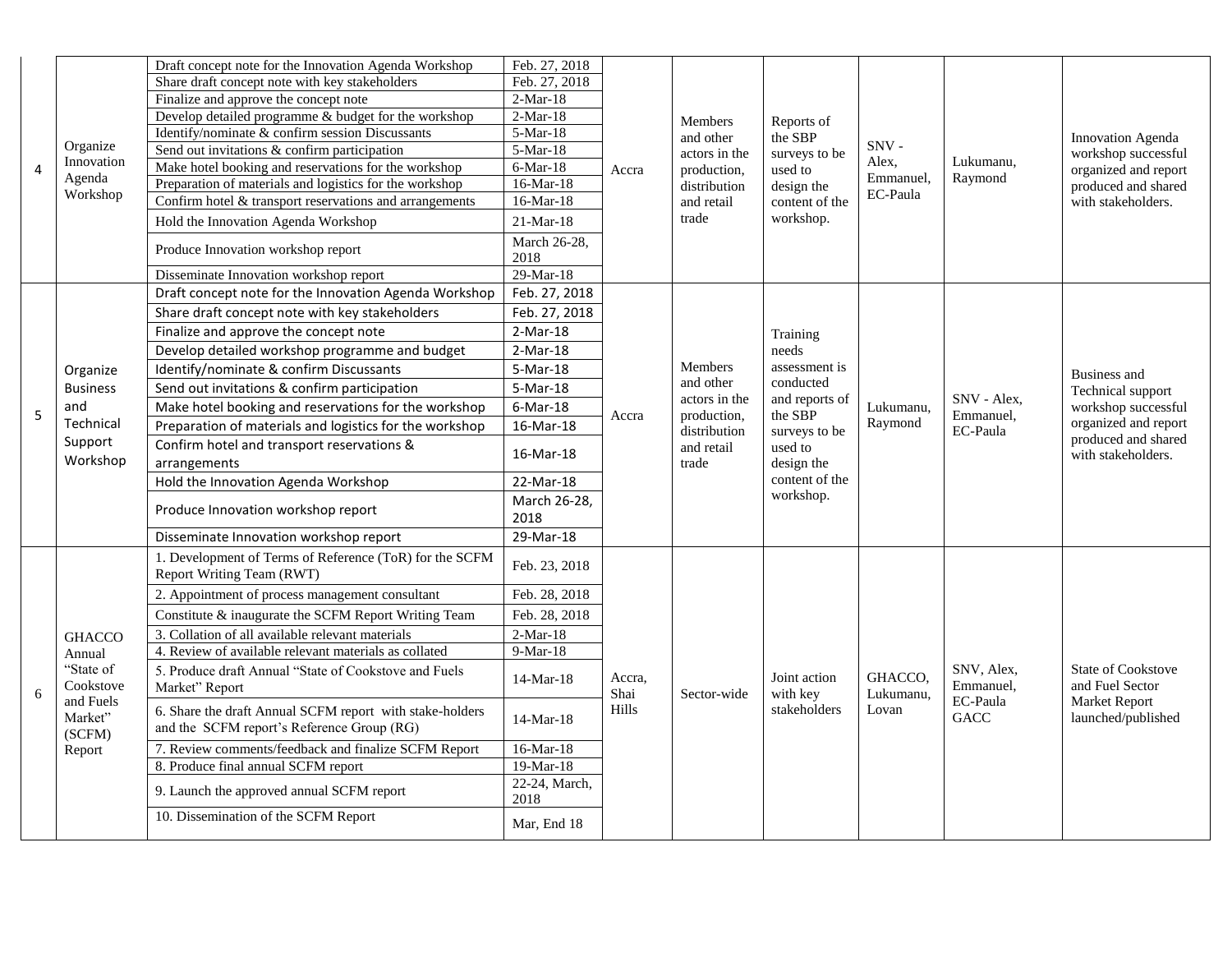|    |                                                                                                                           | Selection of beneficiary institutions                                                             | $13-Apr-18$                       |                      |                                                |                               | Lukumanu.<br>LOVAN,<br>Raymond | SNV - Alex,<br>Emmanuel,<br>EC-Paula | Equipment at the                                                         |
|----|---------------------------------------------------------------------------------------------------------------------------|---------------------------------------------------------------------------------------------------|-----------------------------------|----------------------|------------------------------------------------|-------------------------------|--------------------------------|--------------------------------------|--------------------------------------------------------------------------|
|    |                                                                                                                           | Conduct needs assessment of beneficiary institutions                                              | 20-Apr-18                         |                      |                                                |                               |                                |                                      | <b>KNUST</b> and CSIR                                                    |
|    | Stove<br>Testing                                                                                                          | Develop and sign MoU with beneficiary institutions                                                | 27-Apr-18                         | Accra.               | KNUST.                                         | Equipment                     |                                |                                      | testing centres are<br>upgraded which                                    |
| 7  | Laboratory                                                                                                                | Procure required equipment & machinery for the institutions                                       | 18-May-18                         | Kumasi               | <b>CSIR</b>                                    | support                       |                                |                                      | improves their                                                           |
|    | Support                                                                                                                   | Periodic monitoring & evaluation and reporting on services<br>provided by beneficiary institution | 31-May-18                         |                      |                                                |                               |                                |                                      | performances and<br>harmonization of their<br>test protocol and results. |
|    |                                                                                                                           | Review & deploy routine market data collection tool                                               | April, 2018                       | Accra,               |                                                |                               |                                |                                      | Current market                                                           |
| 8  | Market Data                                                                                                               | Administer surveys                                                                                | April, 2018                       | Kumasi,<br>Takoradi  | Producers,<br><b>Distributors</b><br>Consumers | Market<br>survey              | Lukumanu,                      | SNV - Alex,<br>Emmanuel,             | performance data<br>analyzed, shared and                                 |
|    | Collation                                                                                                                 | Process and analyse survey data                                                                   | May, 2018                         | , Tamale,<br>Ho      |                                                |                               | Raymond                        | EC-Paula                             | guide sector target                                                      |
|    |                                                                                                                           | Produce periodic market performance reports                                                       | May, 2018                         |                      |                                                |                               |                                |                                      | setting                                                                  |
|    | Engagement<br>with the<br>Netherlands-<br>Ghana<br>9<br>Chamber of<br>Commerce<br>to stimulate<br>investments<br>interest | 1. Schedule appointments with the Netherland-Ghana<br><b>Chamber of Commerce</b>                  | Feb. 28, 2018                     | Accra                | Executives<br>of the<br>Chamber                |                               | GHACCO,<br>Lukumanu            | SNV, Alex                            | Established rapport with<br>the Chamber and clear                        |
|    |                                                                                                                           | Develop and share a concept note to generate interest and<br>investments for the Chamber          | 2nd Week,<br>March 2018           |                      |                                                |                               |                                |                                      | appreciation of<br>investment potentials of<br>the Chamber in support    |
|    |                                                                                                                           | 2. Host a meeting with the Netherlands-Ghana Chamber of<br>Commerce                               | 2nd - 3rd<br>Week, March,<br>2018 |                      |                                                |                               |                                |                                      | of the Alliance and the<br>Cookstove sector.                             |
|    |                                                                                                                           | 1. Plan and arrange Country Study Tour (CST) of Kenya                                             | 2nd Week,                         |                      |                                                |                               |                                | <b>SNV</b>                           |                                                                          |
|    | Develop a                                                                                                                 | and Ethiopia to prospect for multi-county project (MCP)                                           | March 2018                        |                      |                                                |                               | <b>GHACCO</b>                  |                                      | A multi-country                                                          |
|    | multi-                                                                                                                    | 2. Undertake CST of Kenya and Ethiopia to share<br>experience and prospects for MCP               | April, 2018                       | Kenya,               |                                                |                               |                                |                                      | project is designed and<br>the proposal shared                           |
| 10 | country<br>project                                                                                                        | 3. Develop a MCP concept paper                                                                    | April, 2018                       | Ethiopia,<br>Burkina | GHACCO,<br><b>SNV</b>                          | Joint country<br>study visits |                                |                                      | with identified                                                          |
|    | proposal for                                                                                                              | 4. Share and discuss MCP concept with interested                                                  | April, 2018                       | Faso                 |                                                |                               |                                |                                      | Development partners                                                     |
|    | scale-up                                                                                                                  | development partners (DPs)                                                                        |                                   |                      |                                                |                               |                                |                                      | (SNV)                                                                    |
|    |                                                                                                                           | 5. Develop multi-country project proposal                                                         | May, 2018                         |                      |                                                |                               |                                |                                      |                                                                          |
|    |                                                                                                                           | 6. Share MCP proposal with interested DPs<br>. Develop ToR for the National LPG Workshop          | May, 2018                         |                      |                                                |                               |                                |                                      | National LPG workshop                                                    |
|    |                                                                                                                           | 2. Share draft ToR with NPA and other stakeholders                                                | Feb., 2018<br>Feb., 2018          |                      |                                                |                               |                                |                                      | successfully conducted                                                   |
|    |                                                                                                                           | 3. Discuss draft ToR with NPA and other stakeholders                                              | Feb. 16, 2018                     |                      |                                                | Jointly plan,                 |                                |                                      | and reported on, with                                                    |
|    | Organize                                                                                                                  | 4. Revise and finalize ToR with stakeholder inputs                                                | March, 2018                       |                      | NPA,                                           | organize and<br>facilitate    |                                |                                      | the NPA; Consensus                                                       |
| 11 | National<br>LPG                                                                                                           | 5. Discuss arrangements, facilitation & financing of the<br>workshop with NPA                     | March, 2018                       | Accra                | GHACCO.<br>GACC, LPG                           | workshop<br>with NPA          | Alex,<br>Emmanuel              | Lukumanu,<br>Raymond                 | reached on clear road<br>map for rollout of the                          |
|    | Workshop                                                                                                                  | 6. Hold National LGP workshop co-hosted with the NPA                                              | May, 2018                         |                      | Stakeholders                                   | and                           |                                |                                      | new LPG re-circulation<br>policy, including public                       |
|    |                                                                                                                           | 7. Produce and circulate the report of the workshop                                               | May, 2018                         |                      |                                                | <b>GHACCO</b>                 |                                |                                      | education & awareness<br>creation at all levels                          |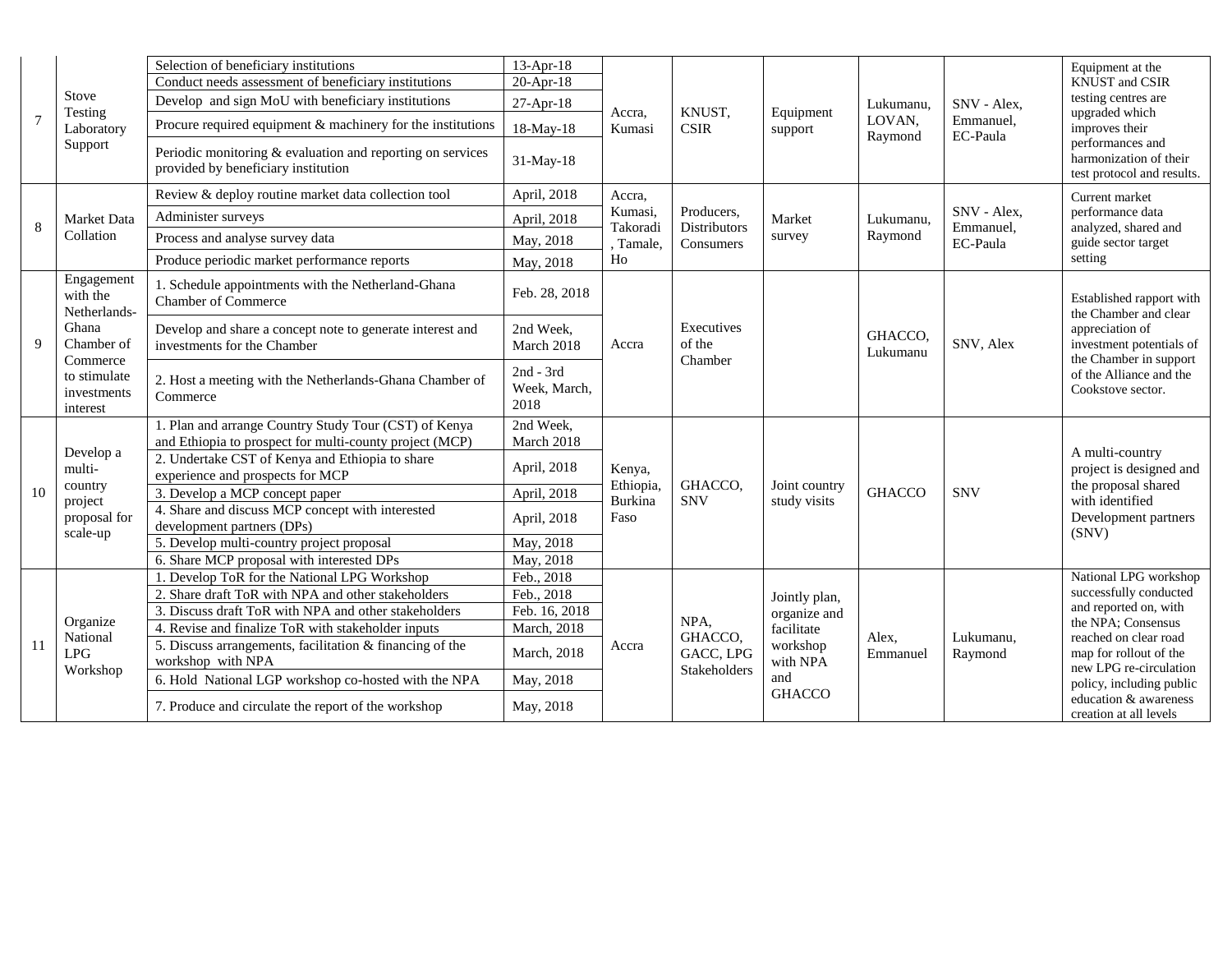|                | <b>GHANA ALLIANCE FOR CLEAN COOKSTOVES AND FUELS</b><br><b>ASHANTI REGIONAL ACTION PLAN - JANUARY - DECEMBER, 2018</b> |                                                                                                                   |                 |                                                                                       |             |                                                                          |                           |                             |                                                                                                                                                            |  |
|----------------|------------------------------------------------------------------------------------------------------------------------|-------------------------------------------------------------------------------------------------------------------|-----------------|---------------------------------------------------------------------------------------|-------------|--------------------------------------------------------------------------|---------------------------|-----------------------------|------------------------------------------------------------------------------------------------------------------------------------------------------------|--|
| No.            | <b>Main</b>                                                                                                            | <b>Sub-Activities</b>                                                                                             | <b>Location</b> |                                                                                       | <b>Time</b> |                                                                          | <b>Person Responsible</b> |                             |                                                                                                                                                            |  |
|                | <b>Activity</b>                                                                                                        |                                                                                                                   |                 | <b>Target</b>                                                                         | frame       | <b>Strategy</b>                                                          | Lead                      | <b>Collab'tors</b>          | <b>Expected Results</b>                                                                                                                                    |  |
|                |                                                                                                                        | R1. Improved Coordination and Advocacy for the Clean Cookstoves and Fuels' Sector                                 |                 |                                                                                       |             |                                                                          |                           |                             |                                                                                                                                                            |  |
| $\mathbf{1}$   | <b>High Level</b>                                                                                                      | Schedule appointment with the office of<br>H.E. Dr. Mahamadu Bawumia, Vice<br>President of Ghana                  | Accra           | Personal Aids and<br>Assistants at the Office<br>of the Vice President                |             | Use existing contact<br>with office of the Vice<br>President             | Adwoa<br>Lukumanu         | Sarah                       | Tentative schedule/date is<br>obtained for meeting with<br>H.E. the Vice President                                                                         |  |
|                | Meeting<br>with the<br>Vice                                                                                            | Confirm appointment with the office of<br>H.E. Dr. Mahamadu Bawumia, Vice<br>President of Ghana                   | Accra           | Personal Aids and<br>Assistants at the Office<br>of the Vice President                |             | Use existing contact<br>with office of the Vice<br>President             | Adwoa<br>Lukumanu         | Sarah                       | Appointment for meeting<br>with H.E. the Vice<br>President is confirmed                                                                                    |  |
|                | President of<br>Ghana                                                                                                  | Hold Briefing Meeting with H.E. Dr.<br>Mahamudu Bawumia, Vice President of<br>Ghana                               | Accra           | Vice President of the<br>Republic of Ghana                                            |             | Official protocol and<br>courtesies                                      | Adwoa<br>Lukumanu         | Sarah, Eric,<br>Alex, Kwesi | Sector priorities including<br>funding, incentives,<br>opportunities for 1D1F and<br>job creation, are presented<br>to the Vice President.                 |  |
|                | <b>High Level</b><br>Meeting<br>with the                                                                               | Schedule appointment with the office of<br>H.E. Hajia Samira Bawumia, Global<br>Ambassador of Clean Cookstoves    | Accra           | Personal Aids and<br>Assistants at the Office<br>of the Wife of the Vice<br>President |             | Use existing contact<br>with office of the Wife<br>of the Vice President | Adwoa<br>Lukumanu         | Sarah                       | Tentative schedule/date is<br>obtained for meeting with<br>H.E. Wife of the Vice<br>President                                                              |  |
| $\overline{2}$ | Wife of Vice<br>President of<br>Ghana, and<br>Global                                                                   | Confirm Appointment with the office of<br>H.E Hajia Samira Bawumia; Global<br>Ambassador of Clean Cookstoves      | Accra           | Personal Aids and<br>Assistants at the Office<br>of the Wife of the Vice<br>President |             | Use existing contact<br>with office of the Wife<br>of the Vice President | Adwoa<br>Lukumanu         | Sarah                       | Appointment for meeting<br>with H.E. Wife of the<br>Vice President is<br>confirmed                                                                         |  |
|                | Ambassador<br>of Clean<br>Cookstoves                                                                                   | Hold Briefing Meeting with H.E. Hajia<br>Samira Bawumia, Global Ambassador of<br><b>Clean Cookstoves</b>          | Accra           | Wife of the Vice<br>President of Ghana                                                |             | Official protocol and<br>curtessies                                      | Adwoa<br>Lukumanu         | Sarah, Eric,<br>Alex, Kwesi | Sector priorities including<br>funding, incentives,<br>opportunities for 1D1F and<br>job creation, are presented to<br>the Wife of the Vice President      |  |
|                | <b>High Level</b><br>meeting with<br>Sector                                                                            | Schedule appointments with the offices of<br>Hon. Ministers of MoFEP, MoLGRD and<br>MoE                           | Accra           | Personal Secretaries to<br>the MoFEC, MoLGRD<br>and MoE                               |             | Use existing contact at<br>the Ministries                                | Adwoa<br>Lukumanu         | Sarah                       | Tentative schedule/date is<br>obtained for meeting with<br>the Hon. Ministers                                                                              |  |
| 3              | Ministers:<br>Hon.<br>Minsiter of<br>Finance and                                                                       | Confirm appointments with the offices of<br>Hon. Ministers of MoFEP, MoLGRD and<br>MoE                            | Accra           | Personal Secretaries to<br>the MoFEC, MoLGRD<br>and MoE                               |             | Use existing contact at<br>the Ministries                                | Adwoa<br>Lukumanu         | Sarah                       | Appointment for meeting<br>with the Hon. Ministers<br>confirmed                                                                                            |  |
|                | Economic<br>Planning<br>(MoFEP)<br>Hon.<br>Minister for<br>Local                                                       | Hold Briefing and advocacy meeting with<br>the Minister of Finance and Economic<br>Planning, Hon. Ken Ofori Attah | Accra           | Hon. Minister of Finance<br>and Economic Planning                                     |             | Official protocol and<br>courtesies                                      | Adwoa<br>Lukumanu         | Sarah, Eric,<br>Alex. Kwesi | Sector priorities including<br>funding, incentives,<br>opportunities for 1D1F<br>and job creation, are<br>presented to the Hon.<br><b>Finance Minister</b> |  |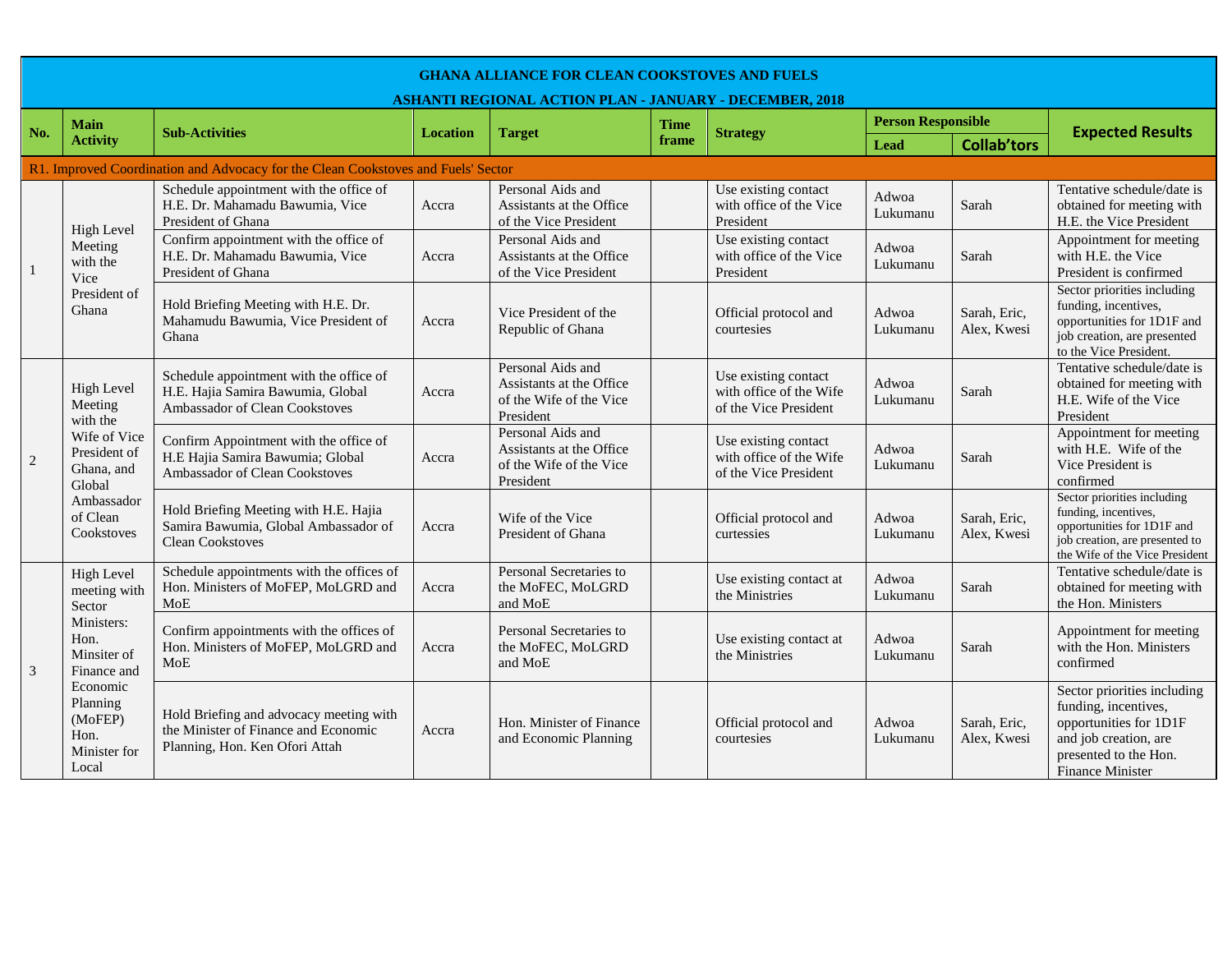|                | Government<br>and Rural<br>Developmen<br>t (MoLGRD)<br>Hon.<br>Minister of<br>Energy<br>(MoE)                                                             | Hold Briefing and advocacy meeting with<br>the Minister for Local Government &<br>Rural Development, Hon. Hajia Alima<br>Mahama | Accra                     | Hon. Minister for Local<br>Government and rural<br>Development              | Official protocol and<br>courtesies     | Adwoa<br>Lukumanu       | Sarah, Eric,<br>Alex, Kwesi               | Sector priorities including<br>funding, opportunities for<br>1D1F, Clean Kitchen and<br>job creation presented to<br>the Hon Minister for Local<br>Gov. Rural Dev. |
|----------------|-----------------------------------------------------------------------------------------------------------------------------------------------------------|---------------------------------------------------------------------------------------------------------------------------------|---------------------------|-----------------------------------------------------------------------------|-----------------------------------------|-------------------------|-------------------------------------------|--------------------------------------------------------------------------------------------------------------------------------------------------------------------|
|                |                                                                                                                                                           | Hold Briefing and advocacy meeting with<br>the Minister of Energy, Hon. Boakye<br>Kyeremateng Agyarko                           | Accra                     | Hon. Minister of Energy                                                     | Official protocol and<br>curtsies       | Adwoa<br>Lukumanu       | Sarah, Eric,<br>Alex, Kwesi               | Sector priorities including<br>funding, incentives,<br>opportunities for 1D1F<br>and job creation presented<br>to the Hon Minister for<br>Local Gov. Rural Dev.    |
|                | Sector<br>Meetings                                                                                                                                        | Schedule appointments with the Chief<br>Executive Officers of the EPA, GSA & GSS                                                | Accra                     | Personal Secretaries to<br>the CEOs of EPA & GSA                            | Use existing contact at<br>the MDAs     | Adwoa<br>Lukumanu       | Sarah                                     | Tentative schedule/date is<br>obtained for meeting with<br>the CEOs                                                                                                |
|                | with the<br>Environment<br>al Protection<br>Agency<br>(EPA),<br>Ghana<br>Standards'<br>Authority<br>(GSA) and<br>Ghana<br>Statistical<br>Service<br>(GSS) | Confirm appointments with the Chief<br>Executive Officers of the EPA, GSA & GSS                                                 | Accra                     | Personal Secretaries to<br>the CEOs of EPA & GSA                            | Use existing contact at<br>the MDAs     | Adwoa<br>Lukumanu       | Sarah                                     | Appointment for meeting<br>with the CEOs                                                                                                                           |
| $\overline{4}$ |                                                                                                                                                           | Hold Sector meeting with the Chief<br>Executive Officer of the Environmental<br>Protection Agency                               | Accra                     | <b>Chief Executive Officer</b><br>of the Environmental<br>Protection Agency | Official protocol and<br>curtessies     | Adwoa<br>Lukumanu       | Sarah, Eric,<br>Alex, Kwesi               | Sector priorities including<br>National standards for Clean<br>and efficient Cookstove and<br>fuel, with the CEO                                                   |
|                |                                                                                                                                                           | Hold Sector meeting with the Chief<br>Executive Officer of the Ghana Standards'<br>Authority                                    | Accra                     | <b>Chief Executive Officer</b><br>of Ghana Standards<br>Authority           | Official protocol and<br>curtessies     | Adwoa<br>Lukumanu       | Sarah, Eric,<br>Alex, Kwesi               | Sector priorities including<br>National standards for Clean<br>and efficient Cookstove and<br>fuel, with the CEO                                                   |
|                |                                                                                                                                                           | Hold Sector meeting with the Executive<br>Director of the Ghana Statistical Service                                             | Accra                     | <b>Chief Executive Officer</b><br>of Ghana Standards<br>Authority           | Official protocol and<br>curtessies     | Adwoa<br>Lukumanu       | Sarah, Eric,<br>Alex, Kwesi               | Sector priorities including<br>request for inclusion of key<br>indicators of Clean Cooking<br>in the GLSS report, with the<br><b>Executive Director</b>            |
| 5              | Organize/par<br>ticipate in<br>Clean<br>Cookstoves<br>& Fuels'<br>Sector<br>meetings/act<br>ivities                                                       | Support the organization of National<br>stakeholder forum on LPG/cylinder re-<br>circulation policy                             | Accra                     | NPA, EC, MoE, OMCs,<br>Consumer groups                                      | Collaboration with SNV.<br>NPA and OMCs | Lukumanu<br>Raymond     | Sarah, Adwoa<br>and Alex,<br>Paula, Kwesi | Consensus/agreements<br>reached with major<br>stakeholders on roll out of<br>the new LPG/cylinder<br>recirculation policy                                          |
|                |                                                                                                                                                           | Participate in Clean Cookstoves and Fuels'<br>Sector meetings/activities                                                        | Accra,<br>Nation-<br>wide | MoE, EC, MoLGRD,<br>FC, GACC, SNV, etc.                                     |                                         | Lukumanu<br>Raymond     | Sarah, Adwoa<br>and Alex,<br>Paula, Kwesi |                                                                                                                                                                    |
| 6              | Organize and                                                                                                                                              | Set up and operationalize the Regional<br>branch Secretariat                                                                    | Kumasi, Ho<br>Accra       | <b>Regional Steering</b><br>Committee                                       | Request for office space<br>from MMDA   | Regional<br>Coordinator | NEB,<br><b>MMDAs</b>                      | Regional branch has<br>functional Secretariat                                                                                                                      |
|                | implement<br>routine and<br>administrative<br>activities of                                                                                               | Embark of membership drive and<br>registration of new members                                                                   | Kumasi<br>Ho, Ejisu       | Producers, distributors<br>retailers, artisans                              | Invitations, working<br>visits          | Regional<br>Coordinator | Regional<br>PROs and<br>Secretaries       | 183 new members are<br>registered with GHACCO                                                                                                                      |
|                | GHACCO in<br>Ashanti,                                                                                                                                     | <b>Organise Regional Steering Committee</b><br>meetings                                                                         | Kumasi<br>Ho, Ejisu       | <b>Regional Steering</b><br>Committee                                       | Advance notice to<br>members            | Regional<br>Coordinator | Secretaries                               | 12 steering committee<br>meetings held                                                                                                                             |
|                | Volta, Greater<br>regions                                                                                                                                 | Participation in Annual General Meeting<br>(AGM) of GHACCO                                                                      | Accra                     | <b>Regional Steering</b><br>Committee                                       | Delegates/reps                          | Regional<br>Coordinator | Regional<br>Steering<br>Committees        | All Steering committee<br>members attends AGM                                                                                                                      |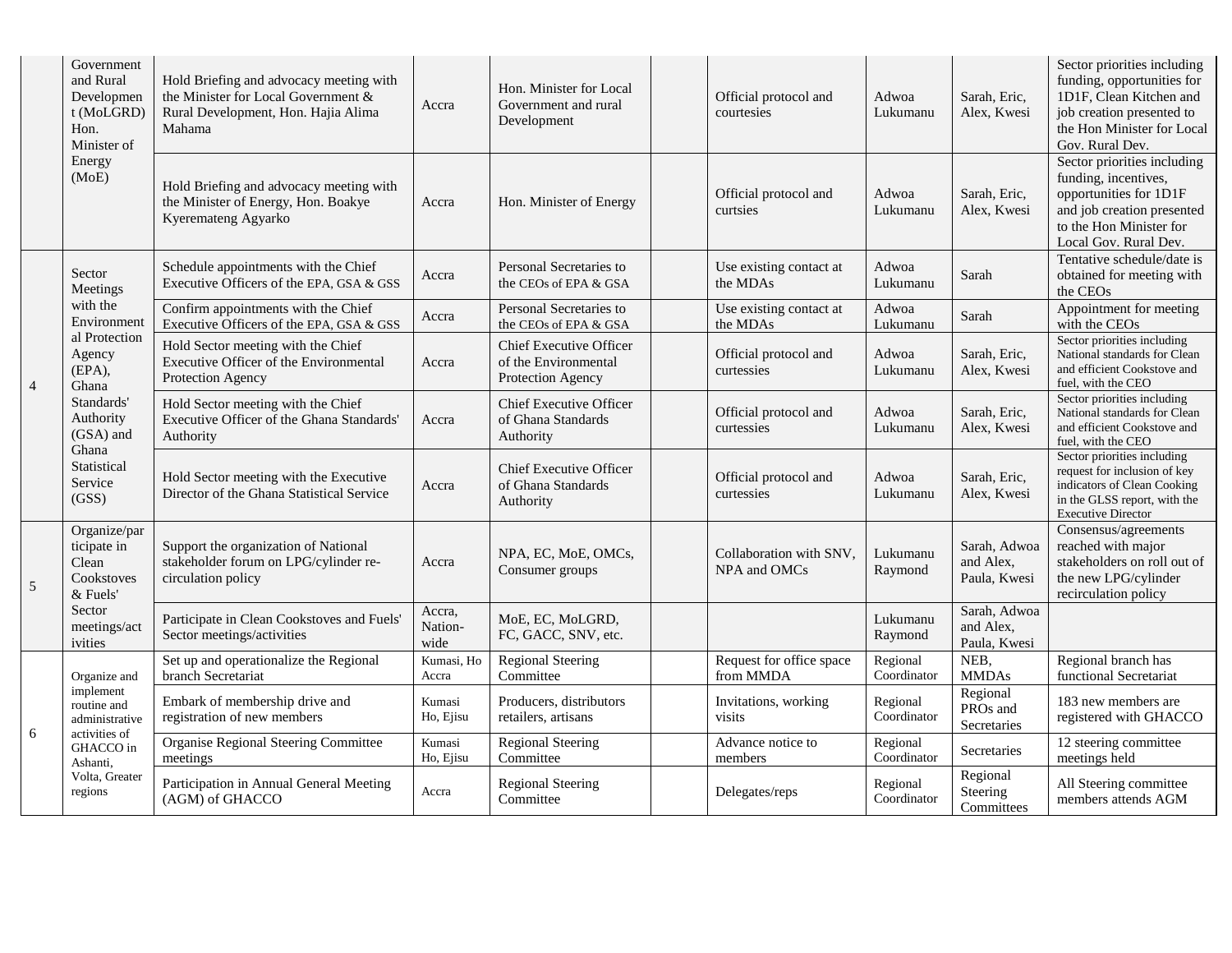|                |                                                                                                                                                         | Routine market data collection and<br>transmission                                                                                                 | Kumasi<br>Ho, Ejisu                                                    | Producers, distributors<br>retailers, artisans                                      | Admin of relevant tools<br>deployed            | Regional<br>Coordinator              | Regional<br>Executives                         | Performance data gathering<br>tools administered & reports<br>submitted                                           |
|----------------|---------------------------------------------------------------------------------------------------------------------------------------------------------|----------------------------------------------------------------------------------------------------------------------------------------------------|------------------------------------------------------------------------|-------------------------------------------------------------------------------------|------------------------------------------------|--------------------------------------|------------------------------------------------|-------------------------------------------------------------------------------------------------------------------|
|                |                                                                                                                                                         | Periodic household and institutional data<br>collection and transmission                                                                           | Kumasi<br>Ho, Ejisu                                                    | User households and<br>institutions                                                 | Admin of relevant tools<br>deployed            | Regional<br>Coordinator              | Regional<br>Executives                         | Household & user data<br>collection tools admitered<br>& reports sent                                             |
|                |                                                                                                                                                         | Monthly and quarterly progress report<br>production and submission                                                                                 | Kumasi<br>Ho, Ejisu                                                    | <b>Regional Coordinators</b>                                                        | Narrative, stats and<br>photos                 | Regional<br>Coordinator              | Regional<br>Secretaries                        | 12 mthly Regional<br>progress reports submitted<br>timely to National Sec.                                        |
|                | Support<br>prioritization<br>and<br>mainstreami<br>ng of Clean<br>Cooking<br>issues and<br>initiatives<br>into<br>Municipal<br><b>MTDP</b><br>processes | Organize Clean Cookstoves and Fuels'<br>Sector prioritization and policy feedback<br>workshop                                                      | Ejisu<br>Sogakope<br>Amasaman                                          | Producers, dist'ors<br>retailers, artisans, Fin.<br>Inst. MDAs, users               | Work through the<br>MPCU/DPCU                  | Regional<br>Coordinators             | National<br>Program<br>Coordinator             | Participation of DPCU, BAC,<br>RTF, MOFA, GHS,<br>Cooperatives GES, CSOs<br>sub-committees of DA take<br>part.    |
|                |                                                                                                                                                         | Organize planning meeting with MPCU to<br>review and prioritize Clean Cooking issues<br>for mainstreaming into the MTDP and<br>APB of the Assembly | Ejisu<br>Sogakope<br>Amasaman                                          | Ejisu Municipal,<br>North<br>Tongu and Ga West<br>Municipal/ District<br>Assemblies | Negotiate and jointly<br>plan with MPCU/DPCU   | Regional<br>Coordinators             | National<br>Program<br>Coordinator             | Specific Clean Cooking<br>issues and initiatives<br>clearly captured in the<br>draft MTDP, APB of the<br>Assembly |
| $\overline{7}$ |                                                                                                                                                         | Participate and Advocate for adoption and<br>mainstreaming of Clean Cooking at<br>Municipal Assembly meeting                                       | Ejisu<br>Sogakope<br>Amasama<br>$\mathbf n$                            | Ejisu Municipal, North<br>Tongu and Ga West<br>Municipal/ District<br>Assemblies    | Request space to deliver<br>a speech           | Regional<br>Coordinators             | National<br>Program<br>Coordinator             | Speech on the State of the<br>Sector delivered at least in<br>one Assembly session                                |
|                |                                                                                                                                                         | Undertake follow up support to facilitate<br>the mainstreaming of Clean Cooking in<br>MTDP APB processes of the Assembly                           | Ejisu,<br>Kumasi<br>Sogakope,<br>H <sub>o</sub><br>Amasama<br>n, Accra | Ejisu Municipal, North<br>Tongu and Ga West<br>Municipal/District<br>Assemblies     | Visits to MCEs/DCE,<br>and MPCU/DPCU staff     | Regional<br>Coordinators             | Regional<br>Executives                         | Specific Clean Cooking<br>issues and initiatives<br>clearly captured in the<br>draft MTDP, APB of the<br>Assembly |
|                |                                                                                                                                                         | R2. Increased financial viability and sustainability of GHACCO and the Clean Cookstoves and Fuels' Sector in Ghana                                 |                                                                        |                                                                                     |                                                |                                      |                                                |                                                                                                                   |
|                | Undertake<br>fundraising<br>activities to<br>support<br>members,<br>artisans and<br><b>GHACCO</b><br>activities                                         | Collection of membership dues and<br>subscriptions                                                                                                 | Kumasi,<br>Ho Accra                                                    | New and existing<br>members                                                         | Visits to members and<br>transfers             | Regional<br>Coordinators             | Regional<br>Financial<br>Secretaries           | 100% collection of dues<br>and subscriptions                                                                      |
| $\,8\,$        |                                                                                                                                                         | Facilitate the organization and delivery of<br>technical, business dev't and mgt training<br>and advisory services to members                      | Kumasi,<br>Ho Accra                                                    | Members and artisans                                                                | Partnership<br>arrangements with<br>clients    | Regional<br>Coordinators             | Regional<br>Financial<br>Secretaries           | Raise funds from fees<br>charged from training and<br>services facilitated                                        |
|                |                                                                                                                                                         | Draft proposals & application for funding<br>for members, artisans and GHACCO<br>activities                                                        | Kumasi,<br>Ho Accra                                                    | Donors, Micro finance<br>Inst. MMDAs                                                | Both solicited and non-<br>solicited           | Regional<br>Coordinators             | Regional<br>Financial<br>Secretaries           | 40% successful proposals<br>and applications                                                                      |
| 9              | 9. Organize<br>Business and<br>Investment<br>financing                                                                                                  | Develop detailed program and participants<br>list for the Business and investment<br>workshop                                                      | Kumasi,<br>Ho Accra                                                    | Financial institutions,<br>manufacturers and<br>distributors, artisans              | Pre-workshop planning<br>with key stakeholders | Regional<br>Coordinator<br>${\bf S}$ | Ejisu/North<br>Tongu/ Ga<br>West<br>Municipal/ | Key stakeholder buy-in<br>and participation<br>confirmed                                                          |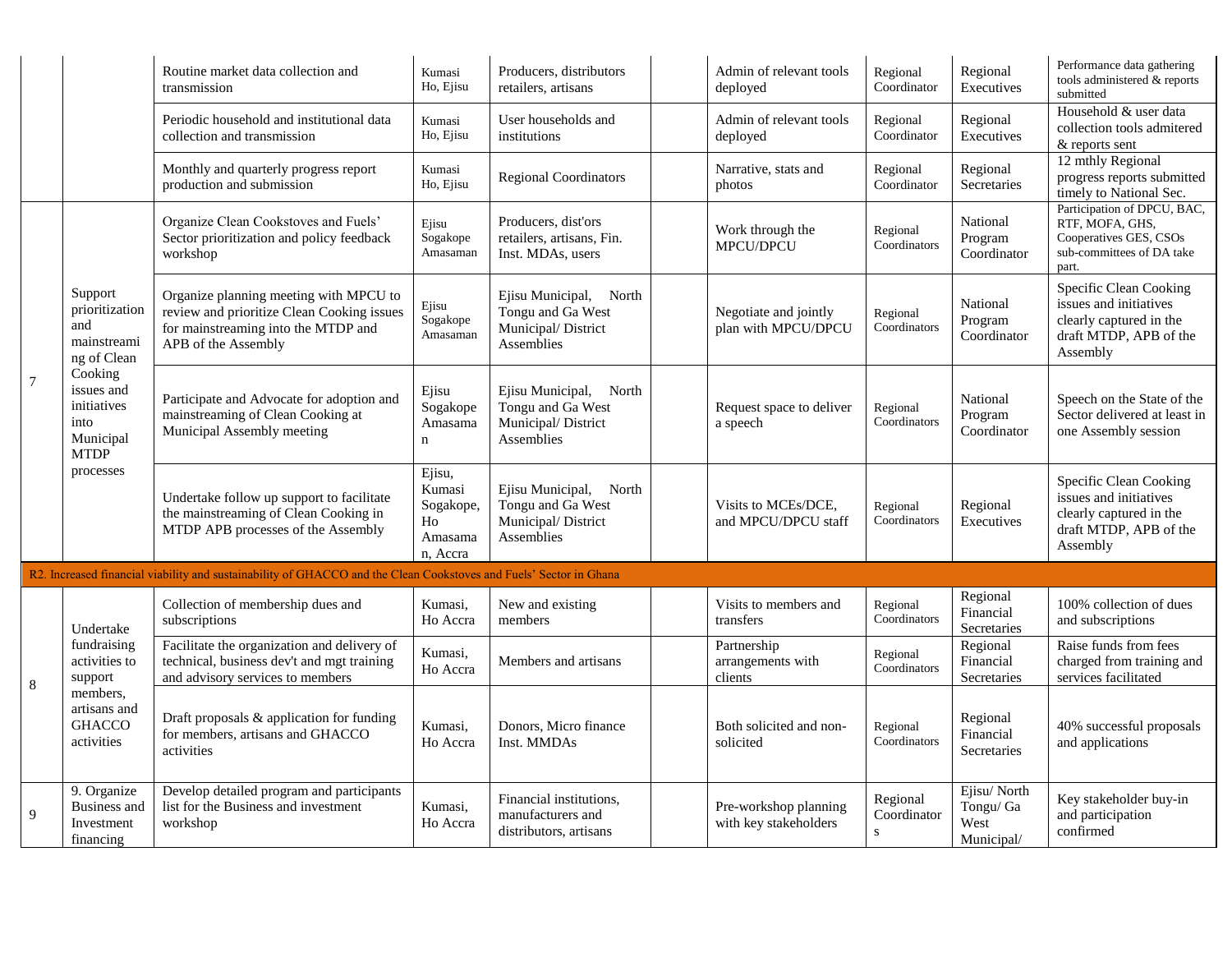|    | and<br>employment<br>generation<br>within the<br>Clean<br>Cookstoves<br>and Fuels<br>Sector<br>workshop                                            |                                                                                                                                  |                                                            |                                                                        |                                                                  |                                         | District<br>Assembly,<br>National<br>Secretariat                                                   |                                                                                                                        |
|----|----------------------------------------------------------------------------------------------------------------------------------------------------|----------------------------------------------------------------------------------------------------------------------------------|------------------------------------------------------------|------------------------------------------------------------------------|------------------------------------------------------------------|-----------------------------------------|----------------------------------------------------------------------------------------------------|------------------------------------------------------------------------------------------------------------------------|
|    |                                                                                                                                                    | Organize Business and investment<br>workshop                                                                                     | Ejisu,<br>Sogakope<br>Amasama<br>$\mathbf n$               | Financial institutions,<br>manufacturers and<br>distributors, artisans | Pre-workshop planning<br>with key stakeholders                   | Regional<br>Coordinator<br>$\mathbf{s}$ | Ejisu/North<br>Tongu/ Ga<br>West<br>Municipal/<br>District<br>Assembly,<br>National<br>Secretariat | Workshop successfully<br>conducted and reports<br>shared                                                               |
|    |                                                                                                                                                    | R3. Increased Droduction and Distribution of Clean Cookstoves and Fuels                                                          |                                                            |                                                                        |                                                                  |                                         |                                                                                                    |                                                                                                                        |
| 10 | Mobilization<br>and training<br>of selected<br>artisans to<br>provide<br>aftersales<br>services to<br>users of<br>Clean<br>Cookstoves<br>and Fuels | Mobilize selected artisans for training to<br>provide aftersales repair and maintenance<br>services to users of Clean Cookstoves | Ejisu,<br>Kumasi<br>Sogakope,<br>Ho<br>Amasama<br>n. Accra | Local artisans                                                         | Work with major<br>producers to select<br>artisans               | Regional<br>Coordinator<br>S            | Ejisu/North<br>Tongu/ Ga<br>West<br>Municipal/<br>District<br>Assemblies                           | 30 artisans selected for<br>technical training to<br>provided after sales to<br>users of Clean Cookstoves<br>$&$ Fuels |
|    |                                                                                                                                                    | Technical training of selected artisans on<br>aftersales repair and maintenance of Clean<br>Cookstove                            | Ejisu,<br>Kumasi<br>Sogakope,<br>Ho<br>Amasama<br>n, Accra | Selected artisans major<br>producers                                   | Placement with major<br>producers                                | Regional<br>Coordinator<br>S            | National<br>Program<br>Coordinator                                                                 | 30 aretisans complete<br>technical training for after<br>sales services to users of<br>Clean Cookstoves & Fuels        |
|    |                                                                                                                                                    | Equip and sep up artisans to provide<br>aftersales repair and maintenance services                                               | Ejisu,<br>Kumasi<br>Sogakope,<br>Ho<br>Amasama<br>n, Accra | trained local artisan                                                  | Set of basic tools and<br>equipment                              | Regional<br>Coordinator<br>S            | National<br>Program<br>Coordinator                                                                 | 30 trained artisans set up<br>to provide after sales<br>servises to users of Clean<br>Cookstoves & Fuels               |
| 11 | Carryout<br>marketing<br>and<br>promotion of<br>Clean<br>Cookstoves<br>and Fuels                                                                   | Organize and support artisans to<br>participate in, and mount exhibitions at<br>Clean Cooking Trade Fair                         | Kumasi,<br>Ho Accra                                        | Local trained artisans                                                 | Encourage potential<br>users to participate in the<br>Tarde Fair | Regional<br>Coordinator<br>S            | National<br>Program<br>Coordinator                                                                 | 75 local artisans<br>participate and mount<br>exhibitions at the<br>Cookstoves & Fuels Trade<br>Fair                   |
|    |                                                                                                                                                    | Design local promotional materials to<br>advertize Clean Cookstoves and Fuels                                                    | Kumasi,<br>Ho Accra                                        | Local marketers<br>journalists                                         | Adopt local dialects and<br>context                              | Regional<br>Coordinator<br>${\bf S}$    | Regional<br>PROs,<br>National<br>Secretary                                                         | Radio & TV commercials<br>developed in 4 major local<br>dialects                                                       |
|    |                                                                                                                                                    | Run Radio promotional/advertisements for<br><b>Clean Cookstoves and Fuels</b>                                                    | Ejisu,<br>Kumasi<br>Sogakope,<br>Ho<br>Amasama<br>n, Accra | Local media houses                                                     | Use of Radio and TV<br>stations                                  | Regional<br>Coordinator                 | Regional<br><b>PRO</b>                                                                             | Daily running of Radio &<br>TV commecials                                                                              |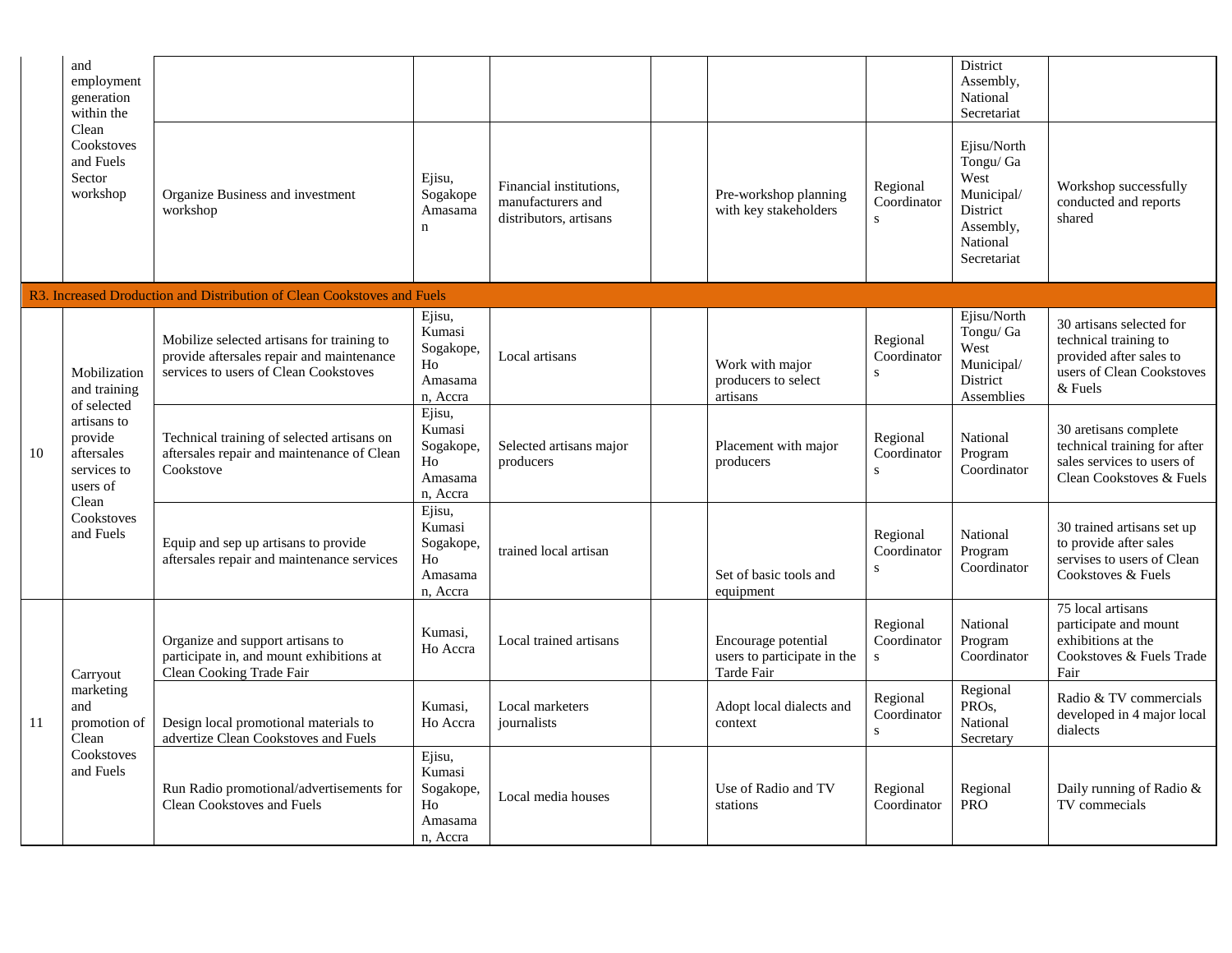| R4. Increased Awareness and Adoption of Clean Cookstoves and Fuels |                                                                                                            |                                                                                                                                                                                       |                                                                 |                                                                                              |  |                                                                     |                                         |                                                                            |                                                                                                               |
|--------------------------------------------------------------------|------------------------------------------------------------------------------------------------------------|---------------------------------------------------------------------------------------------------------------------------------------------------------------------------------------|-----------------------------------------------------------------|----------------------------------------------------------------------------------------------|--|---------------------------------------------------------------------|-----------------------------------------|----------------------------------------------------------------------------|---------------------------------------------------------------------------------------------------------------|
| 12                                                                 | Public<br>education<br>and<br>awareness<br>creation for<br>adoption of<br>Clean<br>Cookstoves<br>and Fuels | Organize community sensitization and<br>mobilization fora for the adoption of Clean<br>Cookstoves and Fuels                                                                           | 15<br>com'ties<br>in Ejisu,<br>North<br>Tongu<br>and Ga<br>West | 15 selected communi-ties<br>in Ejisu, North Tongu<br>and Ga West                             |  | Work with District/<br>Municipal Dept of Com.<br>Dev. & Assemblymen | Regional<br>Coordinator<br>s            | Ejisu, North<br>Tongu and<br>Ga West<br>Municipal/Di<br>strictAssembl<br>y | 15 coomunities sensitized<br>on health & economic<br>benefis of Adopting Clean<br><b>Cookstoves and Fuels</b> |
|                                                                    |                                                                                                            | Identify and nominate women advocates of<br><b>Clean Cookstoves and Fuels</b>                                                                                                         | 15<br>com'ties<br>in Ejisu,<br>North<br>Tongu<br>and Ga<br>West | Women leaders,                                                                               |  | Work with Gender Desk<br>officer of the Assembly                    | Regional<br>Coordinator<br>$\mathbf{s}$ | Ejisu<br>Municipal<br>Assembly,                                            | 60 women advocates<br>nominated for advocacy<br>and behaviour change<br>training                              |
|                                                                    |                                                                                                            | Organize advocacy and behaviour change<br>training for women advocates of Clean<br>Cookstoves and Fuels                                                                               | Ejisu,<br>Sogakope<br>Amasama<br>n                              | Nominated women<br>leaders                                                                   |  | Work with Gender Desk<br>officer of the Assembly                    | Regional<br>Coordinator                 | Ejisu<br>Municipal<br>Assembly,                                            | Women advocates<br>developed their household<br>& institutional advocacy<br>schedules in their<br>localities  |
|                                                                    |                                                                                                            | Organize Municipal/District sensitization<br>and mobilisation of civil society groups for<br>adoption of Clean Cookstoves and Fuels                                                   | Ejisu,<br>Sogakope<br>Amasama<br>$\mathbf n$                    | Local CSO, women<br>groups, GNAT, local<br>media, Trad. Authority                            |  | Invite identifiable<br>stakeholders                                 | Regional<br>Coordinator<br>S            | MMDAs,<br>GES,<br>Caterers<br>associations                                 | 150 stakeholders from<br>relevant institutions take<br>part in the<br>Municipal/District forum                |
|                                                                    |                                                                                                            | Organize Municipal/District Clean<br>Cookstoves and Fuels' sensitization forum<br>with operators of restaurants, chop bars,<br>food vendors and caterers cooking meals<br>for schools | Ejisu,<br>Sogakope<br>Amasama<br>$\mathbf n$                    | Caterers of public<br>schools, operators of<br>chop bars, restaurants,<br>food venders, etc. |  | Invite identifiable<br>stakeholders                                 | Regional<br>Coordinator<br>s            | <b>MMDAs</b>                                                               | 150 operators of<br>restaurants, chop bars and<br>food venders take part in<br>the forum                      |
|                                                                    |                                                                                                            | Organized Radio panel discussions to<br>promote adoption of Clean Cookstoves<br>and Fuels                                                                                             | Ejisu,<br>Kumasi<br>Sogakope,<br>Ho<br>Amasaman,<br>Accra       | Listening/general public                                                                     |  | Use local dialects with<br>high penetration and<br>jingles          | Regional<br>Coordinator<br>S            | Local media<br>houses                                                      | Week radio talk show on<br>Clean Cookstoves and<br>Fuels established                                          |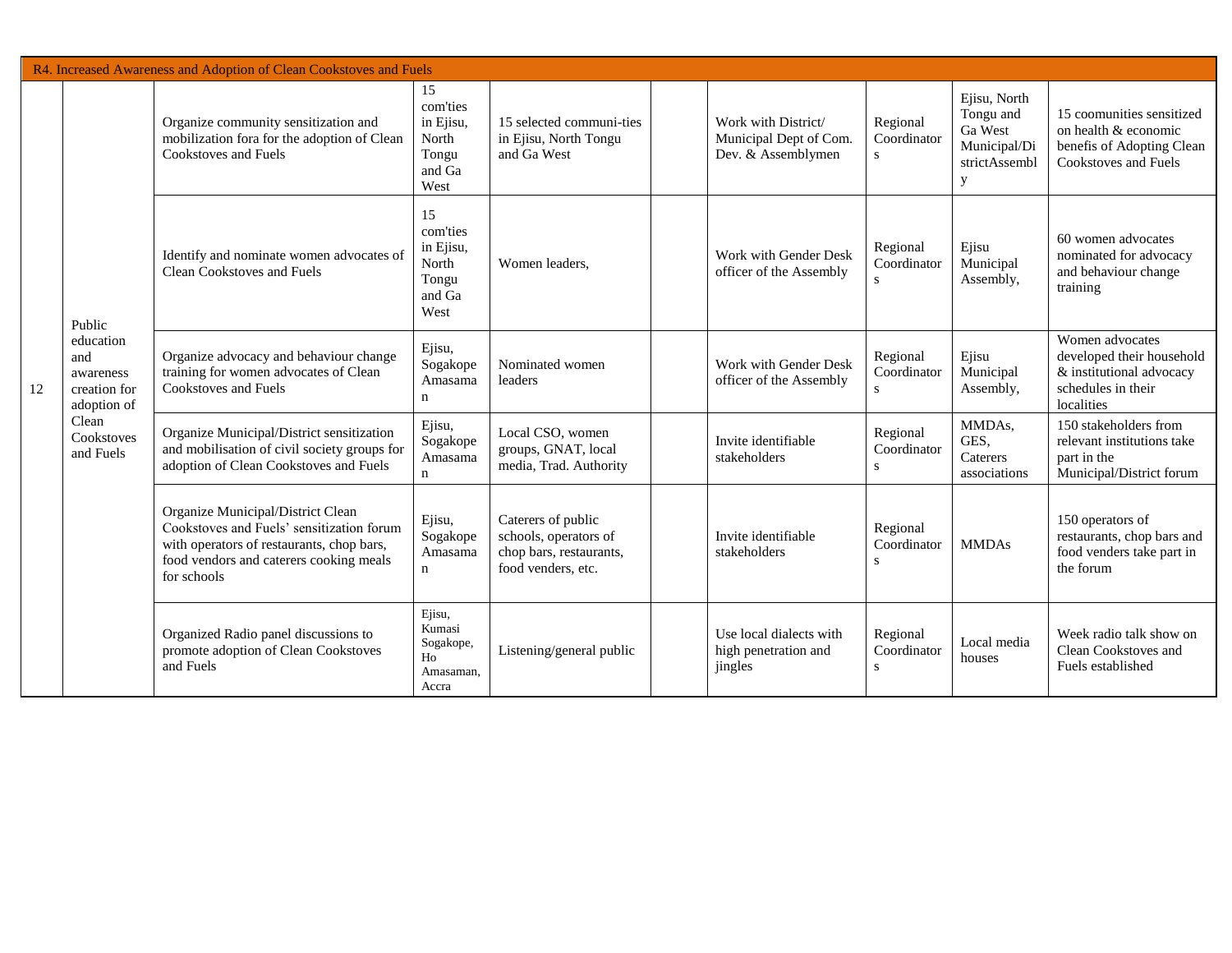#### **APPENDIX XX**



#### **PAN AFRICAN ETHANOL STOVES AND FUEL ALLIANCE (PAESFA)**

#### **AGREEMENT**

Convinced that ethanol is an alternative energy among many to replace the use of Charcoal and firewood for cooking;

Considering that this initiative to be put in place in Africa was born from the Global Alliance Forum held in India from  $24<sup>th</sup>$  to  $26<sup>th</sup>$  November 2017;

Considering that the Accra Forum had the Theme: "Driving Results, Delivering Impact: A Case for Ethanol Fuel" resulted in the following Principles and Agreements**:**

#### **Article 1: Principles**

1.1 Considering that the following countries have expressed interest in joining and participating in this initiative: Ethiopia, Mali, Ghana, Madagascar, Kenya, Mozambique, Tanzania, Ivory Coast and Nigeria.

1.2 Considering that the Platform's vision is "To develop and promote in Africa the production, distribution and use of fuel ethanol through inclusive entrepreneurship and public-private partnership in order to achieve simultaneous gains substantial and sustainable social, economic and environmental…"

1.3 Considering that this initiative would be conducted according to an approach that goes from the Global to the Specific, that is, towards continental integration;

1.4 Given that several African countries are already advanced compared to the pilot phase

1.5 Convinced that this continental program can begin right away,

# **Article 2: Agreement**

2.0 Unanimously, the name of this proposed initiative has been approved: **Pan African Ethanol Stoves and Fuel Alliance (PAESFA)**

2.1 The Statute of the PAESFA will be linked, in the interim, with the official GHACCO Constitution as the Execution Unit of the Ethanol Sector, after which the independent PAESFA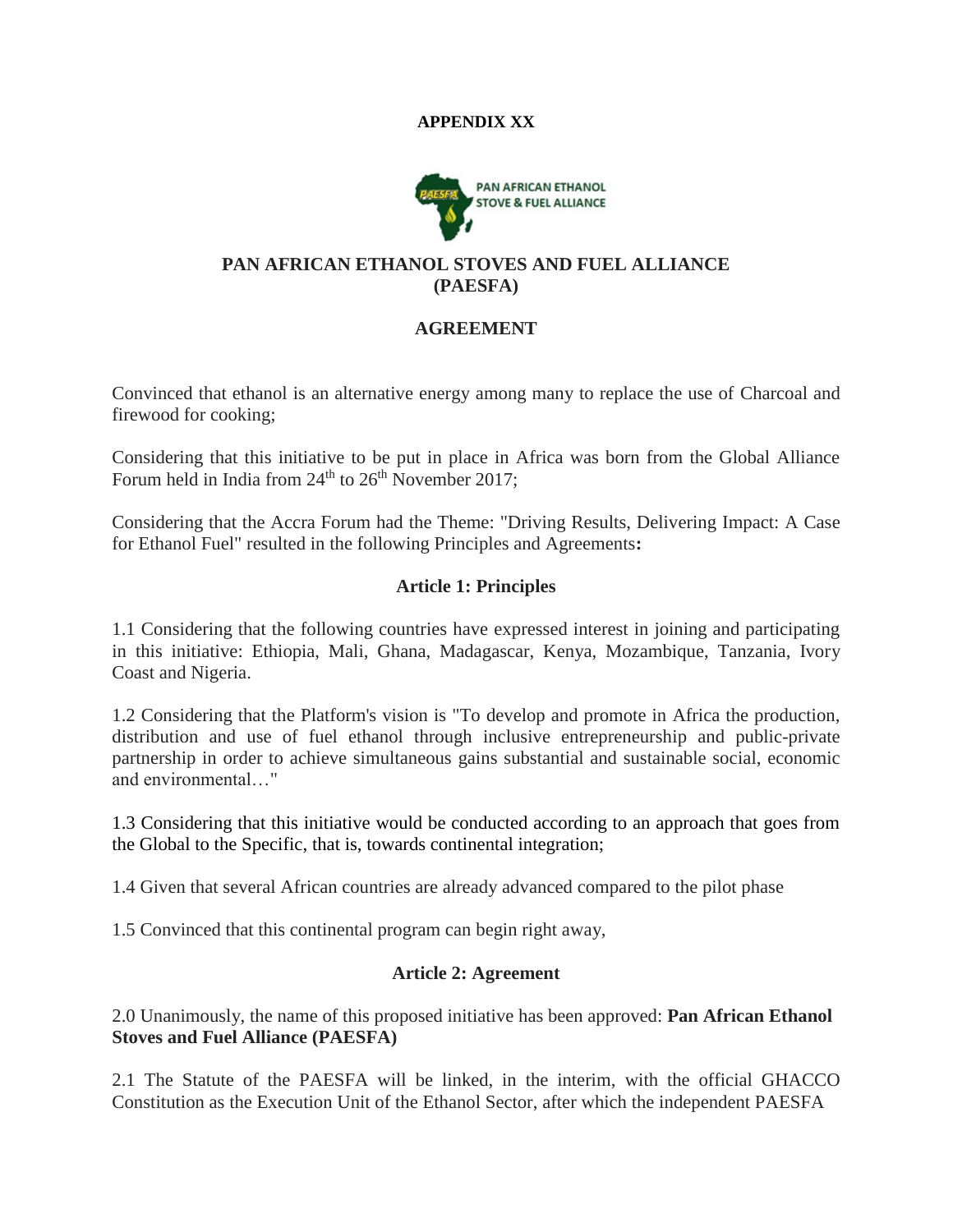constitution will be officially developed, adopted and used.

2.2 The LOGO of the proposed Platform has been adopted

2.3 All countries present at the Forum are ex-officio members of PAESFA

2.3 Her Excellency Mialy Rajoelina Razakandisa was elected by acclamation as the first President of the Platform

2.4.1 Her mandate will be three years after which the Presidency will be rotating for two yeartenure

2.5 The Presidency will be assisted by a Secretariat that will be represented in GHACCO and Madagascar and will have a focal point in each member country

2.6 The PAESFA's long-term goal of reaching 50 million household stoves across the continent from 2018 to 2030 has been approved. The objective will be divided into sub-objectives to be implemented by each country.

2.7 The PAESFA Strategy until 2030 was adopted (to be annexed later); It will be shared with all member countries

2.8 The Action Plan for the year 2018 has been approved (to be annexed later)

2.9 A second Forum will be organized in August 2018 and is to be confirmed in Madagascar and will focus on financing aspects and the establishment of pilot sites in all member countries.

#### ACCRA February 6, 2018

| 1. Ethiopia   | 6. Mozambique |
|---------------|---------------|
| 2. Ghana      | 7. Nigeria    |
| 3. Madagascar | 8. Tanzania   |
| 4. Mali       | 9. Kenya      |
|               |               |

5. Cote d'Ivoire

# **Her Excellency Mialy Rajoelina Razakandisa President of PAESFA**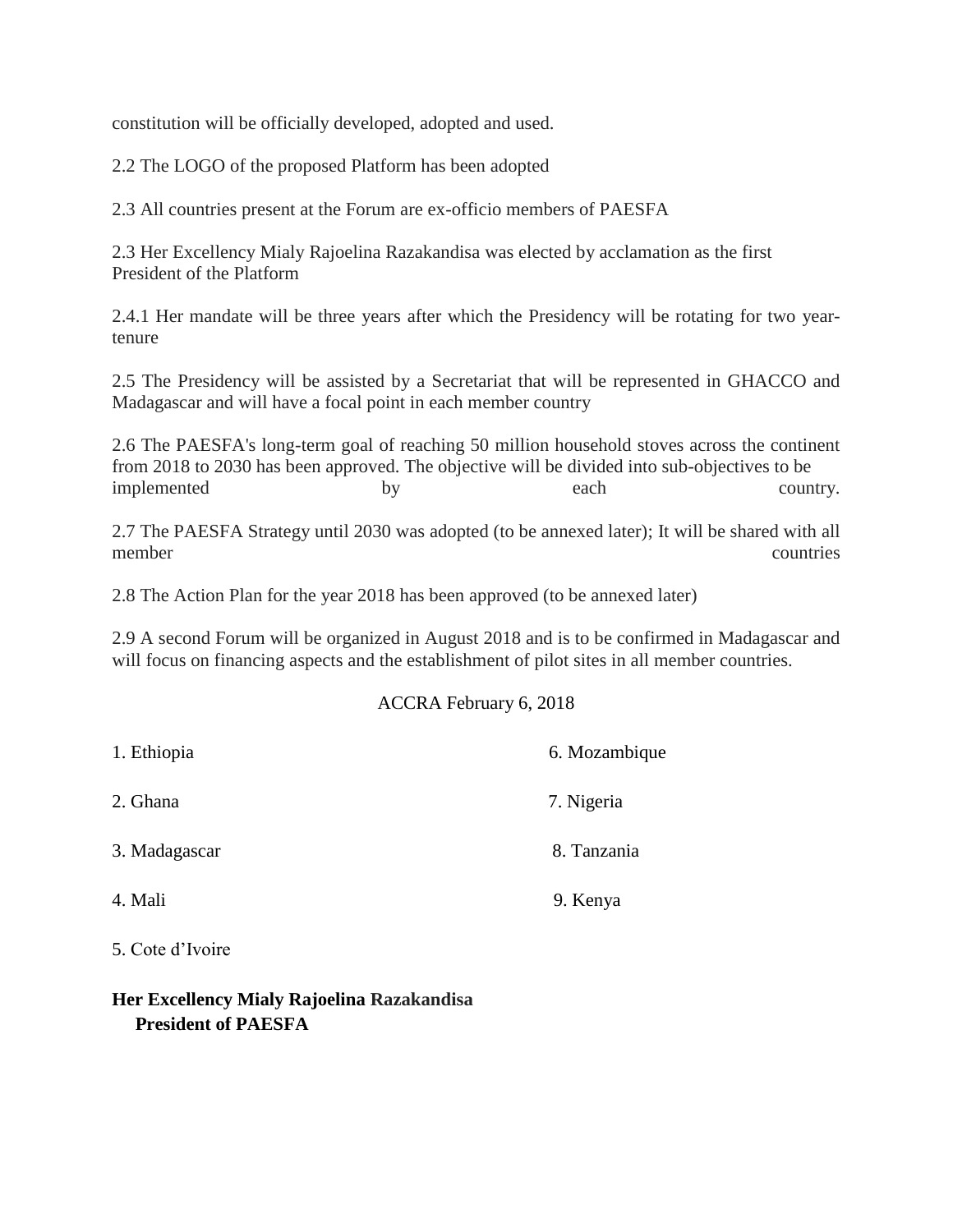|                         | Date: Wed. March 21, 2018                                                                        |             | Venue: Tomreik Hotel, East Legon                                     |
|-------------------------|--------------------------------------------------------------------------------------------------|-------------|----------------------------------------------------------------------|
| NO.                     | <b>ACTIVITY</b>                                                                                  | <b>TIME</b> | <b>RESPONSIBLE PERSON</b>                                            |
| $\mathbf{1}$            | Registration and Traditional Music Interlude                                                     | 8:30-9:00   | Emma/Dance Ensemble                                                  |
| $\overline{2}$          | Introduction of participants, guest and Chairperson                                              | 9:00-9:10   | MC-Mr. Lovans Owusu-Takyi                                            |
|                         | Chairperson's Response/Opening Remarks                                                           | $9:10-9:15$ | Chairperson                                                          |
| $\overline{\mathbf{3}}$ | <b>Welcome Address</b>                                                                           | 9:15-9:25   | Sarah Naa D. Agbey, (GHACCO Board Chair)                             |
|                         | Highlights of the Strategic Support to the Clean                                                 | 9:25-9:40   | Alex Kwame Donyinah                                                  |
|                         | <b>Cooking Sector Project</b>                                                                    |             | PM - SNV Ghana                                                       |
|                         | <b>Dance Performance</b>                                                                         | 9:40-9:50   | MC/Dance Ensemble                                                    |
| 4                       | Presentation                                                                                     |             | Dr. Julius Ahiepkor                                                  |
|                         | Ghana's Clean Cooking Sector (Market Scope,                                                      | 9:50-10:20  | (Centre for Energy, Environment, and                                 |
|                         | Existing Policies Dev't. Opportunities & Barriers)                                               |             | Sustainable Dev't. - CEESED)                                         |
|                         | <b>Plenary Session</b>                                                                           |             |                                                                      |
| 5                       | - Questions and Answers                                                                          | 10:20-10:40 | <b>MC</b>                                                            |
|                         | - Comments, Contributions & Suggestions                                                          |             |                                                                      |
| 6                       | <b>Snack Break</b>                                                                               | 10:40-11:00 | Emma                                                                 |
| $\overline{7}$          | <b>Panel Discussion</b>                                                                          |             | <b>Panelist</b>                                                      |
|                         | <b>Business/Market development for</b><br>٠                                                      |             | Mr. Kwesi Sarpong (GACC Ghana C. Rep.)<br>٠                          |
|                         | manufacturers and distributors                                                                   |             | Richard Amaning Finance + M&E Expert)<br>٠                           |
|                         | R&D, Technology Development, Standards and<br>п                                                  | 11:00-12:00 | Mr. Venan Sondo<br>٠                                                 |
|                         | <b>Testing</b>                                                                                   |             | (Director - BD, Envirofit & GHACCO Board)                            |
|                         | <b>Sector Investment Prospects &amp; Financing</b><br>٠<br>Opportunities/Barriers<br>(All sides: |             | Mr. Maartin Kleijn (SNV Energy Focal Person)<br>٠                    |
|                         | Demand, Supply and Enabling Environment)                                                         |             | Paula Etornam Edze (EC SE4ALL Nat. Coord.)<br>٠                      |
|                         |                                                                                                  |             | Moderator: Ishmael Edjekumhene (KITE)                                |
| 8                       | <b>Plenary Session</b>                                                                           | 12:00-12:20 |                                                                      |
|                         | <b>Questions and Answers</b><br>$\blacksquare$                                                   |             | Moderator                                                            |
|                         | Comments, Contributions & Suggestions<br>٠                                                       |             |                                                                      |
|                         | <b>Dance Performance</b>                                                                         | 12:20-12:30 | MC/Dance Ensemble                                                    |
|                         | <b>Solidarity Message</b>                                                                        | 12:30-12:35 | Dr. Ishmael Ackah                                                    |
|                         |                                                                                                  |             | (Office of the President, Ghana)                                     |
|                         | <b>Solidarity Message</b>                                                                        | 12:35-12:40 | Mr. Wisdom Togobo<br>(Director, Renewable & Alt. Energy; Ministry of |
|                         |                                                                                                  |             | Energy, Ghana)                                                       |
| 9                       | Solidarity Message Clean Cooking Sector Support                                                  | 12:40-12:50 | Derk de Haan                                                         |
|                         | Prog. and Ghana's Market Innovation Facility)                                                    |             | (Netherlands Enterprise Agency - RVO)                                |
| 10                      | <b>Keynote Note Address</b>                                                                      |             | Hon. Hajia Alima Mahama                                              |
|                         | Ghana's Clean Cooking Sector and evolving                                                        |             | (Min. for Local Government and Rural Dev't.,                         |
|                         | roles of GHACCO                                                                                  | 12:50-13:10 | Ghana and a GACC Leadership Council                                  |
|                         | Mobilizing High Level support for Clean                                                          |             | Member)                                                              |
|                         | Cooking Market Dev't. in Ghana                                                                   |             |                                                                      |
| 11                      | <b>Chairperson's Closing Remarks</b>                                                             | 13:10-13:20 | Chairperson                                                          |
| 12                      | <b>Vote of Thanks</b>                                                                            | 13:20-13:25 | Adwoa Sey, (GHACCO Board - Vice Chair)                               |
| 13                      | Group Photograph                                                                                 | 13:25-13:30 | Emma                                                                 |
| 14                      | Closing, Networking, Lunch                                                                       | From 13:30  | Emma                                                                 |

#### **Appendix 2A INNOVATION AGENDA WORKSHOP AGENDA**